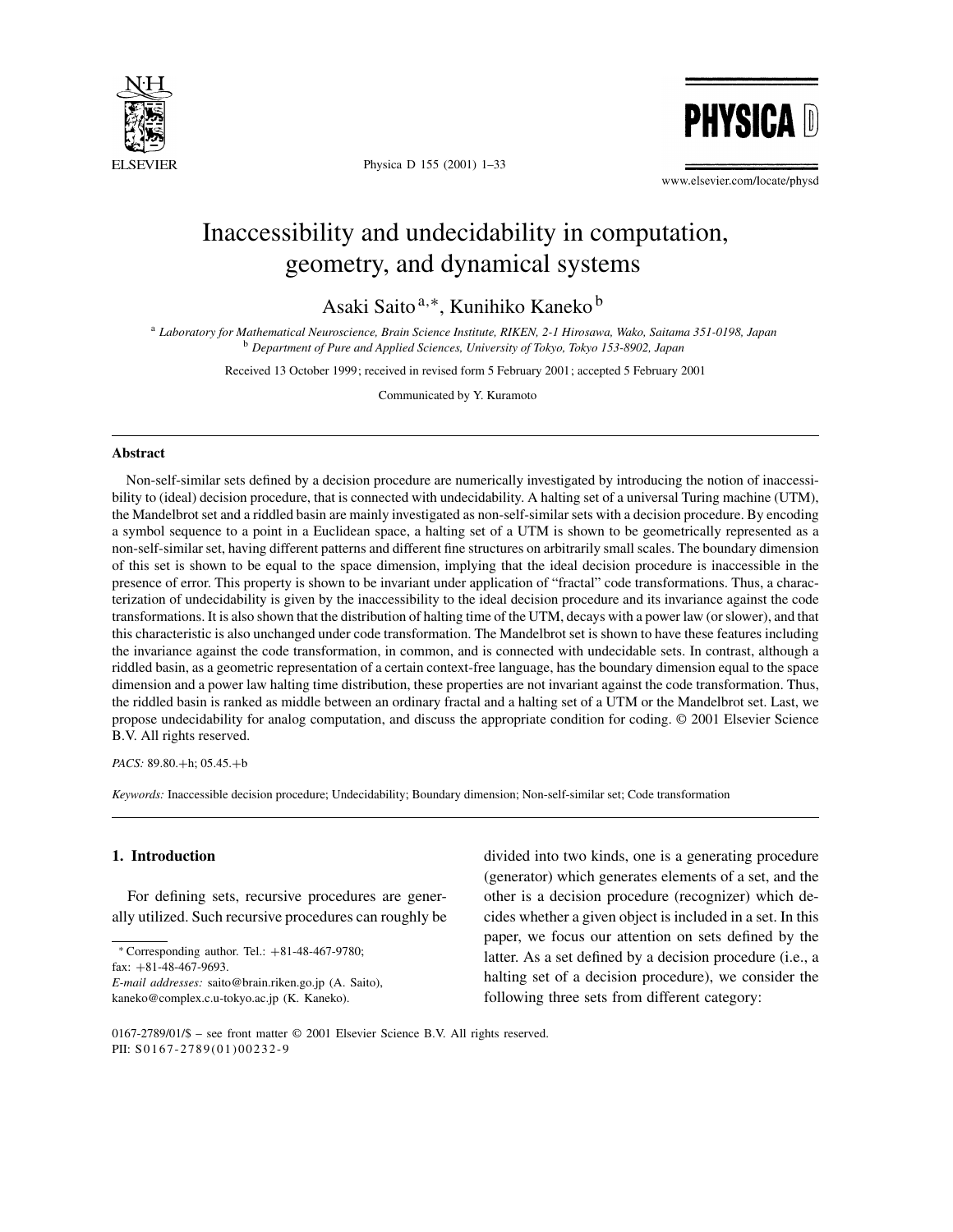- a halting set of an automaton treated in classical computation theory;  $<sup>1</sup>$ </sup>
- a geometric set defined by a decision procedure;
- a basin of attraction treated in dynamical systems study. <sup>2</sup>

Although these three sets are different in their origin, they are similarly defined according to procedures of decision. So far, the halting sets have not been studied from this unified standpoint on decision procedures. In this paper, by using the same methods, we study various halting sets of a decision procedure in computation theory, geometry and dynamical systems study.

### *1.1. Computation*

In classical computation theory [1–4], halting sets of an automaton (decision procedure) with various computational power are treated, which include regular set, context-free language and recursively enumerable set, and so forth [2]. Basically, these objects are studied only by means of proving theorems. Thanks to this approach, rigorous mathematical theory was made, but this theory is often hard to be understood intuitively.<sup>3</sup> Relation with other fields is also not made clear.

On the other hand, in dynamical systems study, basins (halting sets) and transient processes (decision processes) to an attractor are studied extensively and intensively. Indeed some analytic approaches are developed for these studies, but their application is limited to some ideal cases. For dynamical systems studies, experimental approaches with numerical simulation using digital computers are generally adopted and are effective, in contrast with rare use of these approaches in classical computation theory.

Noticing the unified standpoint of decision procedures, we study geometric properties of a halting set of automaton by mapping a symbol sequence to a point in a Euclidean space, and investigate dynamical systems

characteristics of a decision procedure determined by an automaton.

In this work, we aim to re-interpret computation from a viewpoint of dynamical systems, by positively adopting experimental approaches with numerical simulations. This study is based on the recognition that both the halting sets of automaton in computation theory and the basins in dynamical systems study have a common feature as halting sets of decision procedure.

# *1.2. Fractal geometry and nonlinear dynamical systems*

In fractal geometry [5–7], sets having infinitely fine structures are treated. However, these sets are studied basically from a viewpoint of self-similarity. Among sets having infinitely fine structures, however, there exist not only self-similar sets but non-self-similar sets that cannot simply be characterized by self-similarity. For example, there are sets having a "different" fine structure on an arbitrarily small scale, treated in detail in the following sections. Many interesting sets are included in the non-self-similar sets. However, non-self-similar sets have been scarcely studied so far, as compared with self-similar sets (i.e., ordinary fractals).

Likewise, in dynamical systems study [8–12], systems with chaotic dynamics are often studied which have exponential orbital instability. However, there exist also interesting nonlinear dynamical systems that cannot simply be characterized by chaotic behavior [13], while these dynamical systems have been scarcely studied, as compared with ordinary chaos.

On the other hand, as will be mentioned in Section 3, geometric representation of the halting set of the universal Turing machine,  $4$  obtained by encoding a symbol sequence to a point in a Euclidean space, is shown to be a non-self-similar set, having a different fine structure on an arbitrarily small scale (see also [14]). In addition, a dynamical system in which a Turing machine is embedded generally has a

<sup>&</sup>lt;sup>1</sup> A given symbol string is decided to be included in the set when the automaton with that symbol string goes to a halting state.

<sup>&</sup>lt;sup>2</sup> A given initial point is decided to be included in the set when the dynamical system with that initial point converges to an attractor.

<sup>&</sup>lt;sup>3</sup> For example, overuse of reduction to absurdity.

<sup>4</sup> See Section 3 for the brief explanation, and also [2–4], for example.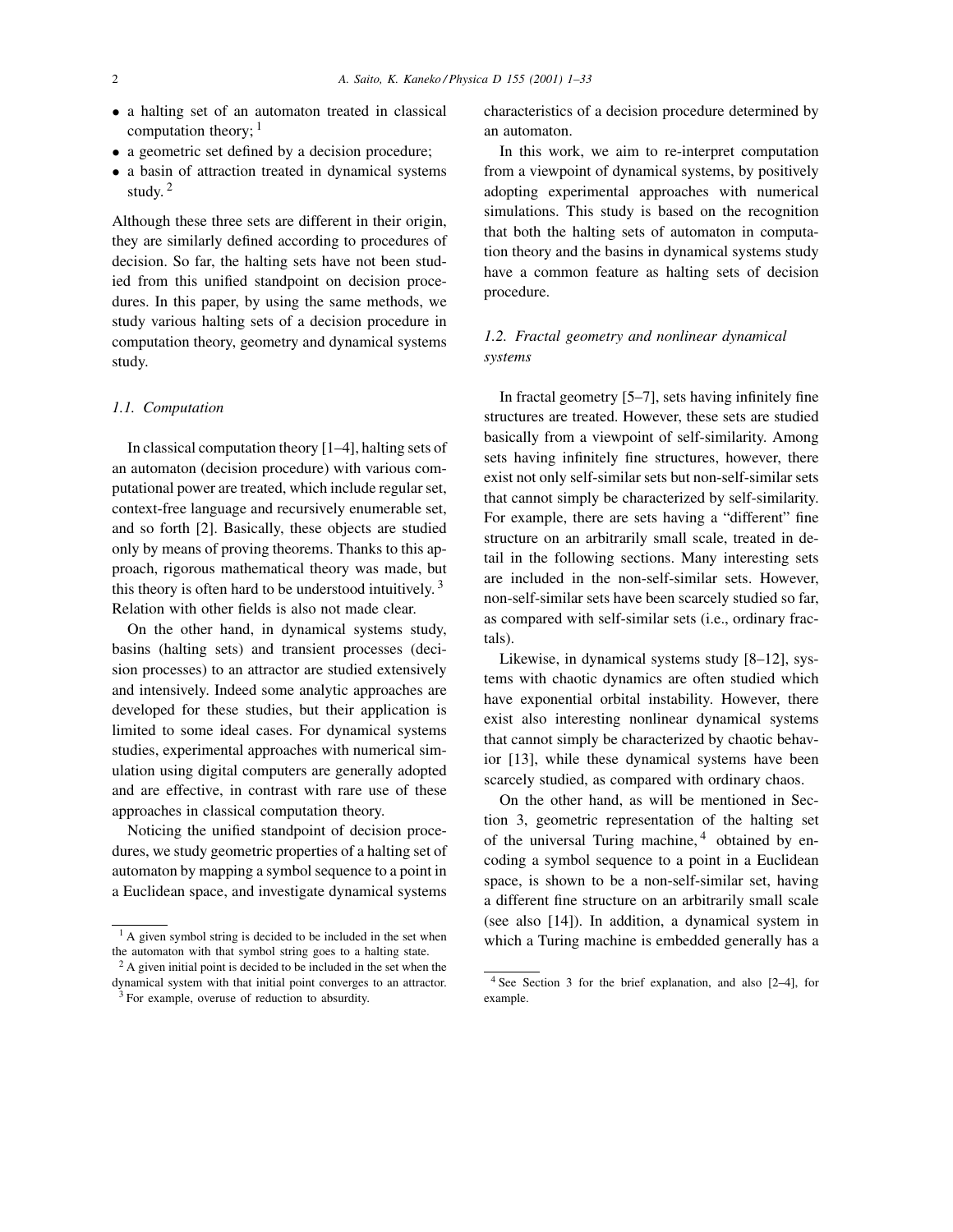different instability other than chaotic instability, and is shown to be qualitatively different from chaos (see also [15–17]).

In this paper, we study such non-self-similar sets, by treating general decision procedures not restricted within dynamical systems simply characterized by chaotic behavior. We try to explore a new type of geometric and dynamical systems properties simultaneously by re-interpreting computation.

# *1.3. Code*

When we discuss properties of geometric sets or dynamical systems in which (a halting set of) an automaton is embedded, coding causes an inevitable problem. These geometric and dynamical systems properties must be discussed together with a code which maps a symbol sequence to a real number. So far, the problem of coding is not seriously discussed. Here we study a nature of codes explicitly.

# *1.4. Analog computation*

Our study is related to analog computation since we do not restrict a decision procedure of a set to a discrete one.<sup>5</sup> Although several analog computation models have been studied so far (e.g. [18–22]), classes of computable real functions do not coincide with each other, in contrast with the case of classical discrete computation theory. Also, ordinary studies of analog computation (including the cited studies) start by constructing a model in the beginning, without explicit consideration on physical realizability. Only after the model construction, physical realizability, especially noise effects, is either considered only insufficiently, or not considered at all.

Here, our approach to analog computation does not start by constructing a model in the beginning, in contrast with ordinary approach. Instead, we aim to clarify a necessary condition for analog computation on the basis of above studies of dynamical systems and computation. <sup>6</sup> To propose the condition, physical realizability (noise effects) is seriously considered.

### *1.5. Overview*

In the present paper, a halting set of a universal Turing machine from classical computation theory, the Mandelbrot set $<sup>7</sup>$  from fractal geometry, and riddled</sup> basin structure  $8$  from nonlinear dynamical systems study are mainly investigated as concrete objects, all of which are defined by decision procedure. We will see both geometric properties of the sets and dynamical systems characteristics of decision procedures. We mainly study the boundary dimension for the former and halting time distribution for the latter. For studying these features, numerical approaches borrowed from nonlinear dynamical systems studies are adopted.

Especially we focus on the cases where dimension of boundary of a set asymptotically approaches (and is equal to) the dimension of space, and where halting time distribution of decision procedure of a set decays according to a power law or slower. When the boundary dimension is equal to the space dimension, the decision procedure of the set has so strong uncertainty that one cannot approach the ideal decision procedure, in the presence of error. Such system is qualitatively different from a system with a boundary dimension less than space dimension, or a system with an ordinary chaotic unpredictability. We survey this strong uncertainty and its behavior against the transformation of code.

This paper is organized as follows. In Section 2, we study the code that maps a symbol sequence to a real number, to prepare for the subsequent sections. There it is shown that the preservation of (boundary) dimension is generally not guaranteed under the transformation from one code to another.

In Section 3, we treat a halting set of a universal Turing machine, aiming to see how undecidability can

<sup>5</sup> Note that the concept of procedure is essentially "computational", where the meaning of "computation" is not necessarily restricted within classical one.

<sup>6</sup> Another different study of analog computation based on dynamical systems is presented in [23].

<sup>7</sup> See Section 4 for the brief explanation, and also [5,10,11], for example.

<sup>8</sup> See Section 5 for the brief explanation, and also [24,25], for example.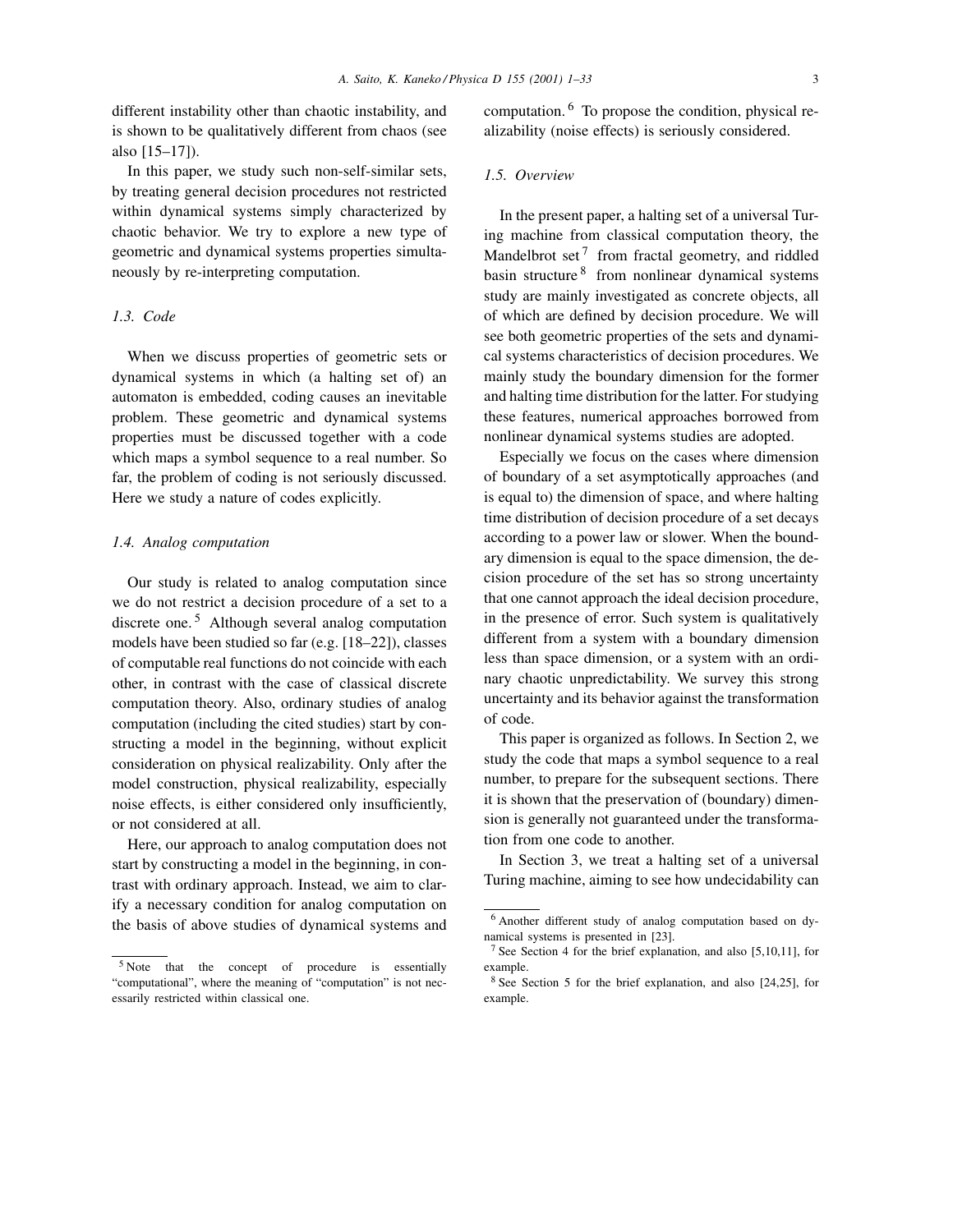be characterized. The geometric representation of the halting set of a universal Turing machine, according to the code introduced in Section 2, is shown to have different patterns and have different fine structures on arbitrarily small scales. Furthermore, the boundary dimension of this set is shown to approach the space dimension, as the computation time is increased. In other words, the decision procedure of the set has the strong uncertainty mentioned above. In addition, this result is shown to be invariant against certain "fractal" code transformations. Thus, a characterization of the undecidability of the halting problem of a universal Turing machine is given by the strong uncertainty implying the inaccessibility to the ideal decision procedure, and by the invariance of the strong uncertainty against the code transformations. It is also shown that the distribution of halting time of the universal Turing machine, decays with a power law (or slower), and that this characteristic is also unchanged under code transformation.

In Section 4, we treat the Mandelbrot set to show similarity with the above halting set of a universal Turing machine. In particular, the Mandelbrot set has common properties with the halting sets of universal Turing machine, as for the boundary dimension and the halting time distribution. The invariance against the application of "fractal" function, which corresponds to a code transformation, is also common. Thus, the Mandelbrot set can be connected with undecidable sets from the standpoint of the strong uncertainty with the inaccessibility to the ideal decision procedure.

In Section 5, we treat riddled basin structure. Riddled basin of a certain simple dynamical system geometrically represents a certain context-free language. Concerning the boundary dimension, even though the set has the boundary dimension equal to the space dimension, this property of the boundary dimension is not invariant against a code transformation, in strong contrast with the halting sets of a universal Turing machine and the Mandelbrot set. Absence of the invariance is also shown concerning the halting time distributions of the riddled basin structure. Thus, the riddled basin is ranked as "middle" between ordinary fractals like Cantor set and a halting set of a universal Turing machine or the Mandelbrot set.

In Section 6, we study geometric and dynamical systems characteristics of converted (universal) Turing machines which are obtained by modifying a universal Turing machine. In particular, relation between modification and computational universality is pursued.

Following these results, we propose a novel concept for analog computation in Section 7, and discuss the appropriate condition for coding.

### **2. Code**

As will be shown in the following, dynamical feature of an automaton (e.g., universal Turing machine and pushdown automaton [2]), as well as the geometric property of its halting set, generally depends on the way of embedding a symbol sequence to a number (i.e., code). In this section, we discuss briefly the problem of coding in connection with dynamical systems.

# *2.1. Code*

In this paper, we use the word "code" as a mapping which transforms an infinite symbol string on a finite alphabet to a real number. Furthermore, "symbol string" indicates a finite symbol string, whereas "symbol sequence" indicates an infinite one.

Here, we restrict codes which map a symbol sequence to a real number represented by the same label of Markov partition [9] of a certain piecewise-linear map. To be concrete, a symbol sequence of  $n$  symbols is encoded into a real number on the interval [0, 1], by choosing a piecewise-linear map  $f : [0, 1] \rightarrow [0, 1]$ defined by

$$
f(x) = \frac{1}{\alpha_{i+1} - \alpha_i}(x - \alpha_i) \quad \text{for } x \in [\alpha_i, \alpha_{i+1}],
$$

where  $\alpha_0 = 0$ ,  $\alpha_n = 1$  and  $\alpha_i < \alpha_{i+1}$ . Then, we encode a symbol sequence to a real number which has the same label of Markov partition of this piecewise-linear map, by labeling the interval between  $\alpha_i$ , and  $\alpha_{i+1}$ as 'i'. As a result, a finite symbol string, corresponding to the set of all symbol sequences with the prefix,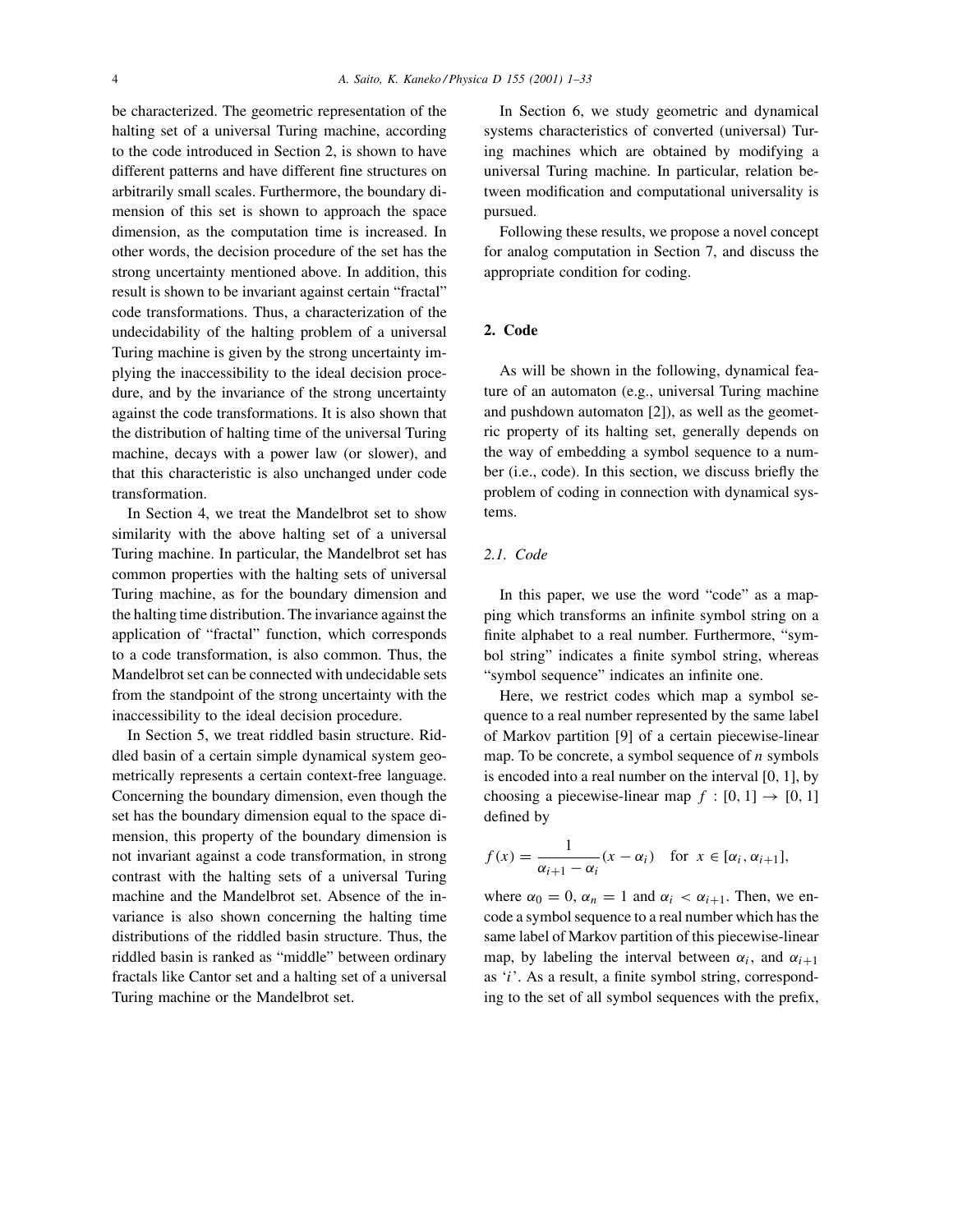is encoded by this code, to an interval which has the same label of Markov partition.<sup>9</sup>

In particular, for a 2-symbol sequence  $(n = 2)$ , the code has only one parameter  $\alpha$  (i.e.,  $\alpha_1$ ). When  $\alpha = \frac{1}{2}$ , this code corresponds to the binary encoding, using a symbol sequence as base-2 expansion of a real number.

# *2.2. Code transformation*

Now we consider transformation of a code with 2-symbol sequences. Suppose a 2-symbol sequence **s** is chosen. Then, by using a code with parameter  $\alpha$ (denoted as code  $\alpha$ ), one real number, denoted as  $x_{\alpha}$ , is decided for **s**. Similarly, by using another code with parameter  $\beta$  (code  $\beta$ ), another real number,  $x_{\beta}$ , is decided for **s**. By varying **s**, one can obtain a one-to-one mapping, denoted as  $t_{\alpha \to \beta}$ , from  $x_{\alpha}$  to  $x_{\beta}$ . This  $t_{\alpha \to \beta}$ :  $[0, 1] \rightarrow [0, 1]$  transforms encoding by code  $\alpha$  into that by code  $\beta$ . Thus, we call such a mapping  $t_{\alpha \to \beta}$ code transformation.

When  $\alpha = \frac{1}{2}$ ,  $t_{1/2 \rightarrow \beta}$  becomes Lebesgue's singular function  $L_{\beta}$  [26,27], where Lebesgue's singular function  $L_\beta : [0, 1] \to [0, 1]$  is defined by the functional equation,

$$
L_{\beta}(\frac{1}{2}x) = \beta L_{\beta}(x),
$$
  
\n
$$
L_{\beta}(\frac{1}{2}(1+x)) = \beta + (1-\beta)L_{\beta}(x),
$$

where  $0 < \beta < 1$ . <sup>10</sup>

Fig. 1 shows  $L_{1/3}$  (i.e.,  $t_{1/2 \rightarrow 1/3}$ ). When  $\beta \neq \frac{1}{2}$ , this "fractal" singular function  $L_{\beta}$  is shown to have following properties [26,27]:

- continuous;
- strictly monotone increasing from 0 to 1;
- the differential coefficient is 0 almost everywhere.



Fig. 1. Lebesgue's singular function  $L_{1/3}$  (i.e., code transformation  $t_{1/2\to 1/3}$ .

If  $\beta = \frac{1}{2}$ , solution of the functional equation is, of course, simply  $L_{1/2}(x) = x$  which corresponds to the identity transformation.

Concerning the fractal (boundary) dimension<sup>11</sup> which is important in subsequent sections, the invariance of the (boundary) dimension under the fractal transformations is not guaranteed, whereas the (boundary) dimension is preserved under the application of diffeomorphism [28]. Not only in the case of the 2-symbol code, but generally the preservation of (boundary) dimension is not guaranteed under the transformation from one code to another.

For example, consider the middle-thirds Cantor set consisting of real numbers with no '1's in their base-3 expansion. In other words, it is obtained by encoding all symbol sequences on the alphabet {0, 2}, using the Markov partition of the map  $f : [0, 1] \rightarrow [0, 1]^{12}$ 

<sup>&</sup>lt;sup>9</sup> A code satisfying this condition is considered to be appropriate, but this condition may be too strong. The question what are the appropriate condition and class of codes remains unsolved, which will be discussed in Section 7. Here we do not treat other types of codes.

<sup>&</sup>lt;sup>10</sup> Since encoding using code  $\frac{1}{2}$  is binary encoding  $\frac{1}{2}x$  corresponds to the shift of a 2-symbol sequence to right with the insertion of the symbol '0' at the left most cell. The real number for this symbol sequence using code  $\beta$  is obtained by multiplying the real number for the original symbol sequence using code  $β$  by  $β$ . Thus  $t_{1/2\rightarrow\beta}$  satisfies the first equation. It is easy to check  $t_{1/2\rightarrow\beta}$  also satisfies the second equation.

 $11$  We treat box-counting dimension and Hausdorff dimension as fractal dimension. The word "boundary dimension" is used as box-counting dimension or Hausdorff dimension of boundary of a set, unless otherwise mentioned.

 $12$  The set of symbol strings on the alphabet  $\{0, 1, 2\}$ , where the symbol strings end with the symbol '1' with no '1' before that '1', is, of course, encoded to the complement of the Cantor set with the base-3 code. This set of symbol strings is included in the class of regular sets, i.e., accepted by a finite automaton [2].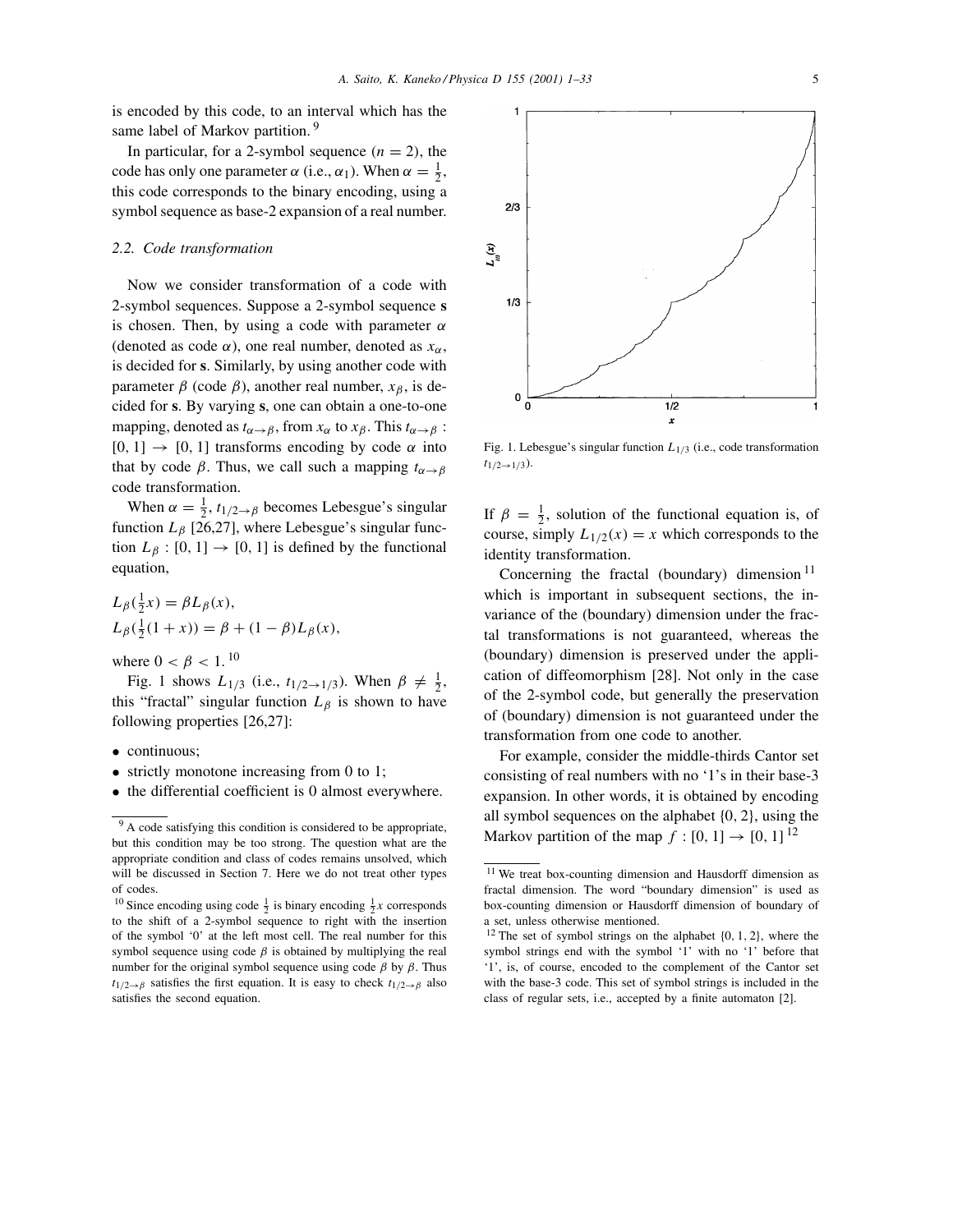$f(x) = 3x \mod 1$ .

The fractal dimension of this middle-thirds Cantor set is log 2/log 3. Since the Lebesgue measure of this set is zero, the boundary dimension of this set (also the boundary dimension of the complement of this set) is also log 2/log 3.

Then, if we transform the code using  $f$  to another 3-symbol code using the Markov partition of g

$$
g(x) = \frac{1}{\alpha_{i+1} - \alpha_i}(x - \alpha_i) \quad \text{for } x \in [\alpha_i, \alpha_{i+1}],
$$

where  $\alpha_0 = 0$ ,  $\alpha_3 = 1$  and  $\alpha_i < \alpha_{i+1}$ , the (boundary) dimension  $D$  of the resulting Cantor set is given by the solution of equation [7]

$$
\alpha_1^D + (1 - \alpha_2)^D = 1.
$$

Thus, we can change the (boundary) dimension  $D$  by changing  $\alpha_1$  and  $\alpha_2$  (e.g., if  $\alpha_1 = \frac{1}{4}$  and  $\alpha_2 = \frac{3}{4}$ , then  $D = \frac{1}{2}$ ). Hence for a Cantor set, the (boundary) dimension is not preserved under the above code transformation.

### **3. Halting set of universal Turing machine**

In this section, by using codes introduced in the previous section, we investigate both geometric properties of halting set of a universal Turing machine and dynamical systems characteristics of its decision procedure, to characterize undecidability.

### *3.1. Turing machine*

First, we briefly describe the Turing machine [1–4]. The Turing machine (TM) is the most important model of computation, and is also an abstract model of a digital computer.

A TM basically consists of a finite control, a tape and a tape head. A finite control has finite states  ${q_1, q_2, \ldots, q_m}$ . A tape is one-dimensional, and consists of infinite cells on which one of the symbols in finite alphabet  $\{s_1, s_2, \ldots, s_r\}$  is written. A tape head reads one cell on the tape at each time step.

Depending on the symbol read by the tape head and on the state of the finite control, the TM

- 1. changes the state of the finite control;
- 2. rewrites the symbol on the cell which is read by the tape head;
- 3. shifts the tape head either to the left or right neighbor cell.

The finite control has two special states, one is the initial state and the other is the halting state(s). The finite control is prepared in the initial state at the beginning of the TM's movement (i.e., "computation"), and the TM halts when the finite control arrives at the halting state.

It is well known that the TM can solve various problems, or perform various "computations", by properly encoding the problem on the tape initially by using the alphabet  $\{s_1, s_2, \ldots, s_n\}$ , and by also properly setting transition function  $\delta$ : { $q_1, q_2, \ldots, q_m$ }  $\times \{s_1, s_2, \ldots, s_n\} \rightarrow \{q_1, q_2, \ldots, q_m\} \times \{s_1, s_2, \ldots, s_n\}$  $\times \{L, R\}$ , where 'L' denotes the motion of the tape head to left and  $R$ ' to right, respectively. Because of this "computational" ability and equivalence of "computational" power with other various models of computation, the Church–Turing thesis [2] has been broadly accepted, which asserts that the intuitive concept of what is "computable" can be identified with what can be performed by TM.  $^{13}$ 

As the most important consequence of this formulation of computation, it has been understood that there exists a class of undecidable (i.e., not computable) decision problems within well-defined problems. A decision problem is decidable if it can be solved by a TM which is guaranteed to halt in finite time, and a problem is undecidable if it cannot be solved by a TM guaranteed to halt in finite time. Especially, the most famous undecidable problem is the halting problem of the following universal Turing machine.

One can construct a particular TM that is able to simulate any TM by accepting, on its initial tape, the description of the simulated TM, together with the description of input which would be given to the simulated TM. Such a TM is called universal Turing machine (UTM). Therefore a single UTM can perform all computation that can be performed by any TM.

<sup>&</sup>lt;sup>13</sup> In spite of "vagueness" in the former, the latter is mathematically strictly defined.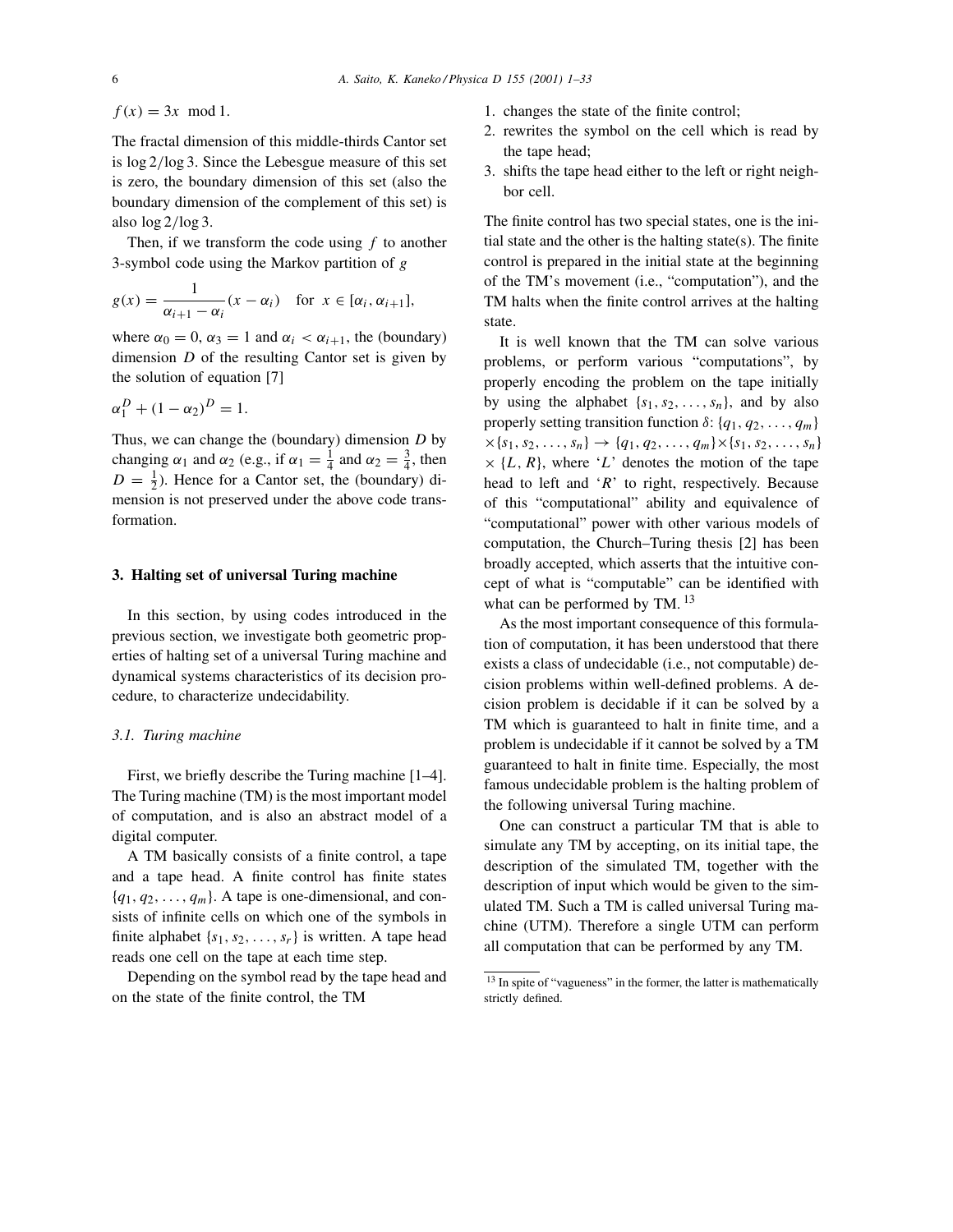The halting problem of a UTM is a question to decide whether the UTM will eventually halt (i.e., enter a halting state) or not (i.e., run forever and never halt), for a given initial tape with a given symbol string. This question is undecidable, i.e., no TM can answer this question with a guaranty to halt in finite time. Of course, there are TMs whose halting problems are decidable. In other words, the problems can be solved by another TM which always halts with finite time.

A halting set of a TM is a set from whose symbol strings, written on the initial tape, the TM will eventually halt. The set is called recursively enumerable. The class of recursively enumerable sets is the most complex in the Chomsky hierarchy [29,30] of the formal languages. A set of symbol strings with a decidable decision procedure is called recursive.  $14$  In the class of recursively enumerable sets, some sets are recursive (i.e., decidable) while some sets are undecidable. The halting set of UTM is known as a recursively enumerable set but not a recursive set [2].

# *3.2. Input for TM*

Usually, we consider a symbol string to be an input for TM. In other words, on an initial tape, we consider a special symbol called "blank symbol", written on every cell except the symbol string. This use of symbol string as an input is equivalent to the use of a symbol sequence such that blank symbols are inserted to (both) the end(s) of that symbol string.  $15$ 

However, we have to be careful when we consider a halting problem. If a TM halts on an input, it also halts on inputs obtained by changing symbols on such cells that are not read by the tape head until the TM halts, for any symbols (not just blank symbols). Of course, the number of changeable cells is not necessary to be finite in contrast with the usual input. Thus, to study the halting problem where halting is the only concern, we can consider the halting prob-

lem on all symbol sequences, instead of restricting inputs so that blank symbol is written on except a finite number of cells. <sup>16</sup> Therefore, as a halting set, we consider a set of symbol sequences instead of symbol strings.

# *3.3. Different patterns and different structure on any small scales*

Let us consider the structure of a halting set of a UTM. A UTM can simulate any TM. In considering a halting set, this fact indicates that a mere single halting set of UTM contains all halting sets of TM.

To put it more concretely, suppose that a UTM has a one-way infinite tape with the tape alphabet  $\{0, 1\}$ , and that the UTM simulates a TM which also has a one-way infinite tape with the same tape alphabet. Then, assume that the symbol sequence on the initial tape of the UTM is a concatenated symbol sequence composed of the description of the simulated TM, followed by the symbol sequence that would be supplied for the simulated TM. In this setting, if a symbol sequence **s** is included in the halting set of the simulated TM (i.e., the simulated TM halts on **s**) and symbol string **p** is the description of the simulated TM, the concatenated symbol sequence **ps** is included in the halting set of the UTM. Thus, the halting set of the UTM contains all halting sets of TM. <sup>17</sup>

Now we consider the geometry of the halting set of UTM, obtained by using code  $\frac{1}{2}$ , i.e., the binary encoding, with the decreasing weight from left to right of the symbol sequence. From the above fact, the geometric representation of the halting set of the UTM contains different patterns, i.e., a region for each halting set of a TM, constructed by contracting the geometric representation of the halting set of the TM obtained by using the same code  $\frac{1}{2}$ , by the rate 2−|**p**<sup>|</sup> , where |**p**| is the length of the description **p** of the TM. As a consequence, the geometry of the halt-

<sup>14</sup> In other words, a set is recursive if there is a TM, guaranteed to halt in finite time, that can answer whether a given symbol string is in the set or not.

<sup>&</sup>lt;sup>15</sup> To be more precise, symbol sequence consisting only of blank symbols is appended to the end(s) of that symbol string.

<sup>16</sup> Another treatment of languages on infinite symbol strings is presented in, e.g. [31,32].

<sup>&</sup>lt;sup>17</sup> To symbol sequences of each of halting sets of TM, the description **p** of the corresponding TM is prefixed.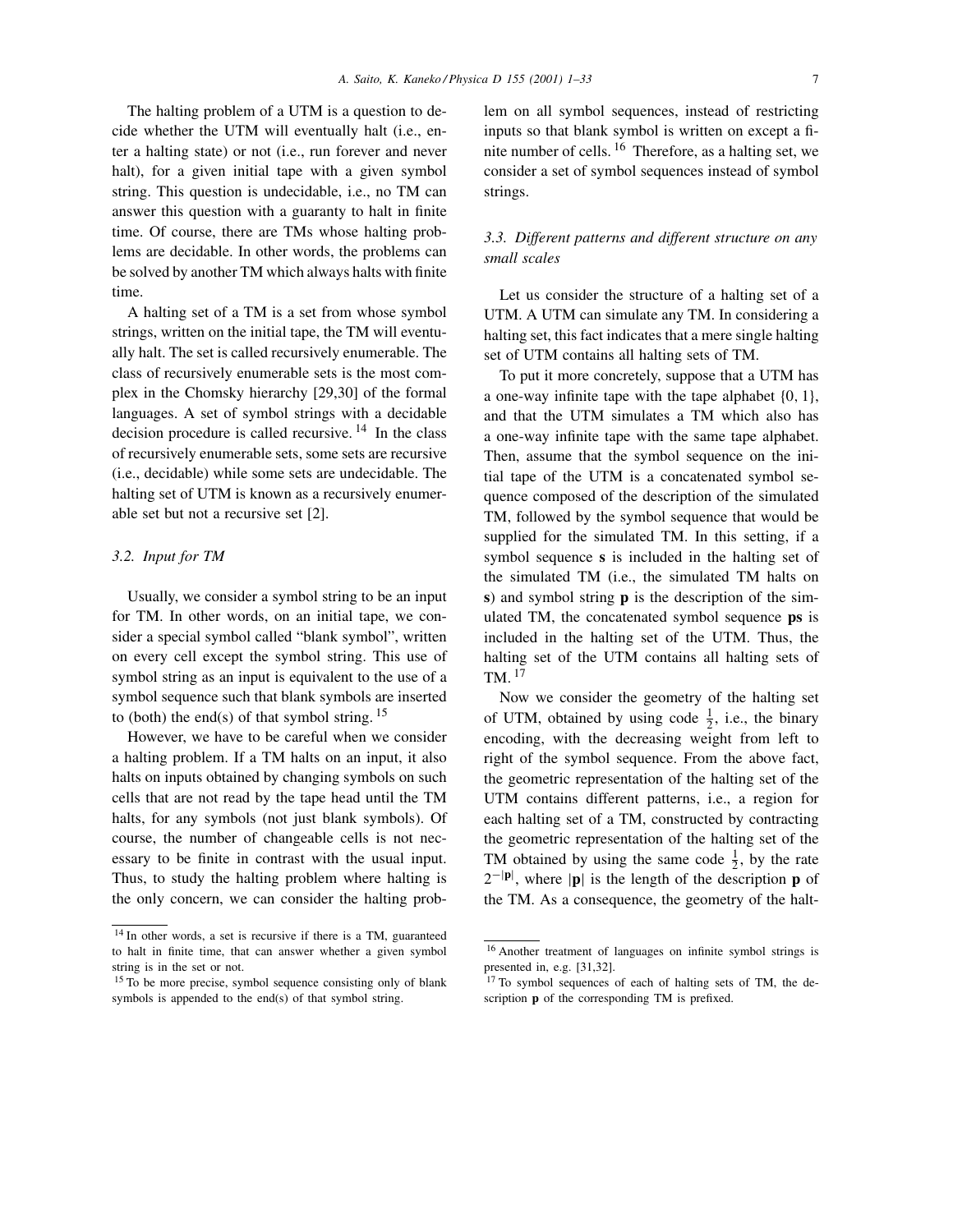ing set of the UTM by using code  $\frac{1}{2}$  has a different structure on an arbitrarily small scale.<sup>18</sup>

Also in the case of a UTM having a two-way infinite tape with the alphabet {0, 1}, a similar result is obtained about the geometry of the halting set of the UTM by using code  $\frac{1}{2}$  and by mapping it into a two-dimensional space.  $19$  In general, the present discussion is extended to geometry of an undecidable halting set of a UTM with  $n$  tape symbols, obtained by encoding symbol sequences as base- $n$  expansion of real numbers. Such set has different fine structures on arbitrarily small scales and have different patterns, in strong contrast with ordinary self-similar fractals.

# *3.4. Universal Turing machine*

Now, we will numerically investigate both boundary dimension of the halting set of UTM as a geometric property and halting time distribution of UTM as a dynamical feature of decision procedures. As a UTM, we mainly treat three UTMs, Rogozhin's UTM(24, 2), Minsky's UTM $(7, 4)$  and Rogozhin's UTM $(10, 3)$ [3,33], where UTM $(m, n)$  denotes a UTM with m internal states and  $n$  tape symbols. (However, it should be noted that treating a specific 'U'TM is equal to treating all TMs including all UTMs.) We briefly describe each UTM, and then explain the coding method.

### *3.4.1. Rogozhin's UTM(24, 2)*

Rogozhin's UTM(24, 2) has 24 internal states besides a halting state  $\{q_1, q_2, \ldots, q_{24}\}$  and a two-way infinite tape with tape alphabet  $\{0, 1\}$ .  $q_1$ is the initial state for this UTM. Table 1 shows the transition function of Rogozhin's UTM(24,  $2)$ .  $20$ 

Since Rogozhin's UTM(24, 2)'s tape is two-way infinite one, we map a symbol sequence of the halting set of Rogozhin's UTM(24, 2) to a point of a two-dimensional space. To be more precise, we map the halting set into two unit squares, denoted by square 0 and square 1, respectively. First, we divide a symbol sequence in the halting set into three parts, one cell (called "center cell") which is read by the head at the beginning of the computation, and the right and left sides of the symbol sequence, from the center cell. Then we represent the right and left sides of the symbol sequence by a pair of real numbers given by code  $\alpha$ , respectively. Finally, this pair is put into either square 0 or square 1 depending on whether the symbol on the center cell is equal to '0' or '1', where the right side of the symbol sequence corresponds to the horizontal axis, and the left side to the vertical axis.

We name this geometric representation of the halting set of Rogozhin's UTM(24, 2) by using code  $\alpha$  to be  $UL_{\alpha}$ , Fig. 2 shows  $UL_{1/2}$  and  $UL_{1/3}$ .

# *3.4.2. Minsky's UTM(7, 4)*

Minsky's UTM(7, 4) has seven internal states besides a halting state  $\{q_1, q_2, \ldots, q_7\}$  and a bi-infinite tape with tape alphabet  $\{y, 0, 1, A\}$ .  $q_2$  is the initial state for this UTM. The symbol 'y' is read by the head of Minsky's UTM(7, 4) at the beginning of its computation. Table 2 shows the transition function of Minsky's UTM $(7, 4)$ .

To obtain a geometric representation of the halting set of Minsky's UTM(7, 4) in a two-dimensional space, first we transform the tape alphabet  $\{y, 0, 1, A\}$ of a symbol sequence into {3, 0, 1, 2}, respectively. (Other choices of transformation from the tape

<sup>18</sup> We can easily construct a TM which accepts (halts on) a symbol string of arbitrary length and does not accept other symbol strings. Thus the geometry of the halting set of the UTM cannot have a geometric structure only up to a finite scale (e.g., classical geometric sets like line segment). Similarly, the geometry of the halting set of the UTM does not have a self-similar structure (i.e., a same structure) on an arbitrarily small scale, like a Cantor set, since it contains an arbitrary halting set of TM, including a TM which only halts on a symbol sequence of binary expansion of a point corresponding to a fractal with an arbitrary structure. (In fact, it contains various fractals which can be drawn by a digital computer.) Hence the geometry of the halting set of the UTM must have different fine structures on arbitrarily small scales.

<sup>&</sup>lt;sup>19</sup> The result is obtained by mapping symbol sequence of the halting set to a pair of real numbers by dividing the symbol sequence at the cell which is read by the tape head at the beginning of computation, and using code  $\frac{1}{2}$  for each, see also next section.

<sup>&</sup>lt;sup>20</sup> There are further restrictions, especially on inputs, to use Rogozhin's UTM(24, 2) "properly". Still, we do not need to exclude inputs that do not use the UTM properly since our main concern lies in dynamical and geometrical aspects of the undecidability of the halting problem. This remark is also applied to the cases of other UTMs.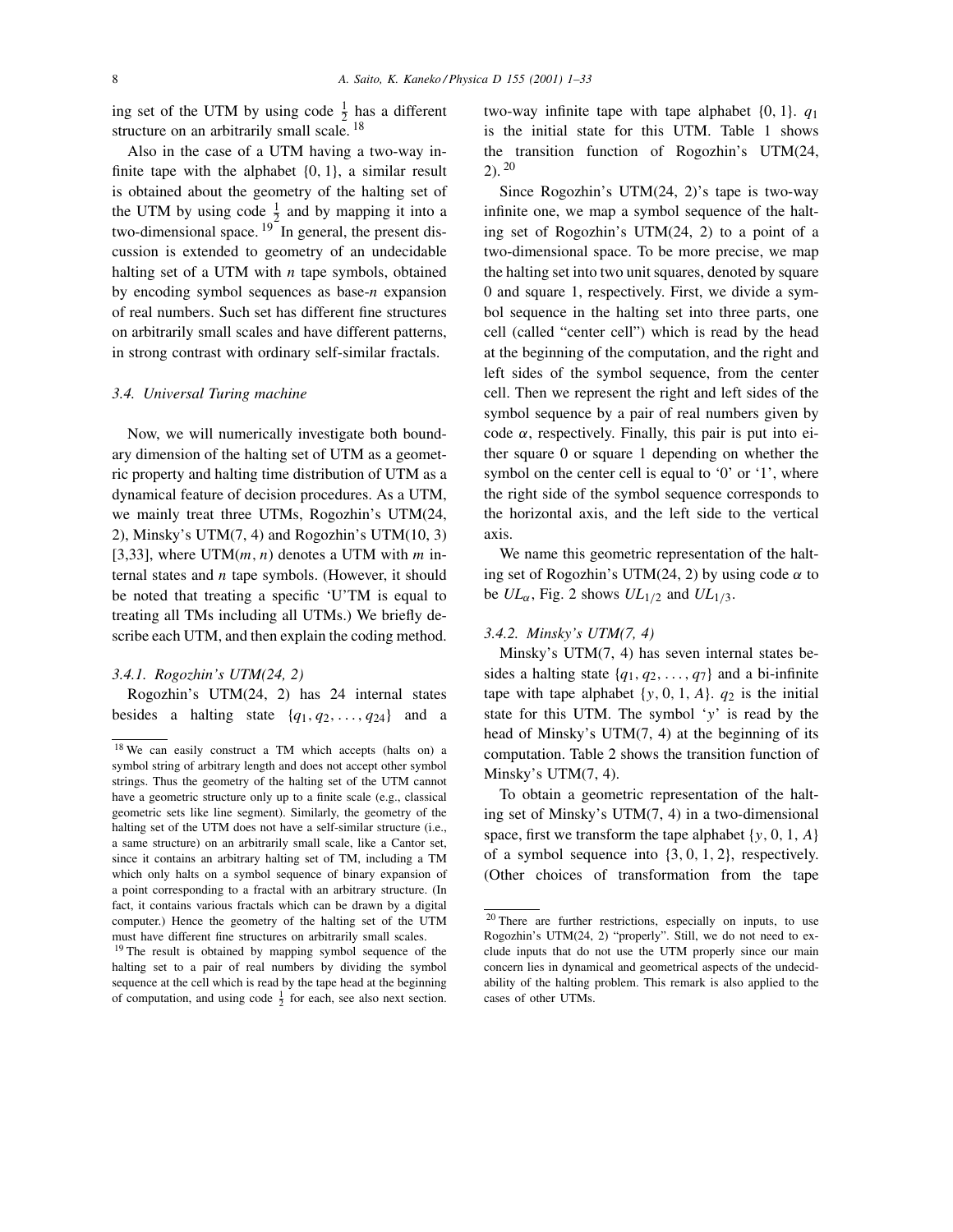|                                | $q_1$                                     | $q_2$                                     | $q_3$                                  | $q_4$                                         | q <sub>5</sub>                               | $q_6$                                        | $q_7$                                        | $q_8$                                        |
|--------------------------------|-------------------------------------------|-------------------------------------------|----------------------------------------|-----------------------------------------------|----------------------------------------------|----------------------------------------------|----------------------------------------------|----------------------------------------------|
| $\overline{0}$<br>1            | $0, q_5, R$<br>$1, q_2, R$<br>q9          | $1, q_1, R$<br>$1, q_3, L$<br>910         | $0, q_4, L$<br>$0, q_2, L$<br>$q_{11}$ | $1, q_{12}, L$<br>$0, q_9, L$<br>$q_{12}$     | $1, q_1, R$<br>$0, q_6, L$<br>$q_{13}$       | $0, q_7, L$<br>$1, q_7, L$<br>$q_{14}$       | $0, q_8, L$<br>$0, q_6, L$<br>915            | $0, q_7, L$<br>$1, q_2, R$<br>916            |
| $\overline{0}$<br>$\mathbf{1}$ | $0, q_{19}, R$<br>$1, q_4, L$<br>$q_{17}$ | $1, q_4, L$<br>$0, q_{13}, R$<br>$q_{18}$ | $0, q_4, L$<br>Halt<br>919             | 0, $q_{19}$ , R<br>$1, q_{14}, L$<br>$q_{20}$ | $0, q_{10}, R$<br>$1, q_{24}, R$<br>$q_{21}$ | $0, q_{15}, L$<br>$1, q_{11}, L$<br>$q_{22}$ | $0, q_{16}, R$<br>$1, q_{17}, R$<br>$q_{23}$ | $0, q_{15}, R$<br>$1, q_{10}, R$<br>$q_{24}$ |
| $\theta$<br>1                  | $0, q_{16}, R$<br>$1, q_{21}, R$          | $0, q_{19}, R$<br>$1, q_{20}, R$          | $1, q_3, L$<br>$1, q_{18}, R$          | $1, q_{18}, R$<br>$0, q_{18}, R$              | $0, q_{22}, R$<br>$1, q_{23}, R$             | $1, q_{10}, L$<br>$1, q_{21}, R$             | $1, q_{21}, R$<br>$0, q_{21}, R$             | $0, q_{13}, R$<br>$0, q_3, L$                |

Table 1 The transition function of Rogozhin's UTM(24, 2) [33]



Fig. 2. The halting set of Rogozhin's UTM(24, 2), represented by code  $\frac{1}{2}$  and code  $\frac{1}{3}$ . Dots correspond to inputs halted within 500 steps  $(UL_{1/2}(500)$  and  $UL_{1/3}(500)$  in the text). (a) Square 0 of  $UL_{1/2}(500)$ . (b) Square 1 of  $UL_{1/2}(500)$ . (c) Square 0 of  $UL_{1/3}(500)$ . (d) Square 1 of  $UL_{1/3}$ (500). Inputs are chosen at random in each grid cell (1024 × 1024 grid and 729 × 729 grid, respectively).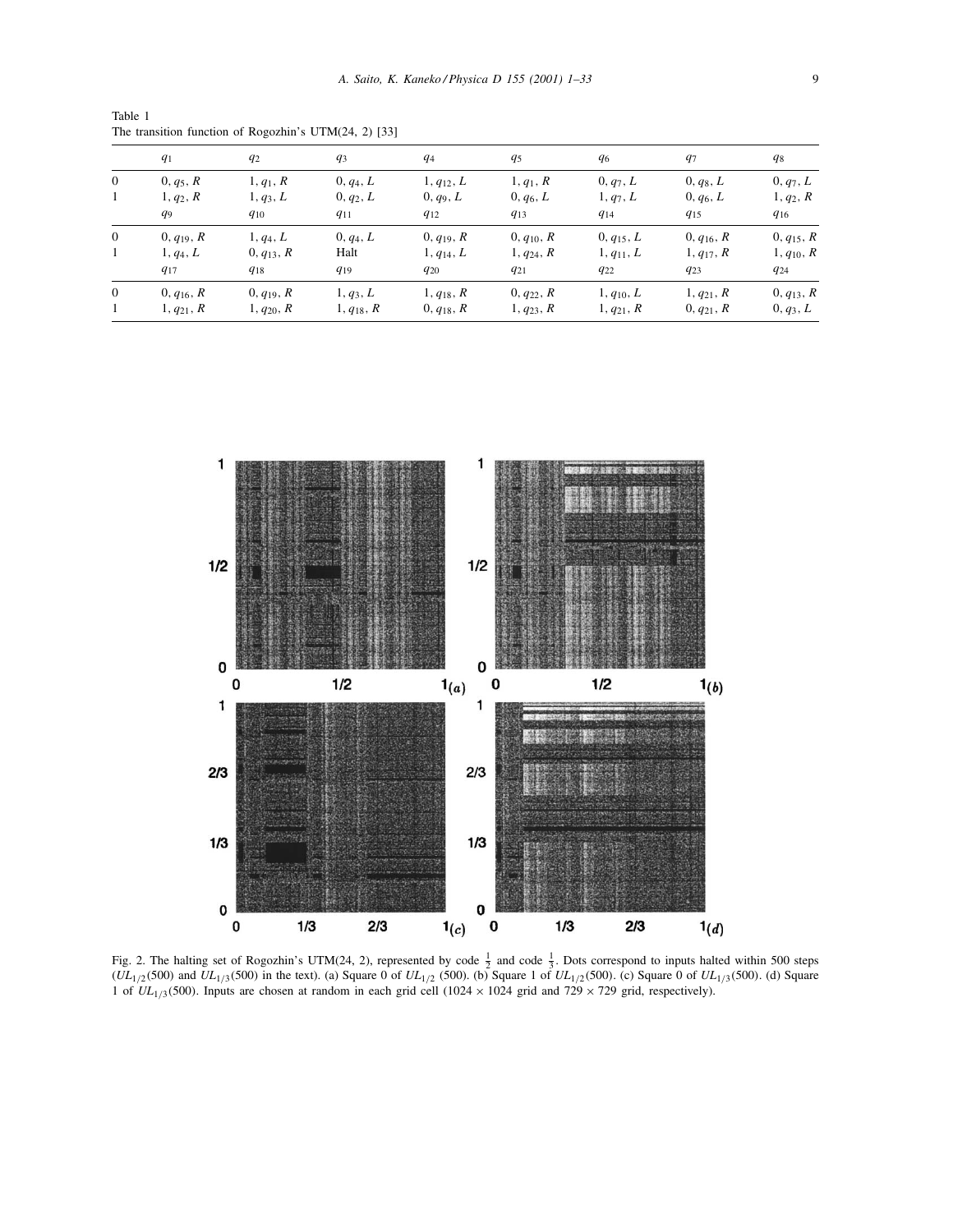|                  |             | $q_2$       | 43          | 44          | 45          | q6          |             |
|------------------|-------------|-------------|-------------|-------------|-------------|-------------|-------------|
|                  | $0, q_1, L$ | $0, q_1, L$ | $y, q_3, L$ | $y, q_4, L$ | $y, q_5, R$ | $y, q_6, R$ | $0, q_7, R$ |
| $\overline{0}$   | $0, q_1, L$ | $y, q_2, R$ | Halt        | $y, q_5, R$ | $y, q_3, L$ | $A, q_3, L$ | $y, q_6, R$ |
|                  | $1, q_2, L$ | $A, q_2, R$ | $A, q_3, L$ | $1, q_7, L$ | $A, q_5, R$ | $A, q_6, R$ | $1, q_7, R$ |
| $\boldsymbol{A}$ | $1, q_1, L$ | $y, q_6, R$ | $1, q_4, L$ | $1, q_4, L$ | $1, q_5, R$ | $1, q_6, R$ | $0, q_2, R$ |

Table 2 The transition function of Minsky's UTM(7, 4) [3]

alphabet to {0, 1, 2, 3} meet with the same results below.) Then we divide the symbol sequence into three parts as before, and we represent the right and left sides of the symbol sequence by a pair of real numbers given by a 4-symbol code, respectively. Finally, this pair is put on a unit square.

Fig. 3 shows the geometric representation of the halting set of Minsky's UTM(7, 4) obtained by base-4 code.

# *3.4.3. Rogozhin's UTM(10, 3)*

Rogozhin's UTM(10, 3) has 10 internal states besides a halting state  $\{q_1, q_2, \ldots, q_{10}\}$  and a two-way infinite tape with tape alphabet  $\{0, 1, b\}$ .  $q_1$  is the initial state for this UTM. Table 3 shows the transition function of Rogozhin's UTM(10, 3). Here, geometric representation of the halting set of this UTM is obtained in the same way, using a 3-symbol code and three unit squares.



Fig. 3. The halting set of Minsky's UTM(7, 4), represented by base-4 code. Dots correspond to inputs halted within 500 steps. Inputs are chosen at random in each grid cell (1024  $\times$  1024 grid).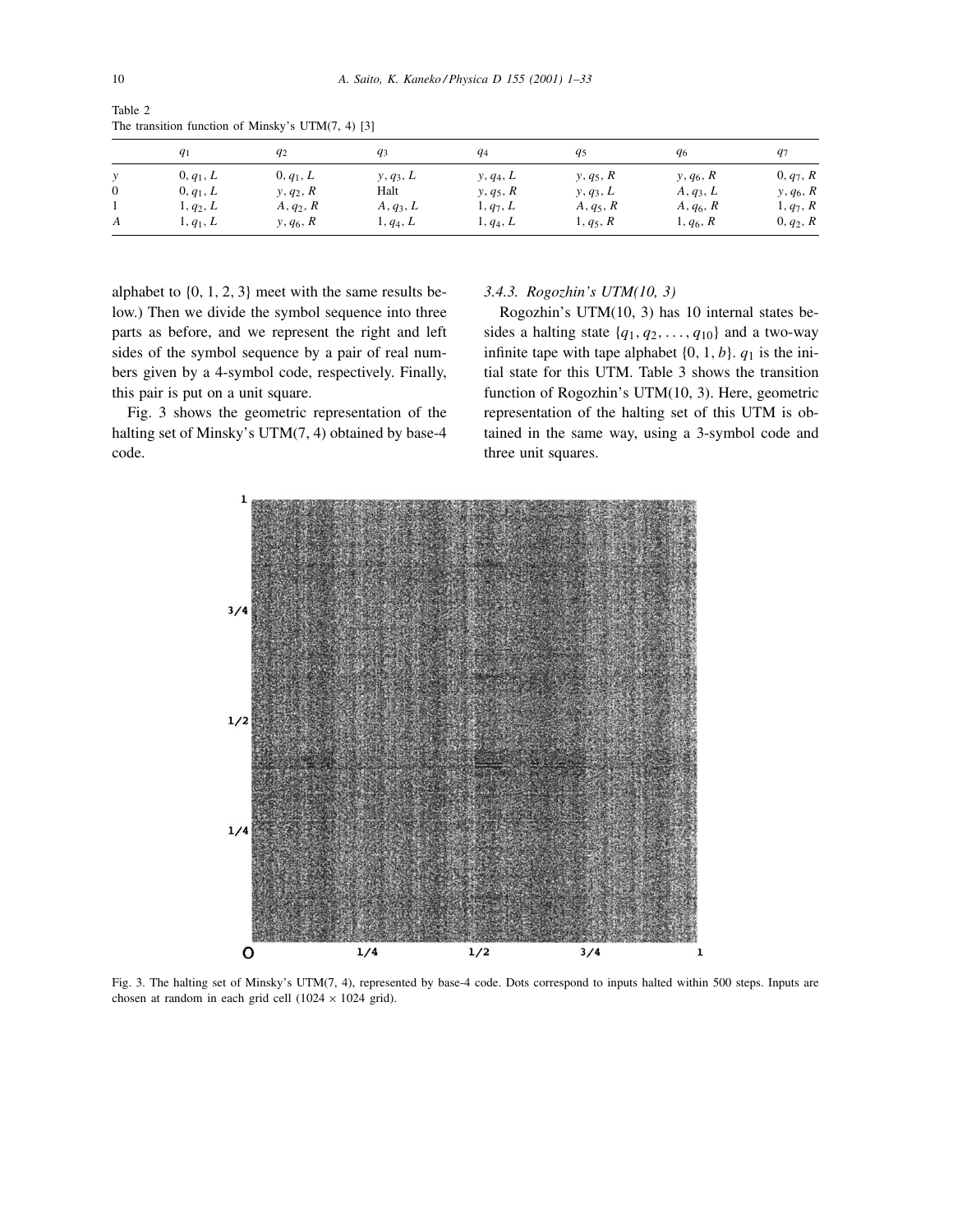|   | $q_1$ | $q_2$ | $q_3$                                                                         | $q_4$ $q_5$ | 96 | $q_7$       | - 98 | $q_9$                                                                                                                                  | <i>q</i> <sub>10</sub> |
|---|-------|-------|-------------------------------------------------------------------------------|-------------|----|-------------|------|----------------------------------------------------------------------------------------------------------------------------------------|------------------------|
|   |       |       |                                                                               |             |    |             |      | 0 1, $q_1$ , R 0, $q_3$ , L 0, $q_2$ , L 1, $q_1$ , R b, $q_3$ , L 1, $q_7$ , L 0, $q_8$ , R 1, $q_6$ , L 1, $q_{10}$ , L 0, $q_5$ , R |                        |
| 1 |       |       | $0, q_2, L$ $0, q_2, L$ $b, q_6, L$ $1, q_5, R$ $1, q_5, R$ $1, q_6, L$       |             |    |             |      | Halt $1, q_8, R$ $0, q_{10}, R$                                                                                                        | 0, $q_{10}$ , R        |
| b |       |       | b, $q_4$ , R b, $q_2$ , L b, $q_1$ , R 1, $q_4$ , L b, $q_5$ , R b, $q_6$ , L |             |    | $b, q_9, L$ |      | $b, q_8, R$ 0, $q_4, L$                                                                                                                | $b, q_9, R$            |

Table 3 The transition function of Rogozhin's UTM(10, 3) [33]

### *3.5. Boundary dimension*

Now we study the dimension of a halting set of UTM. Geometric representation of halting set of UTM has positive Lebesgue measure (i.e., a fat fractal [8,34]). In fact, our UTMs are numerically shown to halt for some symbol sequences on the initial tape. When the head of a UTM, moves to the right and left at most  $i$  and  $j$  sites, respectively, during its computation, before it halts, then the UTM with symbol sequences of the same symbols up to  $i$  and j sites and any symbols beyond them, also halts, because the UTM can only read up to  $i$  and  $j$  sites before it halts, as mentioned already. These symbol sequences correspond to rectangular region with any of our code (in the case of  $UL_{1/2}$  of Rogozhin's UTM(24, 2), they correspond to rectangular region with sides  $2^{-i}$  and  $2^{-j}$ ), and this region is contained in the geometric representation of the halting set of the UTM. Therefore, the halting set of the UTM has positive two-dimensional Lebesgue measure (at least  $2^{-(i+j)}$  in the case of  $UL_{1/2}$ ). Dots in Figs. 2 and 3 correspond to such symbol sequences.

Thus, its fractal dimension is the same as the dimension of the space (i.e.,  $D = 2$ ). Instead, we investigate the box-counting dimension of the boundary (i.e., the exterior dimension [8,35]) of geometric representation of halting set of UTM to study its fine structure.

The definition of the box-counting dimension of a set S in N-dimensional space is equivalent to  $D_0 =$  $N - \lim_{\epsilon \to 0} \log V[S(\epsilon)]/\log \epsilon$ , where  $V[S(\epsilon)]$  is the N-dimensional volume of the set  $S(\epsilon)$  created by fattening the original set S by  $\epsilon$  [8]. In the following, based on this definition, we numerically estimate the box-counting dimension of the boundary (the boundary dimension) of geometric representation of halting set of each of the above mentioned UTMs. Especially

we investigate the boundary dimension of geometric representation of halting set of Rogozhin's UTM(24, 2) with code  $\frac{1}{2}$  and code  $\frac{1}{3}$  (i.e.,  $UL_{1/2}$  and  $UL_{1/3}$ , respectively), and those of Minsky's UTM(7, 4) and Rogozhin's UTM(10, 3) with base-4 and base-3 code, respectively.

Of course, it is impossible to take infinite time for the numerical simulations. Thus we treat the set of inputs on which each UTM will halt within a given finite step *n* (denoted as  $UL_{\alpha}(n)$  in the case of Rogozhin's UTM(24, 2)), and investigate the boundary dimension of the set  $(UL_{\alpha}(n))$ . Then we survey the asymptotic behavior of the boundary dimension of the set  $(UL_{\alpha}(n))$  as *n* is increased (to infinity).

# *3.5.1. UL*1/<sup>2</sup>

The detailed procedure to study the boundary dimension  $D_0$  of  $UL_{1/2}$  is as follows. First, we choose a point  $(X, Y)$  in either unit square 0 or 1 of a two-dimensional space at random. <sup>21</sup> Then we perturb this point  $(X, Y)$  to  $(X + \epsilon, Y)$ ,  $(X, Y + \epsilon)$  and  $(X + \epsilon, Y + \epsilon)$ . Then we decide whether Rogozhin's UTM(24, 2), starting from each of these four tapes at the center cell, will halt within  $n$  steps or not (i.e., in  $UL_{1/2}(n)$  or not). If all four points are in  $UL_{1/2}(n)$ or none of them are in  $UL_{1/2}(n)$ , we regard there to be no boundary in the square of length  $\epsilon$  made from these four points. Otherwise we regard that there is a boundary in the square. We repeat this procedure for a large number of points and evaluate the fraction of squares with a boundary, denoted as  $f(\epsilon)$ , which gives the estimation of  $V[S(\epsilon)]$ . Varying  $\epsilon$ , we obtain the scaling of  $f(\epsilon)$  with  $\epsilon$ , and can evaluate  $N - D_0$  $(i.e., 2 - D_0).$ 

 $21$  Choosing square 0 or 1 is equal to determining the symbol on the center cell.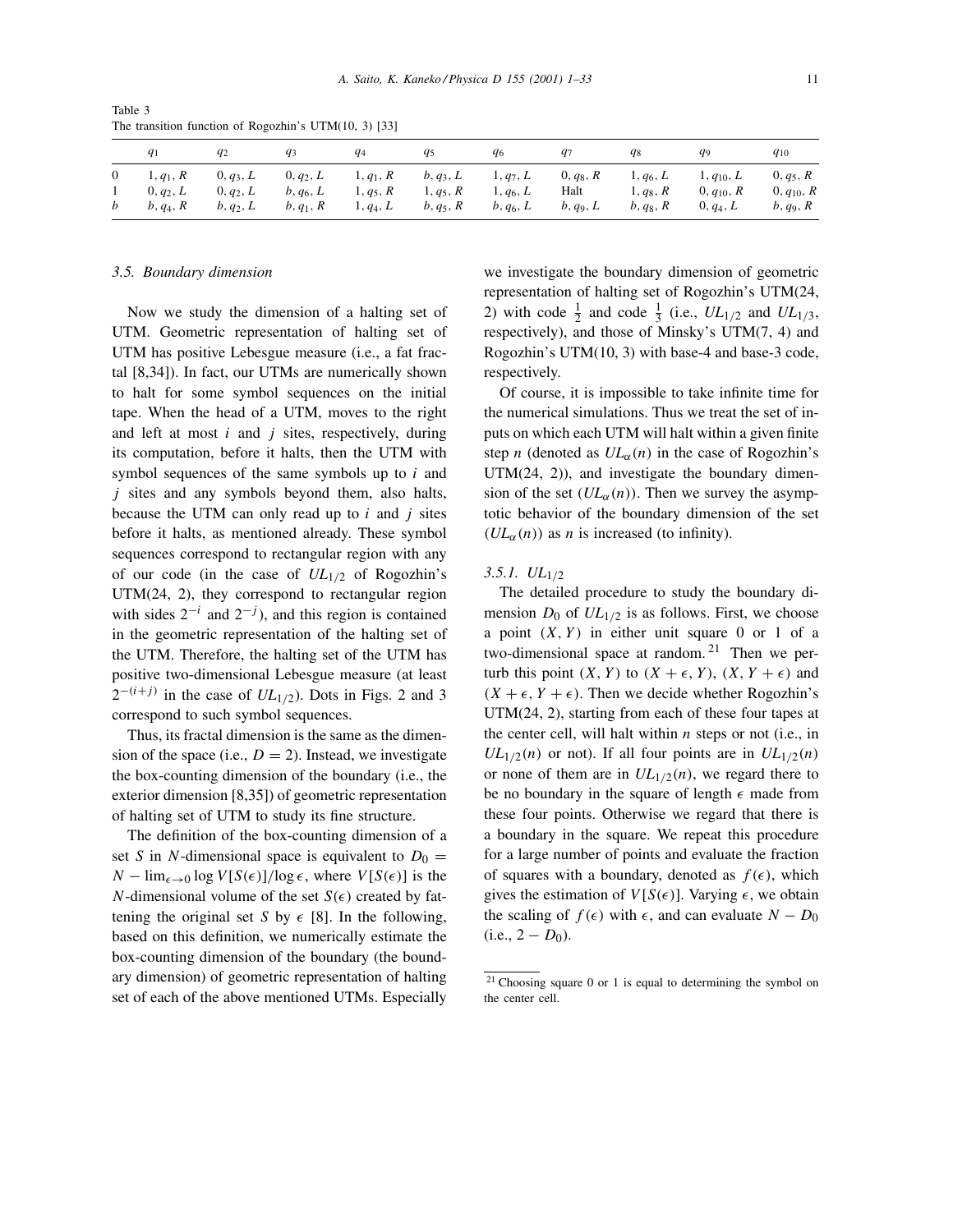

Fig. 4. Log-log plot of  $f(\epsilon)$  (i.e., the fraction of squares with a boundary) of  $UL_{1/3}(n)$  with  $\epsilon$  for computation time  $n = 1000$ , 3162, 10 000, 31 623 and 100 000. The slope of  $f(\epsilon)$  becomes smaller with the increase of n.

In Fig. 4, the log-log plot of  $f(\epsilon)$  of  $UL_{1/2}(n)$  with  $\epsilon$  is shown for several values of *n*. It can be fit as  $f(\epsilon) \sim \epsilon^{2-D_0}$  for small  $\epsilon$ , from which one can obtain  $2 - D_0$  for each *n*. Fig. 5 displays the log–log plot of  $2 - D_0$  versus the computation time *n*. It shows that  $2 - D_0$  of the boundary of  $UL_{1/2}(n)$  approaches zero roughly as  $n^{-0.45}$  with the increase of the computation time  $n$ . In other words, when we increase  $n$ , the



Fig. 5. Log–log plot of  $2 - D_0$  (i.e., uncertainty exponent  $\phi$ ) of  $UL_{1/2}(n)$  versus the computation time *n*, obtained from Fig. 4. It approaches zero roughly as  $n^{-0.45}$  with the increase of the computation time  $n$ . The data are least-square fit to a straight line,  $1.4n^{-0.45}$ 

box-counting dimension of the boundary of  $UL_{1/2}(n)$ approaches two, which is the same as the dimension of the space. Thus the box-counting dimension of the boundary of *UL*1/<sup>2</sup> is estimated to be two.

Here we briefly refer to the uncertainty exponent  $\phi = N - D_0$  [8,35]. Suppose there exists a set A in a certain N-dimensional space and our ability to determine the position of points has an uncertainty  $\epsilon$ .  $\overline{A}$  denotes the complement of A and S denotes the boundary separating  $\overline{A}$  and  $\overline{A}$ . If we have to determine which set a given point lies in, the probability  $f(\epsilon)$  of making a mistake in such determination is proportional to  $V[S(\epsilon)]$ . Thus, if the box-counting dimension of the boundary S is  $D_0$ ,  $f(\epsilon)$  is proportional to  $\epsilon^{N-D_0}$  (=  $\epsilon^{\phi}$ ). If  $\phi$  is small, then a large decrease in  $\epsilon$  leads to only a relatively small decrease in  $f(\epsilon)$ . Thus  $\phi$  is called uncertainty exponent.

The above result that the uncertainty exponent of the boundary of  $UL_{1/2}(n)$  becomes smaller with the increase of computation time  $n$  indicates that it becomes more difficult to decrease mistake in determination of  $UL_{1/2}(n)$ . The null uncertainty exponent of the boundary of  $UL_{1/2}$  (i.e.,  $D_0 = 2$ ) indicates that the probability of making a mistake (equally, the volume of  $\epsilon$ -neighborhood of the boundary  $V[S(\epsilon)])$  does not depend on  $\epsilon$ .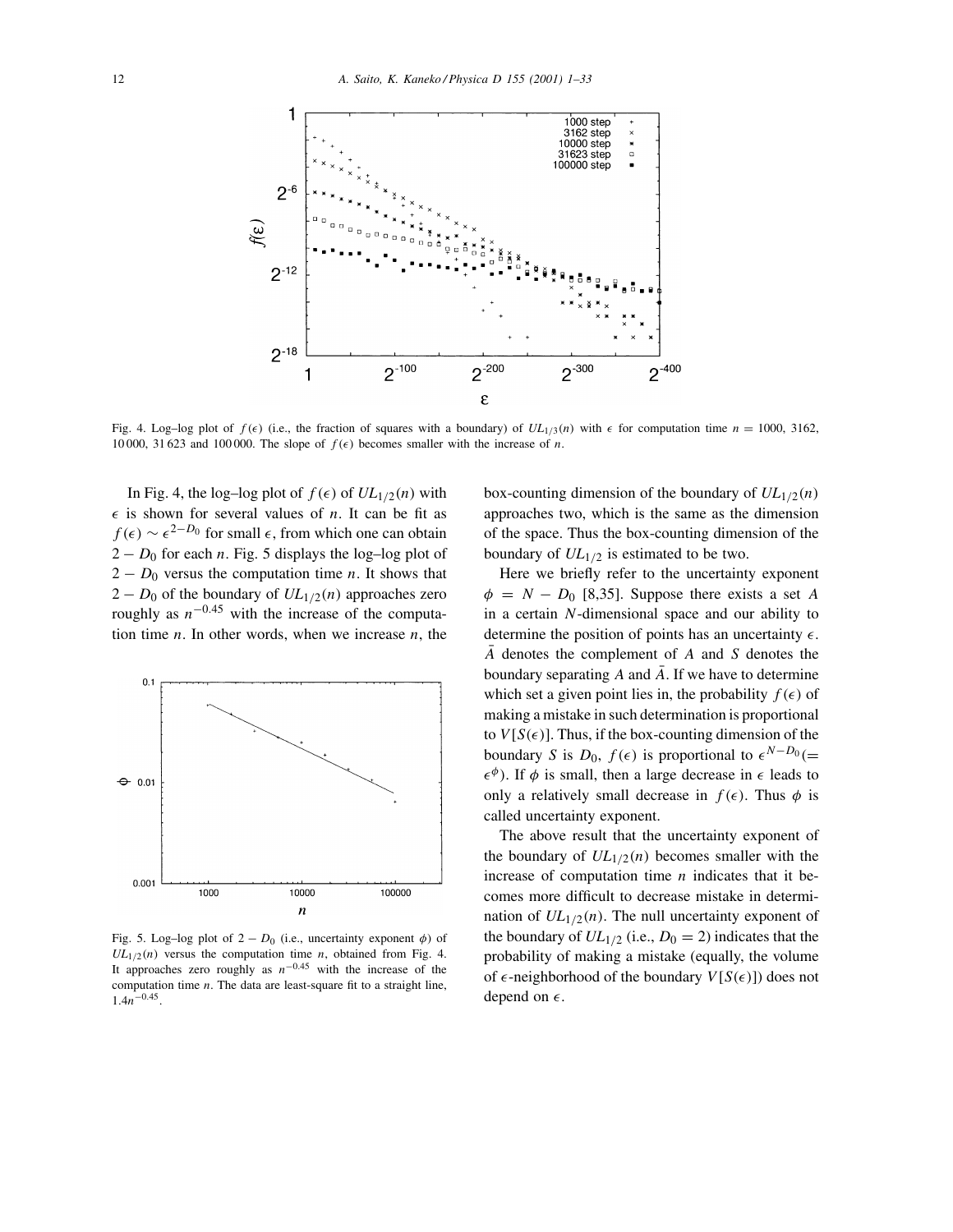A decision procedure is defined in ideal condition without errors. On the other hand, robustness of a decision procedure against a noise is essentially different, depending on if the boundary dimension of a set is equal to the space dimension or less. Indeed, if the boundary dimension is less than the space dimension with the uncertainty exponent  $\phi > 0$ , one can decrease the volume of  $\epsilon$ -neighborhood of a boundary  $(V[S(\epsilon)])$  to any amount in principle, by decreasing  $\epsilon$ . In other words, one can arbitrarily approach the ideal decision procedure (i.e., ideal condition without errors) by improving accuracy in principle, even under presence of errors. On the other hand, if the boundary dimension is equal to the space dimension with the uncertainty exponent  $\phi = 0$ , it is impossible to approach the ideal decision procedure (i.e., the ideal condition) as long as there exist errors no matter how small they are.

Consequently, decision procedure of the halting set of UTM by using code  $\frac{1}{2}$  has so strong uncertainty that one cannot approach the ideal decision procedure, in the presence of error. This result is also reasonable, since unlike chaotic unpredictability (i.e., sensitive dependence on initial conditions), the halting problem of UTM is undecidable even if descriptions of inputs

are known exactly. In this way, the undecidability is explained from the viewpoint of the uncertainty exponent, i.e., the boundary dimension.

### *3.5.2. UL*1/<sup>3</sup>

In the case using code  $\frac{1}{3}$ , i.e., for obtaining the boundary dimension of *UL*1/3, the detailed procedure is as follows. It is the same as the case of  $UL_{1/2}$  that first we choose a point  $(X, Y)$  in either unit square 0 or 1 of a two-dimensional space at random, and perturb the point  $(X, Y)$  to  $(X + \epsilon, Y)$ ,  $(X, Y + \epsilon)$  and  $(X + \epsilon, Y + \epsilon)$ . Then, we decide the labels of Markov partition for X, Y, X +  $\epsilon$  and Y +  $\epsilon$  (i.e., decoded symbol sequences  $(\text{code } \frac{1}{3})^{-1}(X)$ ,  $(\text{code } \frac{1}{3})^{-1}(Y)$ ,  $(\text{code } \frac{1}{3})^{-1}(X + \epsilon)$  and  $(\text{code } \frac{1}{3})^{-1}(Y + \epsilon)$ , and compose four input symbol sequences for corresponding four points. For example, in the case of  $(X, Y)$  in square 0, the corresponding input symbol sequence is concatenation of  $(\text{code } \frac{1}{3})^{-1}(Y)$ , '0',  $(\text{code } \frac{1}{3})^{-1}(X)$ , where the symbol sequence  $(\text{code } \frac{1}{3})^{-1}(Y)$  is flip-flopped (turned over). Subsequent procedure is the same as for the case of  $UL_{1/2}$ .

In Fig. 6, the log–log plot of  $f(\epsilon)$  of  $UL_{1/3}(n)$  with  $\epsilon$  is shown for several values of *n*. It can be fit as  $f(\epsilon) \sim \epsilon^{\phi}$  for small  $\epsilon$ , from which one can obtain  $\phi$ 



Fig. 6. Log–log plot of  $f(\epsilon)$  (i.e., the fraction of squares with a boundary) of  $UL_{1/3}(n)$  with  $\epsilon$  for computation time  $n = 316, 562, 1000$ , 1778 and 3162. The slope of  $f(\epsilon)$  becomes smaller with the increase of *n*, similarly in Fig. 4.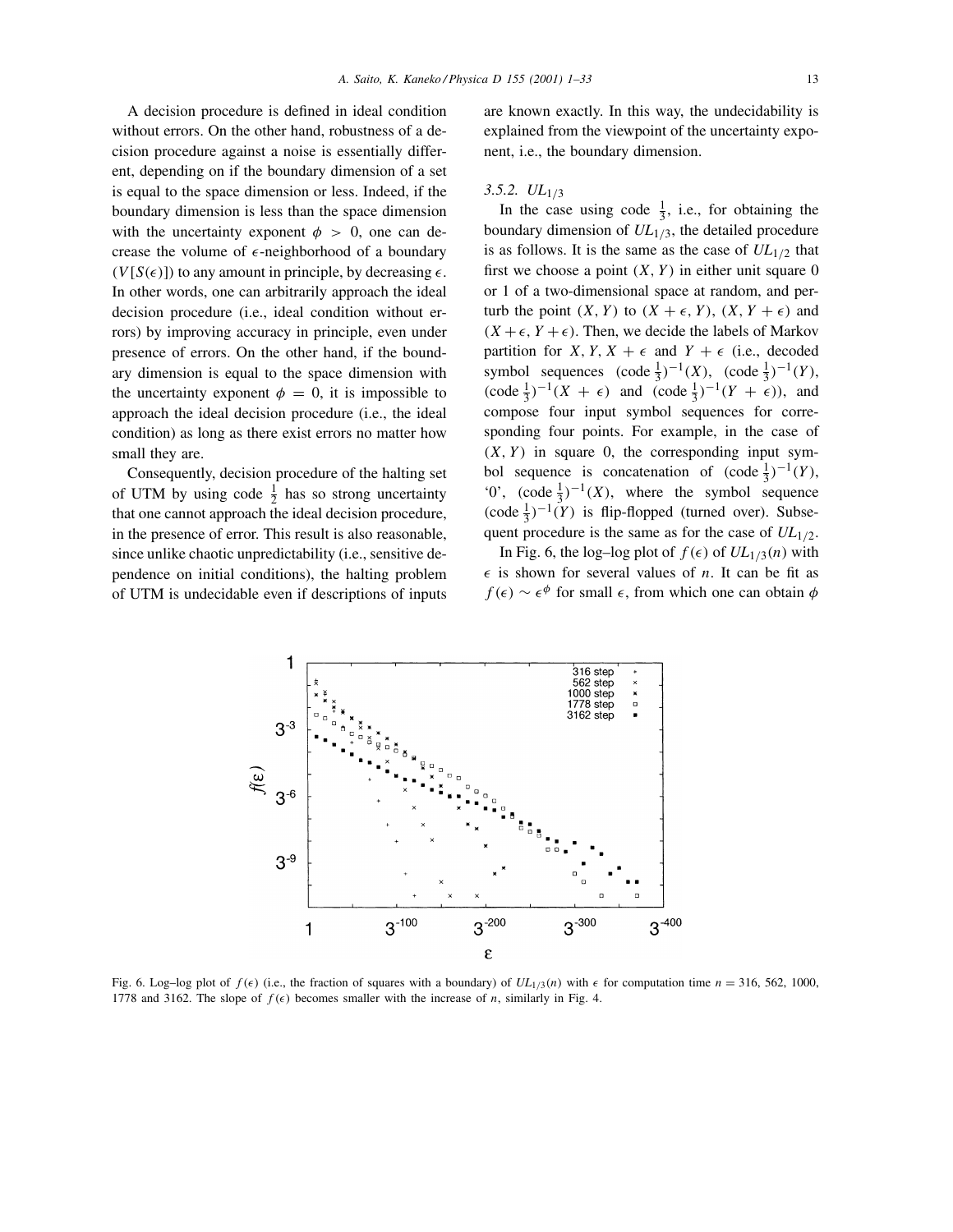

Fig. 7. Log–log plot of uncertainty exponent  $\phi$  (i.e., 2 – D<sub>0</sub>) of  $UL_{1/3}(n)$  versus the computation time n, obtained from Fig. 6. It also approaches zero with a power law (roughly as  $n^{-0.70}$ ) as in the case of  $UL_{1/2}$ .

for each *n*. Fig. 7 shows the log-log plot of  $\phi$  versus the computation time *n*, and  $\phi$  also approaches zero with a power law (roughly as  $n^{-0.70}$ ) as in the case of  $UL_{1/2}$ . In other words, with the increase of *n*, the box-counting dimension of the boundary of  $UL_{1/3}(n)$ approaches two, i.e., the dimension of the space, in the same way as *UL*1/2. Thus the box-counting dimension of the boundary of  $UL_{1/3}$  is also estimated to be two.

Consequently, similarly to *UL*1/2, the boundary dimension of  $UL_{1/3}$  is also equal to the space dimension two, and decision procedure of *UL*1/<sup>3</sup> also has strong uncertainty so that one cannot approach the ideal decision procedure, in the presence of error. Thus, our result of the strong uncertainty of  $UL_{\alpha}$  is not based on the property of the code.  $22$ 

Note that  $UL_{1/3}$  is the set obtained by transforming  $UL_{1/2}$  by the code transformation  $t_{1/2\rightarrow 1/3}$ . As seen in the case of Cantor set in Section 2, code transformation in general, does not preserve the (boundary) dimension. However, the above results show that the property that boundary dimension is equal to space dimension, i.e., the strong uncertainty, is preserved in the case of the halting set of UTM. Thus, one could say the property that a decision procedure is not robust against a noise is robust under application of even "fractal" code transformations.

In conclusion, the boundary dimension of geometric representation of the halting set of UTM is equal to the space dimension. There exists strong uncertainty such that one cannot approach the ideal decision procedure in the presence of error. Furthermore, the above property is conserved even by "fractal" code transformations. Thus, a characterization of the undecidability is given by the strong uncertainty implying inaccessibility to the ideal decision procedure, and by invariance of the strong uncertainty against code transformations. It should be noted that this characterization of undecidability is intuitively more comprehensible than ordinary one in classical computation theory.

# *3.5.3. Geometric representation of halting set of other UTMs*

The boundary dimension of geometric representation of halting set of other UTMs is also equal to the space dimension. Since UTMs can imitate each other, the geometric representations of halting set for any UTMs contain each other, and each has the same boundary dimension, that is equal to the space dimension.

Indeed, we have numerically studied the boundary dimension of geometric representation of halting sets of Minsky's UTM(7, 4) and Rogozhin's UTM(10, 3), obtained by using base-4 code and base-3 code, respectively. Fig. 8 shows the log–log plot of the uncertainty exponent  $\phi$  of these sets, versus the computation time *n*. In these systems again,  $\phi$ s approach zero with some power of  $n$ , as in the previous cases (roughly as  $n^{-0.60}$  and  $n^{-0.65}$ , respectively). Thus the boundary dimension of these sets is also estimated to be two, i.e., the dimension of the space in which they lie.

#### *3.6. Halting time distribution*

We now focus on dynamical systems characteristics of decision procedure of such geometric representation of halting set of UTM. In particular, we study the distribution of halting time of the decision procedure, for Rogozhin's UTM(24, 2) with code  $\frac{1}{2}$  and code  $\frac{1}{3}$  (i.e,  $UL_{1/3}$  and  $UL_{1/3}$ , respectively), and Minsky's

<sup>22</sup> The result of the boundary dimension equal to the space dimension of the halting set of UTM is independent of code  $\alpha$ , see also Section 5.3.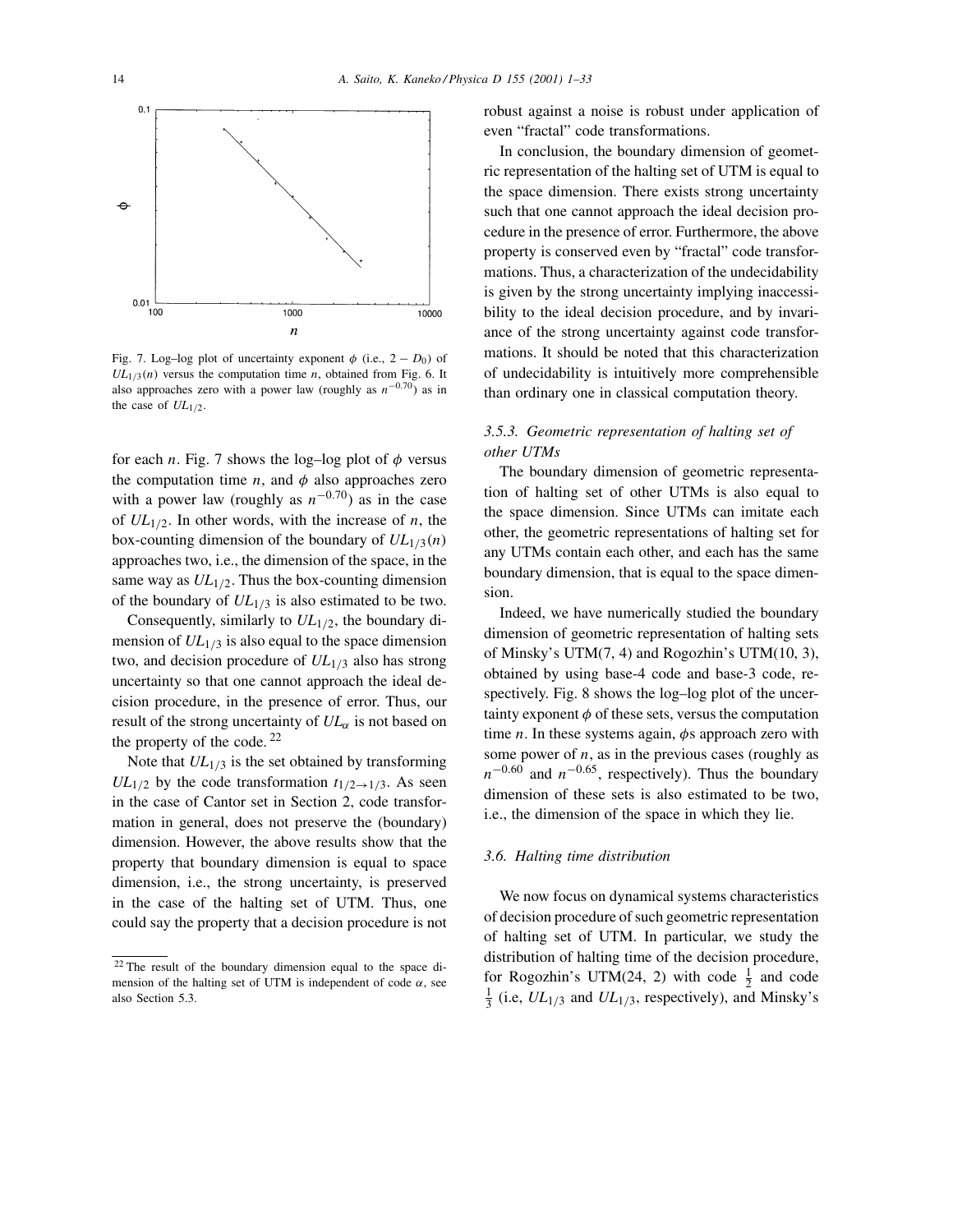

Fig. 8. Log–log plot of uncertainty exponent  $\phi$  (2−D<sub>0</sub>) of Minsky's UTM(7, 4) using base-4 code and Rogozhin's UTM(10, 3) using base-3 code, versus the computation time  $n$ . Both  $\phi$ s approach zero, roughly as  $n^{-0.60}$  and  $n^{-0.65}$ , respectively, with the increase of the computation time  $n$ .

UTM(7, 4) and Rogozhin's UTM(10, 3) with base-4 and base-3 code, respectively.

## *3.6.1. Cantor set*

First, let us consider the halting time distribution of the complement of the Cantor set, which corresponds to a regular set, before treating those of UTMs. The complement of the Cantor set is the set of initial points which eventually leave the interval [0, 1] by the map  $f(x) = 3x (x < \frac{1}{2}), f(x) = 3x - 2 (x \ge \frac{1}{2}).$  Thus, if  $x \in [0, 1]$  is given, the decision procedure for the set is deciding whether  $f^k(x) \notin [0, 1]$  for some  $k >$ 0. In this case, the length of a chaotic transient is computation time for the decision process.

In the construction of the complement of the Cantor set, the fraction of the points which leave [0, 1] decays exponentially with time  $n$  when initial points are scattered uniformly in [0, 1]. In general, the distribution of transient time decays exponentially for transient chaos (i.e., construction process of ordinary fractals), where remaining points with null measure forms fractal set [8].

# *3.6.2. UL*1/<sup>2</sup>

On the other hand, in the case of our *UL*1/2, the fraction of the initial points halting with computation time *n*, denoted as  $p(n)$ , is found to decay according



Fig. 9. Log–log plot of  $p(n)$  (i.e., the fraction of the initial points halting with computation time *n*) with *n* in the case of  $UL_{1/2}$ .  $p(n)$  is fitted by  $p(n) \sim n^{-2.4}$ .

to a power law. Fig. 9 shows the log-log plot of  $p(n)$ with *n*, where  $p(n)$  is fitted by  $p(n) \sim n^{-2.4}$ .

In contrast with this numberical result,  $p(n)$  is expected to decay slower than power law if  $n$  is further increased. The reason is as follows. The halting probability of a UTM, known as Chaitin number  $\Omega$  [36], is obtained by summing  $p(n)$  over n.  $\Omega$  is known as random number [37]. If  $p(n)$  decayed with a power law up to  $n \to \infty$ , there were an algorithm to tell any bit of halting probability  $\Omega$ . This would contradict the randomness of  $\Omega$ . Thus  $p(n)$  must decay slower than a power law. <sup>23</sup>

*3.6.3. UL*1/<sup>3</sup>

Similarly we have studied  $p(n)$  for  $UL_{1/3}$ . As shown in Fig. 10,  $p(n)$  is found to decay with a power law  $(p(n) \sim n^{-2.7})$  as in the case of  $UL_{1/2}$ . Thus this character of the halting time distribution is also unchanged under code transformation.

<sup>&</sup>lt;sup>23</sup> Suppose  $p(n)$  were bounded upwards by  $cn^a$  for sufficiently large *n*, where *a* is a constant satisfying  $a < -1$  and *c* is a positive constant. Then,  $\Omega$  satisfied  $\sum_{n=1}^{N} p(n) \leq \Omega \leq \sum_{n=1}^{N} p(n)$  +  $\int_{n+1}^{\infty}$  cn<sup>a</sup> dn, where N is a sufficiently large natural number. The computation time necessary to calculate  $\sum_{n=1}^{N} p(n)$  is finite. Thus, one could improve the precision of  $\Omega$  in any amount by taking large N. (The error were at most  $\int_{N+1}^{\infty} cn^a dn$ , which is also computable.) Hence, if the power law holds, the power should approach  $-1$  for  $n \to \infty$ , because  $\sum_{n=1}^{\infty} n^a$  diverges with  $a = -1$ .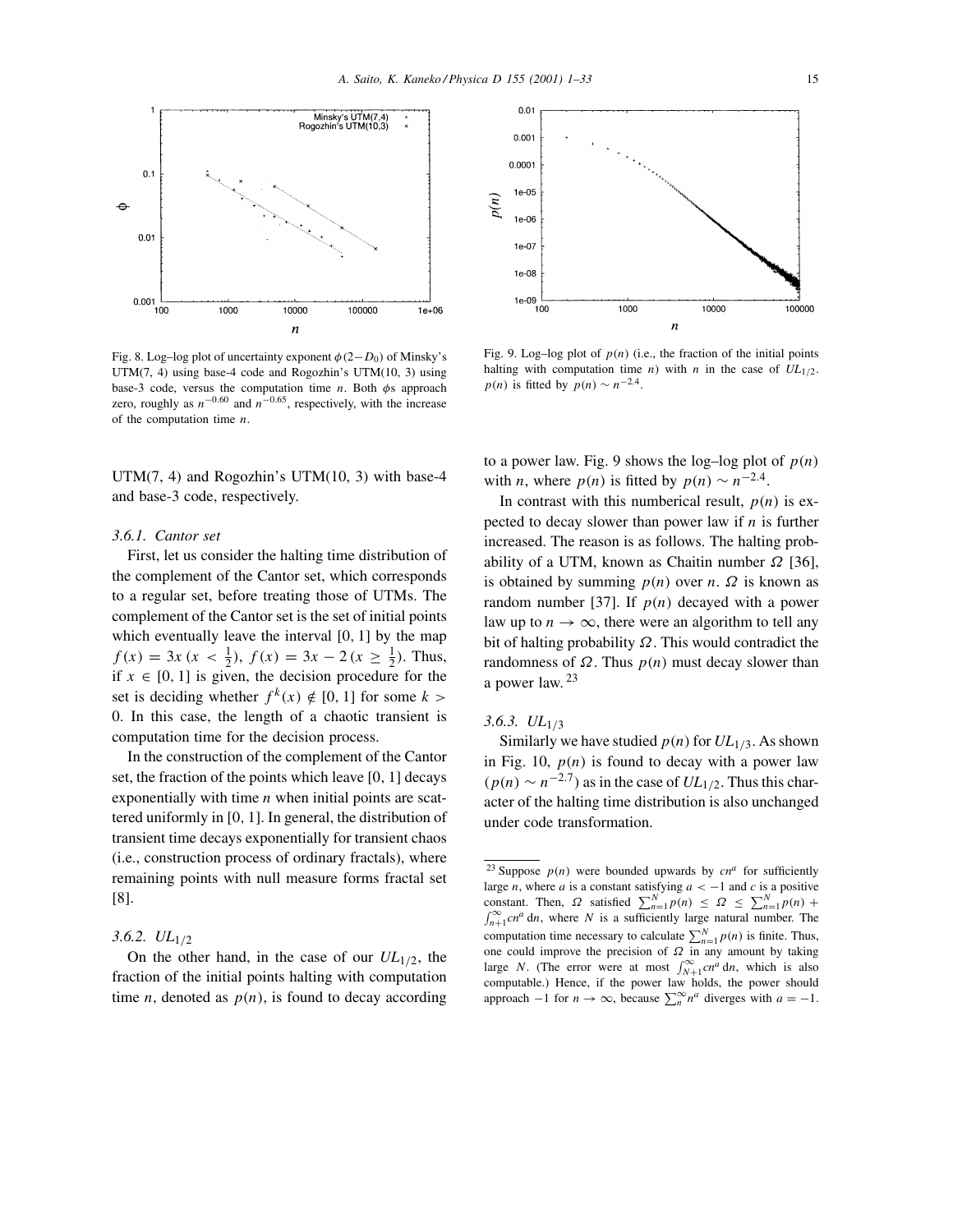

Fig. 10. Log-log plot of  $p(n)$  (i.e., the fraction of the initial points halting with computation time *n*) with *n* in the case of  $UL_{1/3}$ .  $p(n)$  also decays with a power law  $(p(n) \sim n^{-2.7})$  as in the case of *UL*1/2.

In any case, the construction of both *UL*1/<sup>2</sup> and *UL*1/<sup>3</sup> takes much longer time than the construction of ordinary fractal sets by transient chaos. Furthermore, it should be stressed that the halting time distribution of undecidable system obeys power law distribution up to large  $n$ . Indeed this power law property is not restricted to the above Rogozhin's UTM(24, 2), as shown next.

# *3.6.4. Geometric representation of halting set of other UTMs*

We have numerically studied the halting time distribution of geometric representation of halting set of Minsky's UTM(7, 4) and Rogozhin's UTM(10, 3). In Fig. 11, we have plotted the halting time distribution of Minsky's UTM(7, 4) with base-4 code and Rogozhin's UTM(10, 3) with base-3 code. Again this shows the power law property ( $p(n) \sim n^{-2.1}$  and  $p(n) \sim n^{-1.5}$ , respectively).

**Remark.** In this section, it is numerically found that the uncertainty exponent and the halting time distribution decay as power laws of computation time n. The powers, however, depend on the UTM and on the code. At this stage, we conjecture that these results imply absence of universal power exponent.



Fig. 11. Log–log plot of the halting time distribution of Minsky's UTM(7, 4) and Rogozhin's UTM(10, 3), obtained by using base-4 code and base-3 code, respectively.  $p(n)$  (i.e., the fraction of the initial points halting with computation time  $n$ ) also decays with a power law  $(p(n) \sim n^{-2.1}$  and  $p(n) \sim n^{-1.5}$ , respectively), in the same way as in Rogozhin's UTM(24, 2).

### **4. Mandelbrot set**

In this section, we deal with the Mandelbrot set, to show its common features with the above halting set of a UTM.

### *4.1. Mandelbrot set*

The Mandelbrot set  $[10,11]$ , denoted as M, is the subset of the complex plane **C**, and is defined as  $M =$  ${c \in \mathbb{C} \mid |Q_c^n(0)| \to \infty}$  for  $Q_c(z) = z^2 + c$  (equivalently,  $M = \{c \in \mathbb{C} | K_c \text{ is connected} \}$ , where  $K_c$  is the filled-in Julia set of  $Q_c$ ). Fig. 12 shows M.

Although self-similarity of  $M$  has often been studied as a structure containing small copies of M itself,  $M$  is also known as a set with extraordinarily complex structure. Indeed, M has been called one of the most intricate and beautiful objects in mathematics [10,11]. Likewise,  $M$  has Misiurewicz points where  $M$  and corresponding filled-in Julia set  $K_c$  are similar. Thus, similarly with geometric representation of halting set of UTM, M has different patterns and has a different fine structure on an arbitrarily small scale, in contrast with ordinary self-similar fractals.

There is a decision procedure for  $M$ . It is shown that if  $|c| > 2$ , then  $|Q_c^n(0)| \to \infty$  and thus  $c \in M$ . Also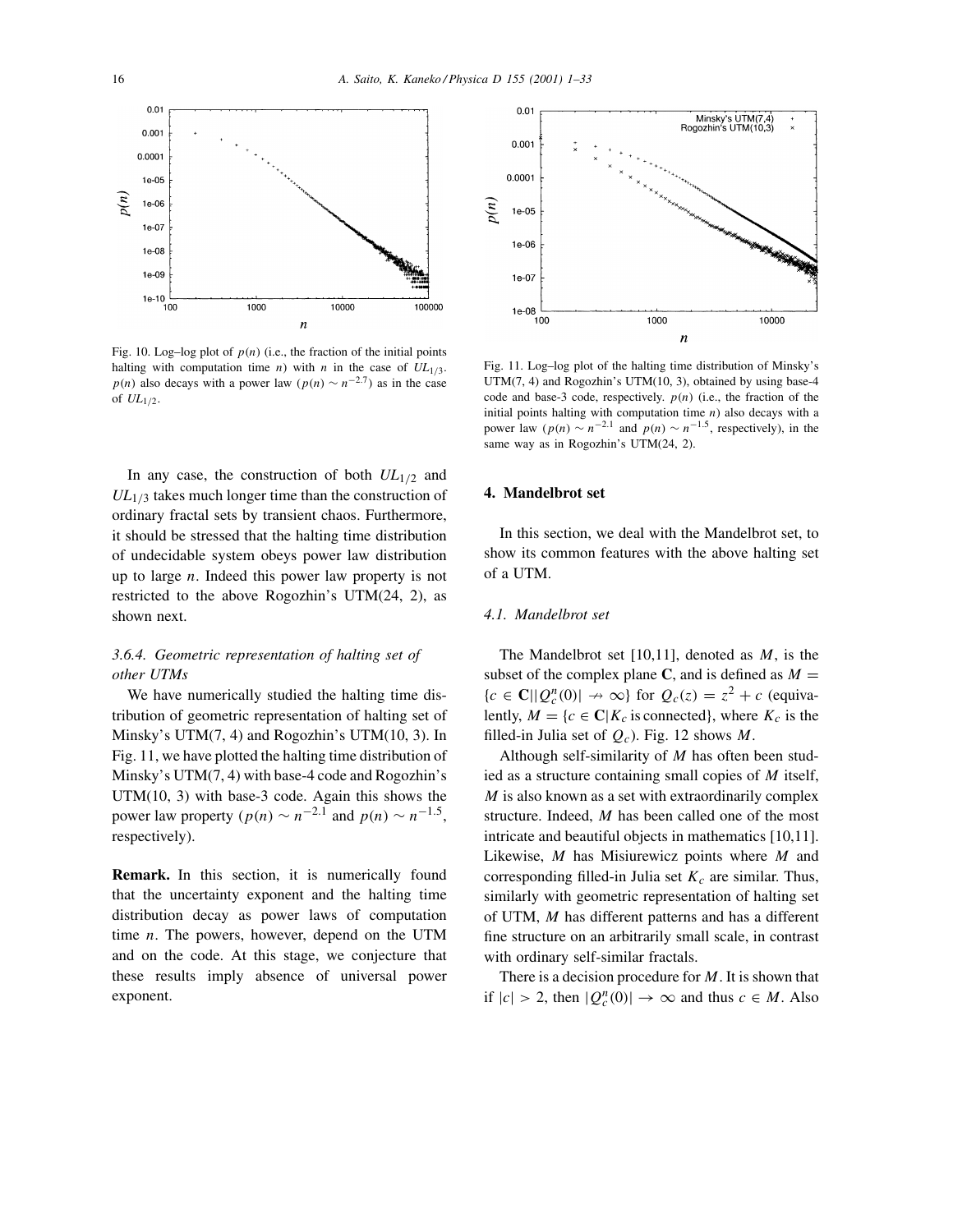

Fig. 12. The Mandelbrot set  $M$  (precisely,  $M(500)$ ).

if  $|Q_c^k(0)| > 2$  for some  $k > 0$ , then  $|Q_c^n(0)| \to \infty$ [10,11]. Thus, if  $c \in \mathbb{C}$  is given, the decision procedure of  $M$  (precisely, that of the complement of  $M$ ) is given by deciding whether  $|Q_c^k(0)| > 2$  for some  $k > 0$ .

Although their origins are different, M and halting set of UTM are not distinguishable as a set defined by a decision procedure. Also, there is no guarantee if the decision procedure of  $M$  (precisely, that of the complement of  $M$ ) will halt, similarly with the halting problem of UTM. Hence it is interesting to study if there is a relation, in some sense, between  $M$  and recursively enumerable sets [18,38].

Here we investigate the  $M$ 's boundary dimension and the halting time distribution of  $M$ 's decision procedure in the same way as the halting set of UTM, to point out that (the decision procedures of)  $M$  and the halting sets of UTM have common properties.

## *4.2. Boundary dimension*

# *4.2.1.* M

It is proven that Hausdorff dimension, which gives a lower bound for box-counting dimension, of the boundary of  $M$  is equal to the space dimension two [39], i.e., the maximal value in two-dimensional space. To see also the asymptotic behavior of such boundary dimension, we study the box-counting dimension of the boundary of  $M$  numerically in the same way as  $UL_{\alpha}$ . Here again, we cannot treat M directly by means of numerical simulation as in the case for  $UL_{\alpha}$ . Thus we study the boundary dimension of  $M(n)$ , i.e., the set of points which are not decided not included in M



Fig. 13. Log–log plot of  $f(\epsilon)$  (i.e., the fraction of squares with a boundary) of  $M(n)$  with  $\epsilon$  for computation time  $n = 100$ , 3162, 1000, 3162 and 10000. The slope of  $f(\epsilon)$  becomes smaller with the increase of n.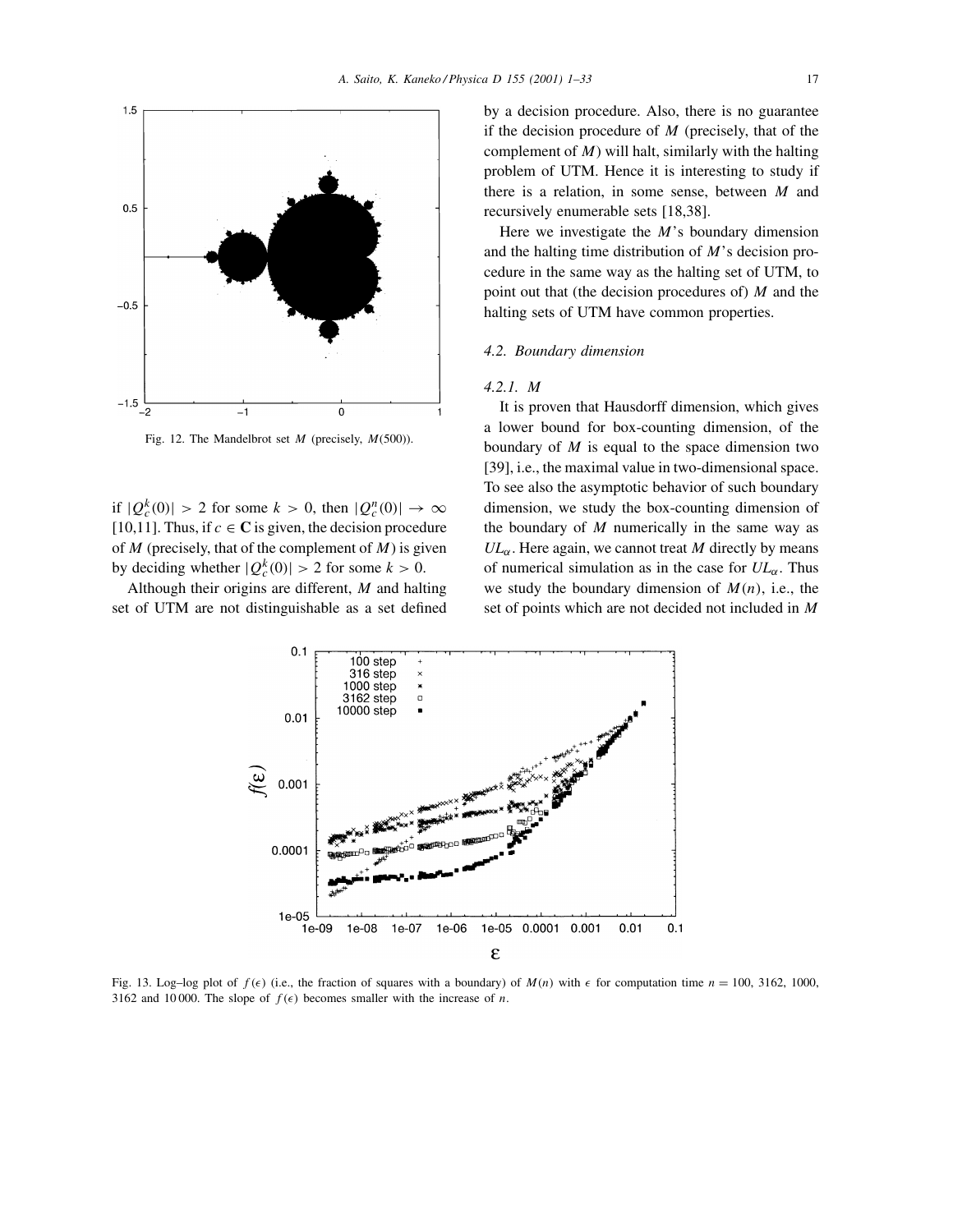

Fig. 14. Log–log plot of uncertainty exponent  $\phi$  (i.e., 2 – D<sub>0</sub>) of  $M(n)$  and  $M_{1/3}(n)$  versus the computation time n. Both  $\phi$ s approach zero roughly as  $n^{-0.45}$  with the increase of the computation time *n*. This power law decay of  $\phi$ s is in common with the case of halting set of UTM.

within a given finite step  $n$ . The detailed procedure for this case is almost same as for  $UL_{\alpha}$ 's.

The asymptotic behavior of the boundary dimension of  $M(n)$  with the increase of n is given in Fig. 13, where  $f(\epsilon)$ , the fraction of squares with a boundary of  $M(n)$ , is plotted with  $\epsilon$  with a logarithmic scale for several values of  $n$ . Fig. 14 also shows the log-log plot of  $\phi$  (i.e., 2 – D<sub>0</sub>) versus the computation time  $n.$  As is shown, the box-counting dimension of the boundary of  $M(n)$  approaches two with the increase of the computation time *n*. The approach is given by 2 –  $cn^{-0.45}$ , where c is a positive constant. This asymptotic convergence to the dimension of the space is common with the case of halting set of UTM.

*4.2.2.* M1/<sup>3</sup>

Since  $M$  is already a geometric set, it intrinsically does not matter how to encode. However, it is possible to apply a fractal function which corresponds to a code transformation, to M.

Now, by using Lebesgue's singular function  $L_\beta$ which is a transformation from encoding with code  $\frac{1}{2}$  into encoding with code  $\beta$ , we can define  $L'_{\beta}$ :  $[-2, 2] \rightarrow [-1, 1]^{24}$ 



Fig. 15.  $M_{1/3}$  obtained by  $t_{\rightarrow 1/3}(M)$  (precisely,  $M_{1/3}(500)$ ).

$$
L'_{\beta}(x) = \begin{cases} L_{\beta}(\frac{1}{2}x) & \text{for } x \in [0, 2], \\ -L_{\beta}(-\frac{1}{2}x) & \text{for } x \in [-2, 0], \end{cases}
$$

and also define a transformation  $t_{\rightarrow\beta}$  :  $x + iy \mapsto$  $L'_{\beta}(x) + iL'_{\beta}(y)$ , where  $x, y \in [-2, 2]$ .

Let  $M_\beta$  the set obtained by applying  $t_{\rightarrow \beta}$  to M (i.e.,  $t_{\rightarrow\beta}(M)$ ). In the following, we will numerically study boundary dimension of  $M_\beta$  in the case of  $\beta = \frac{1}{3}$  (i.e.,  $M_{1/3}$ ; Fig. 15).

In the same way as for  $M$ , the asymptotic behavior of the boundary dimension of  $M_{1/3}(n)$  with the increase of *n* is studied by considering  $M_{1/3}(n)$  obtained by  $t_{\rightarrow 1/3}(M(n))$ . In Fig. 16,  $f(\epsilon)$ , the fraction of squares with a boundary of  $M_{1/3}(n)$ , is plotted with  $\epsilon$  with a logarithmic scale for several values of *n*. Fig. 14 also shows the log-log plot of  $\phi$  versus the computation time  $n$  as before. As is shown, the box-counting dimension of the boundary of  $M_{1/3}(n)$ approaches two by  $2 - cn^{-0.45}$  with the increase of the computation time  $n$ . Thus the box-counting dimension of the boundary of  $M_{1/3}$  is also estimated to be two. This property of boundary dimension including asymptotic behavior is common with the previous cases.

<sup>24</sup> In other words, the map corresponds to a transformation from a real number to the real number on Markov partition, which has the same label as the base-2 expansion of the original real number.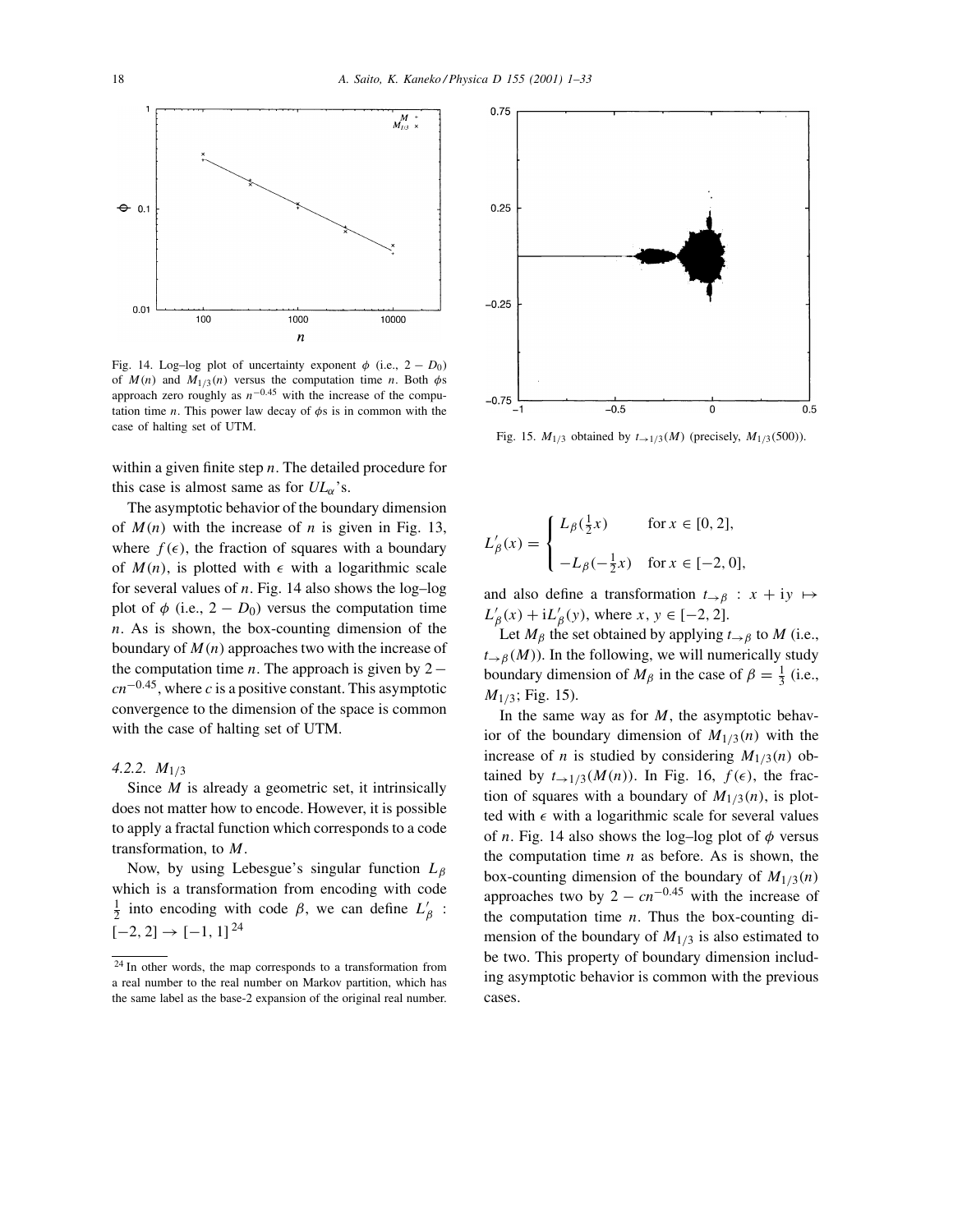

Fig. 16. Log–log plot of  $f(\epsilon)$ , the fraction of squares with a boundary of  $M_{1/3}(n)$ , with  $\epsilon$  for computation time  $n = 100, 316, 1000, 3162$ and 10000. The slope of  $f(\epsilon)$  becomes smaller with the increase of n.

Consequently, similarly with the case of undecidable halting set of UTM, decision procedures of M and  $M_{1/3}$  also indicate the strong uncertainty, in the sense that one cannot approach the ideal decision procedure, in the presence of error. This strong uncertainty is also unchanged under application of a fractal function which corresponds to a code transformation. Now it is clear that  $M$  and halting set of UTM have common features (which were expected by naive arguments previously) from the standpoint of the strong uncertainty.

## *4.3. Halting time distribution*

We have also studied the halting time distribution  $p(n)$  for M and  $M_{1/3}$ , defined as the fraction of the



Fig. 17. Log–log plot of the halting time distribution  $p(n)$  for M and  $M_{1/3}$  (i.e., the fraction of the points that are decided not included in M or  $M_{1/3}$  with computation time n). It decays with a power law (or slower) roughly as  $n^{-2.0}$ , in common with halting sets of UTM.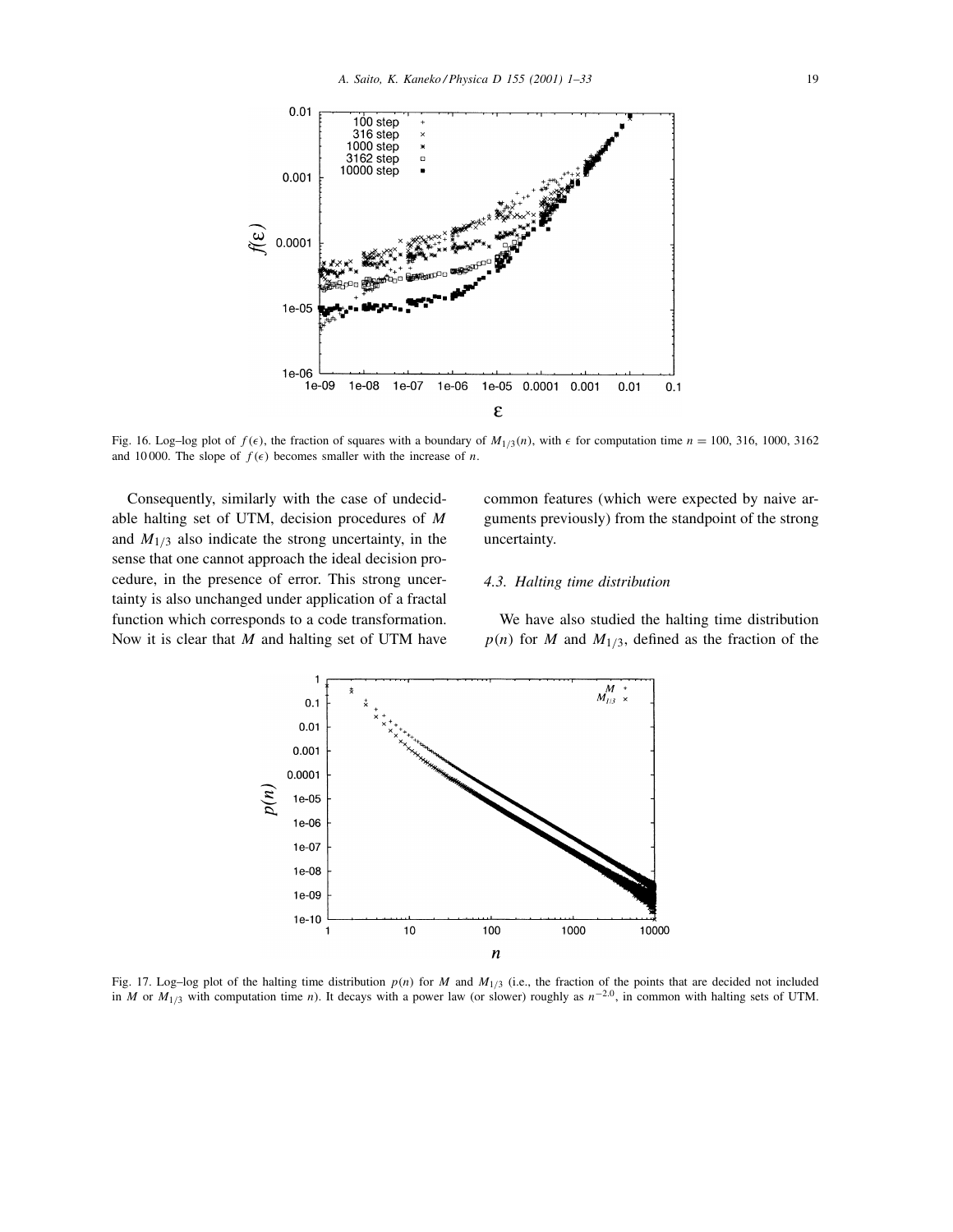points that are decided not included in M or  $M_{1/3}$ with computation time *n*. As shown in Fig. 17,  $p(n)$ is found to decay with a power law (or slower) as  $n^{-2.0}$ .

Thus, decision procedure of both  $M$  and the halting set of UTM have long-time tail in the halting time distribution, and this property is also preserved under the application of a fractal function corresponding to the code transformation. These results are in a strong contrast with the construction process of ordinary fractals (i.e., transient chaos).

### **5. Riddled basin**

Here we treat riddled basin structure, in the same manner. The riddled basin of a certain simple dynamical system will be shown to have different character, e.g., against "fractal" code transformations, from a halting set of a UTM and the Mandelbrot set.

### *5.1. Riddled basin*

Basin of a class of chaotic attractors has a complex structure, called riddled basin, which was not observed for a simple low-dimensional dynamical system. The basin of an attractor is said to be "riddled" [24,25,40], when, for any point in the basin of the attractor, any of its  $\epsilon$ -vicinity includes points with a non-zero volume in the phase space, that belong to another attractor's basin. Especially, when basins are riddled with each other, the basins are called "intermingled" [25].

Although an ordinary chaotic system with a single attractor exhibits unpredictability, its "qualitative" behavior is predictable that the state of the system tends to be confined to the attractor. However, in the case of a riddled basin, even such qualitative behavior (i.e., which attractor is the eventual one) is unpredictable by any small error because there is always a positive probability that an arbitrary small error will put the initial condition into another attractor's basin [40].

A simple model which has a riddled basin is introduced by Ott et al. [25]; a two-dimensional map of the

region 
$$
0 \le x \le 1
$$
,  $0 \le y \le 1$  by

$$
x_{n+1} = \begin{cases} \frac{1}{\alpha}x_n & \text{for } x_n < \alpha, \\ \frac{1}{1-\alpha}(x_n - \alpha) & \text{for } x_n > \alpha, \end{cases}
$$

$$
y_{n+1} = \begin{cases} \gamma y_n & \text{for } x_n < \alpha, \\ \delta y_n & \text{for } x_n > \alpha, \end{cases}
$$

where  $\gamma > 1$  and  $0 < \delta < 1$ . The map in the region  $y > 1$  is chosen so that orbits in  $y > 1$  move to an attractor in  $y > 1$  and thus never return to  $y < 1$ .

The line segment  $I = \{x, y | y = 0, 0 \le x \le 1\}$ is invariant for the map.  $I$  is a riddled basin chaotic attractor according to the definition of Milnor [41] if the perpendicular Lyapunov exponent

$$
h_{\perp} = \alpha \ln \gamma + (1 - \alpha) \ln \delta
$$

is negative [25]. We concern basin structure of  $y = 0$ attractor and  $y > 1$  attractor on the horizontal line segment  $\{x, y | y = y_0, 0 \le x \le 1\}$  with  $0 < y_0 < 1$ .

By assuming a randomly chosen initial  $x_0$  in  $(0, 1)$ with a specific initial  $y_0$ , we have a random walk in ln y, starting at ln y<sub>0</sub>, where a step of size  $-\ln \delta$  to the left has probability  $1 - \alpha$  while a step of size ln  $\gamma$ to the right has probability  $\alpha$  [25]. The initial point  $(x_0, y_0)$  belongs to the  $y > 1$  attractor's basin if the random walk ever reaches  $\ln y \ge \ln 1 (= 0)$ . On the other hand,  $(x_0, y_0)$  belongs to the  $y = 0$  attractor's basin if, as  $n \to +\infty$ , ln  $y_n \to -\infty$  without reaching ln  $y_n \geq \ln 1$  for all *n*.

Let 'L' denote a step to left and 'R' to right, respectively. Then consider the set of all (sample) paths of random walk starting from  $\ln y_0$  until it passes  $\ln 1$ for the first time. A path of such a random walk is expressed by a symbol string on the alphabet  $\{L, R\}$ (e.g., *RR*, *LRRR*, *LRLRR*,... ), and the set of all paths are decided by  $\gamma$ ,  $\delta$  and  $y_0$ . In case the ratio of step sizes between to the left and to the right is a rational number (i.e.,  $-\ln \delta / \ln \gamma$  is rational), a set of random walk paths until it passes ln 1 for the first time can be accepted by a pushdown automaton.

Roughly speaking, a pushdown automaton (PDA) [2] is a non-deterministic finite automaton with a stack.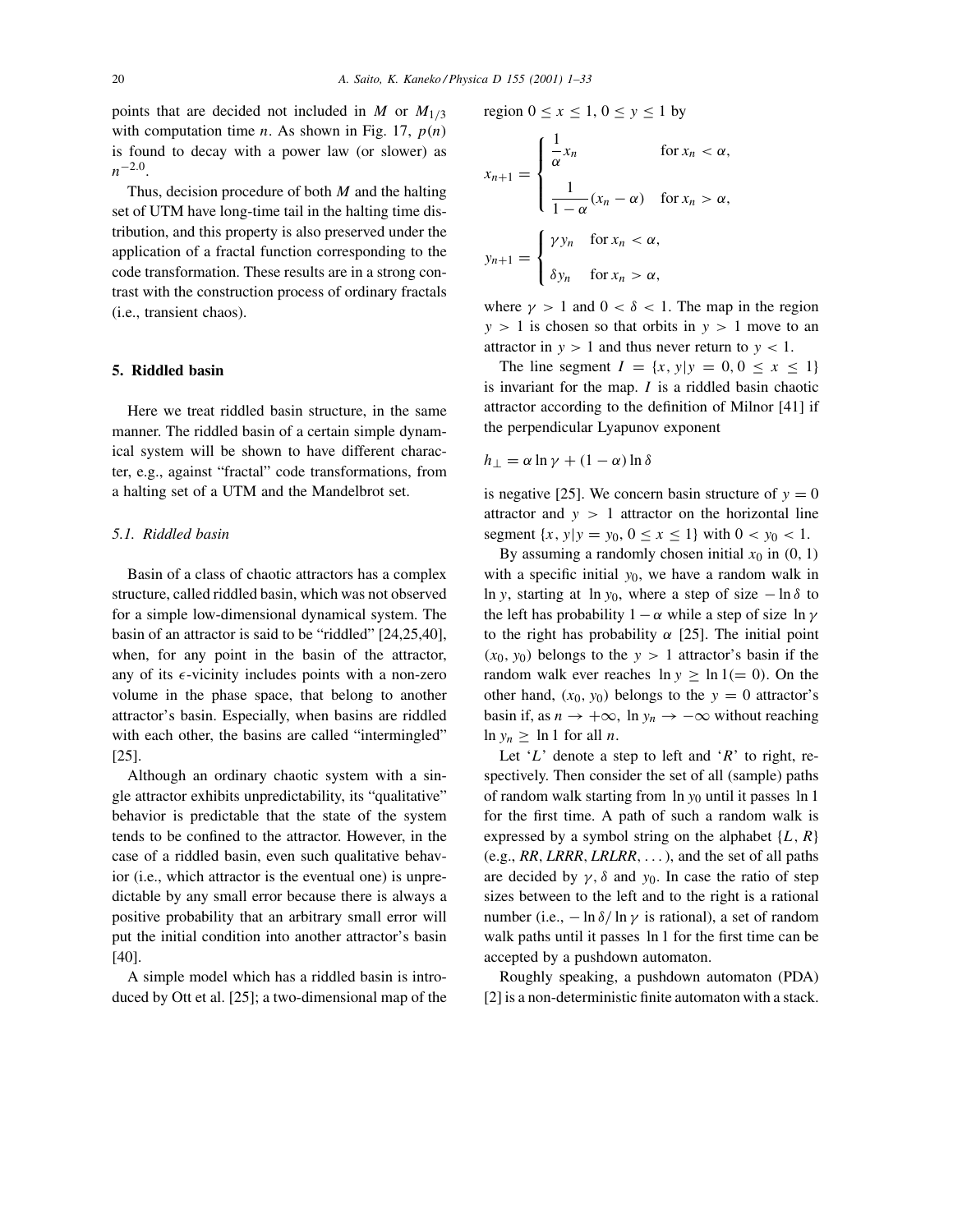A stack is a one-way infinite memory, i.e., oneway sequence of cells on each of which one stack symbol can be written. We regard the end cell of a stack as "top". PDA consists of a finite control with a finite set of states Q, an input tape with an input alphabet  $\Sigma$ , and a stack with a stack alphabet  $\Gamma$ . At each transition, depending on the current finite control state, the input tape symbol read by input tape head, and the top stack symbol, PDA changes the finite control state, pops the top stack symbol off out of the stack and pushes a symbol string (or empty string) on the stack, and moves the input tape head one symbol ahead. Also, without an input tape symbol, PDA can change the finite control state and manipulate the stack in the same way as mentioned above, and in this case, the input tape head does not move. Thus, act of PDA is determined by transition function  $\delta$  which maps each element of  $Q \times (\Sigma \cup \{\varepsilon\}) \times \Gamma$  to a finite subset of  $Q \times \Gamma^*$ . At the beginning of PDA's movement, the finite control is prepared in the initial state, and the initial stack symbol is written on the top of its stack. A PDA accepts a symbol string written on its input tape if there exists a computation path where its stack is empty. The set of symbol strings accepted by a PDA is called context-free, and it is decidable (recursive) in contrast with a halting set of UTM.

Coming back to the problem of the riddled basin, it is easy to construct a pushdown automaton which accepts the paths of random walk until it passes ln 1 for the first time when the ratio of step sizes is rational.  $25$ Thus, a set of these paths is a context-free language. In the following, we will call the set satisfying this condition, which is decided by  $(\gamma, \delta, \gamma_0)$  as random walk context-free language (RWCFL).

As a concrete example of RWCFL, we explain the case of  $\gamma \delta = 1$  and  $y_0 = \delta$  (RWCFL( $\gamma \delta = 1$ ,  $y_0 =$ δ)). Because  $\gamma \delta = 1$ , the step size to left (-ln δ) and that to right (ln  $\gamma$ ) are the same. Also, because  $y_0 = \delta$ , the random walk starts at ln  $\delta$ , i.e., one step to the left of ln 1. In this setting, the paths of random

walk starting from  $\ln y_0$  until it passes  $\ln 1$  for the first time are R, *LRR*, *LRLRR*, *LLRRR*,... . The set of all these paths is RWCFL( $\gamma \delta = 1$ ,  $y_0 = \delta$ ). The Dyck language [2] which is a set of properly nested strings of brackets is well-known context-free language, and this RWCFL( $\gamma \delta = 1$ ,  $y_0 = \delta$ ) corresponds to the Dyck language by removing the right most  $R$  of these paths.

Although these paths are symbol strings, we can also regard these as symbol sequences because, once a random walk passes ln 1, it will move to the  $y > 1$ attractor no matter what symbols follow the original symbol string (e.g., *RR*∗∗··· , *LRRR*∗∗··· , *LRLRR*∗ ∗··· ,...). Thus, this simple dynamical system virtually executes encoding RWCFL( $\gamma$ ,  $\delta$ ,  $\gamma_0$ ) on the horizontal line segment  $\{x, y | y = y_0, 0 \le x \le 1\}$  by using code  $\alpha$ , as the basin of the  $y > 1$  attractor.

# *5.2. Scaling*

In [42], scaling property of the Dyck language using binary encoding is studied. The argument there is also valid in the case of our RWCFL. Let S be a subset of interval [0, 1]. A map  $f : [0, 1] \rightarrow [0, 1]$  is a scaling of S when f preserves membership of S (i.e.,  $x \in S$  if and only if  $f(x) \in S$ ). Thus, a scaling f corresponds to a copy of the original S.

In the case of Cantor sets treated previously, all scalings can be generated by composition of two functions  $f_0$  and  $f_2$ , where  $f_0(x) = \alpha_1 x$  and  $f_2(x) =$  $(1 - \alpha_2)x + \alpha_2$ . Thus,  $f_0$  and  $f_2$  form a basis for the scalings of Cantor set.

On the other hand, in the case of our RWCFL (i.e., the riddled basin of the simple dynamical system), it is impossible to generate all scalings by composition of a finite number of functions, because there are symbol strings in RWCFL that cannot be represented by concatenation of smaller symbol strings of RWCFL. Thus, the set of scalings of RWCFL (the riddled basin of the simple dynamical system) does not have a finite basis, in contrast with Cantor sets.

#### *5.3. Boundary dimension*

Now we deal with dimensional property of such geometric sets. The riddled basin of  $y = 0$  attractor of

<sup>&</sup>lt;sup>25</sup> Basically such a PDA is constructed as follows: first, suppose  $l, r \in \mathbb{Z}$ , and let the ratio of l to r equal the ratio of the step size of 'L' to that of 'R'. Then, let the PDA push  $l$  stack symbols on the stack when its input tape head reads ' $L$ ', whereas let  $r$  stack symbols be popped off when  $'R'$  is read.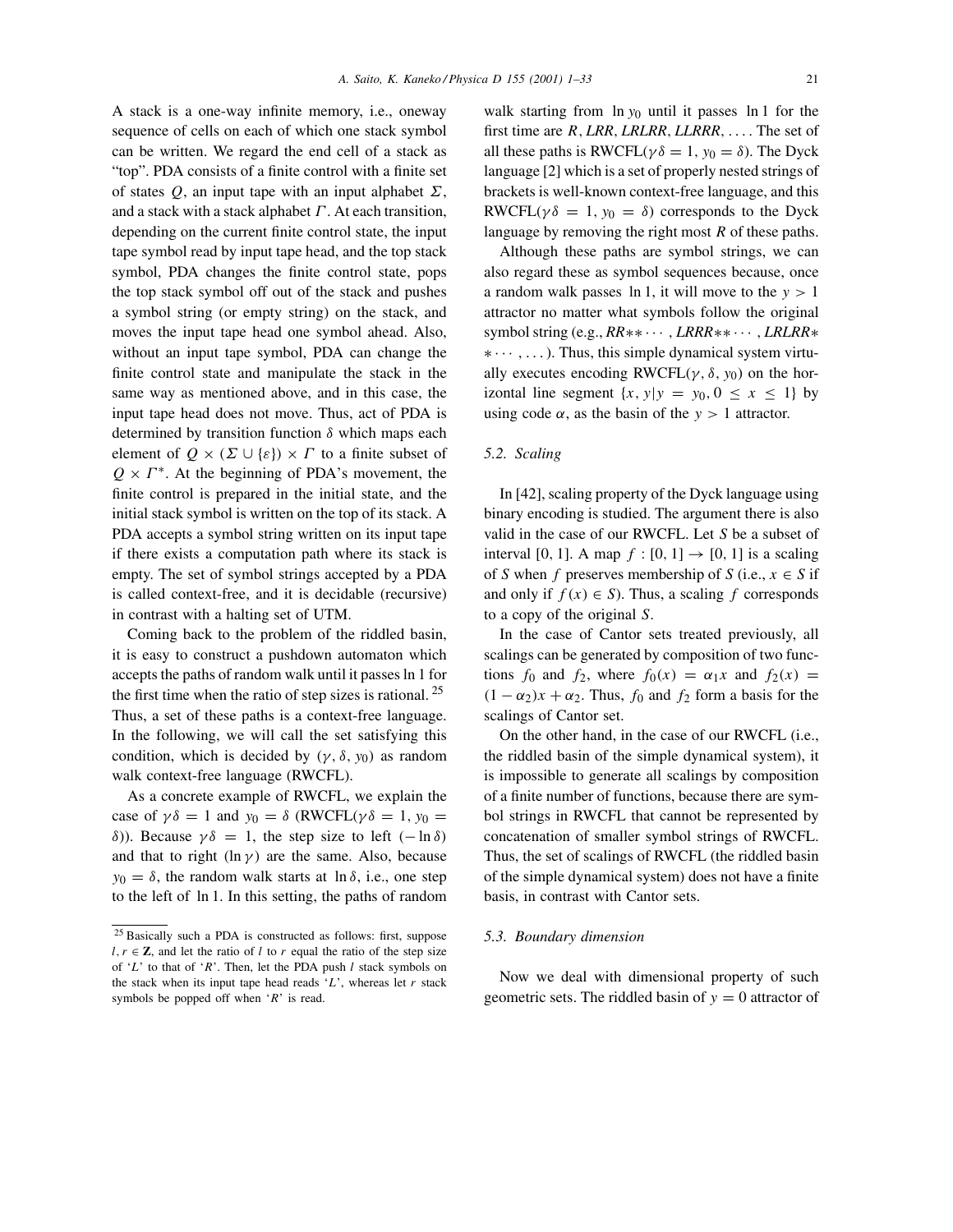

Fig. 18. Log–log plot of  $f(\epsilon)$  (i.e., the fraction of subintervals with a boundary) with  $\epsilon$  for computation time  $n = 100$ , 316, 1000 and 3162, for the RWCFL with code  $\frac{1}{2}$ . The slope of  $f(\epsilon)$  becomes smaller with the increase of *n*.

the simple model is the complement of the geometric representation of RWCFL( $γ$ ,  $δ$ ,  $y_0$ ) with code  $α$ . Since the riddled basin is a fat fractal, we also consider the dimension of the boundary in this case, to study its fine structure. Of course, the boundary dimension of the riddled basin is equal to the boundary dimension of RWCFL( $\gamma$ ,  $\delta$ ,  $\nu_0$ ) with code  $\alpha$ .

The uncertainty exponent  $\phi$  is calculated by the analysis of the simple model using diffusion approximation to simulate the random walk in [25]. The basic parameters of the diffusion approximation are the average drift per iterate,  $\nu$ , and the diffusion per iterate,  $D$ . For the simple model,  $\nu$  is equal to the perpendicular Lyapunov exponent,  $v = h_{\perp}$ , and  $D = \frac{1}{2} {\{\alpha (\ln \gamma - \nu)^2 + (1 - \alpha)(\ln \delta - \nu)^2\}} =$  $\frac{1}{2}\alpha(1-\alpha)(\ln \gamma - \ln \delta)^2$ . Under the condition  $|\ln y_0| \gg$ 1 and  $|h_{\perp}| \ll \ln \gamma$ , - ln  $\delta$ , for the validity of the diffusion approximation, it is given by

$$
\phi = \frac{h_{\perp}^2}{4Dh_{\parallel}},
$$

where  $h_{\parallel} = \alpha \ln(1/\alpha) + (1 - \alpha) \ln(1/(1 - \alpha))$  is the Lyapunov exponent for the dynamics in  $I$  [25].

Thus, according to the above formula, for given RWCFL( $\gamma$ ,  $\delta$ ,  $y_0$ ) with rational  $-\ln \delta / \ln \gamma$ , one can change the boundary dimension of the geometric

representation of the RWCFL, by changing α, i.e., the code transformation. In particular, if  $\alpha_c$  satisfies  $h_{\perp} = 0$  (i.e.,  $\alpha_c \ln \gamma + (1 - \alpha_c) \ln \delta = 0$ ), the above formula implies that the boundary dimension of the RWCFL with code  $\alpha_c$  (and only with that  $\alpha_c$ ) is equal to the space dimension. However, this equality is easily broken, in the present case, by code transformation (i.e., changing  $\alpha$ ). This fact is in strong contrast with



Fig. 19. Log–log plot of uncertainty exponent  $\phi$  (i.e., 1–D<sub>0</sub>) of the RWCFL with code  $\frac{1}{2}$  versus the computation time *n*, obtained from Fig. 18. It approaches zero roughly as  $n^{-1}$  with the increase of the computation time  $n$ . The dashed line shows an analytic estimate, given by  $\phi = -[\log_2 \pi^{-1/2}(-\arctan((n-1)/2)^{1/2} + \pi/2)]/n$ .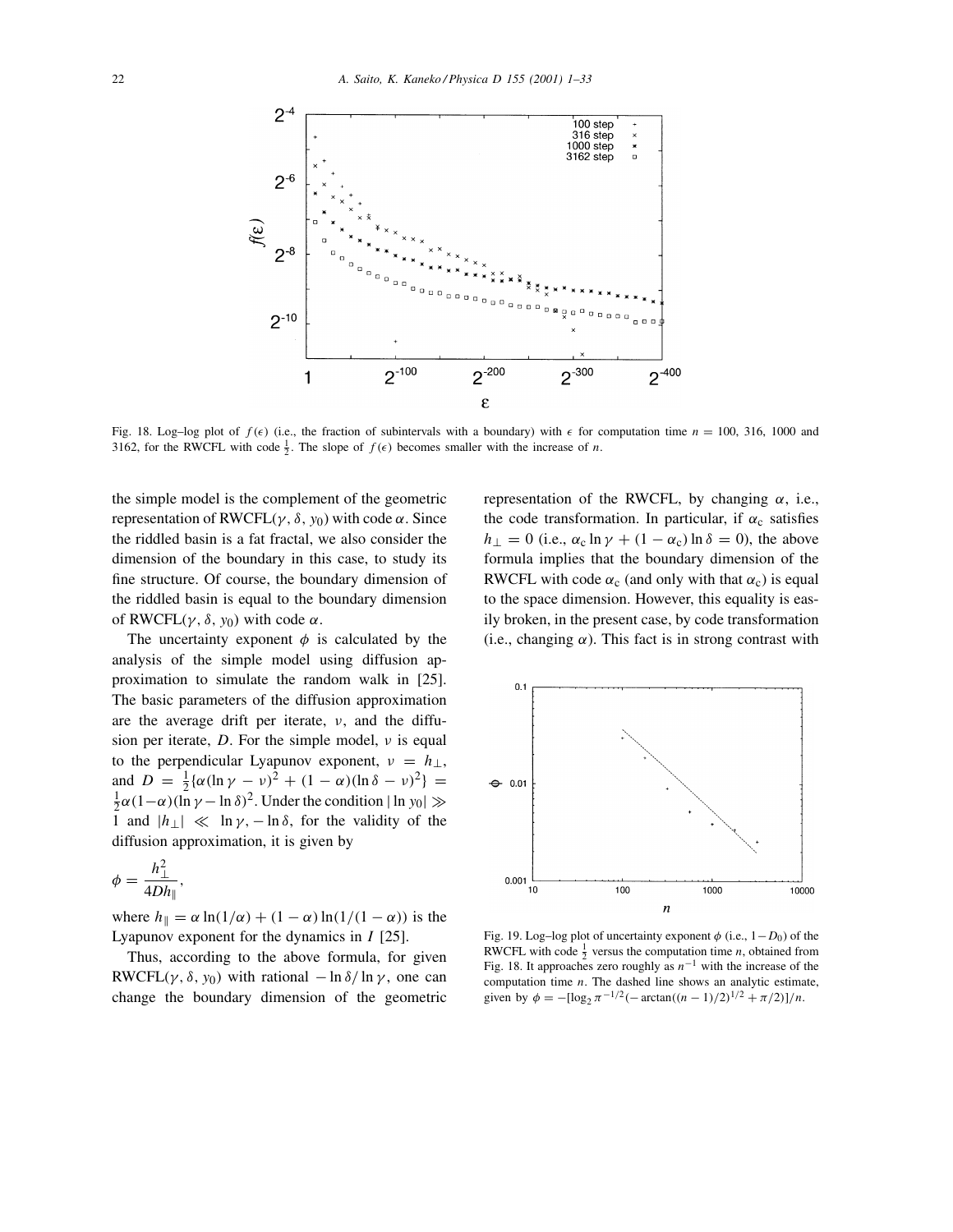

Fig. 20. Log–log plot of  $f(\epsilon)$  of the RWCFL with code  $\frac{1}{3}$  with  $\epsilon$  for computation time  $n = 100, 316, 1000$  and 3162. The boundary dimension remains less than one even with the increase of *n*. Note the difference from the case with code  $\frac{1}{2}$  in Fig. 18.

the case of a halting set of a UTM and the Mandelbrot set.

If  $h_{\perp} = 0$ , however,  $I = \{x, y | y = 0, 0 \le x \le 1\}$ is no longer an attractor even according to the definition of Milnor. As  $h_{\perp} \rightarrow 0$  with  $h_{\perp} < 0$ , the measure of the riddled basin for the  $y = 0$  attractor approaches zero (and the measure of the RWCFL with the corresponding code converges to one). Thus, even though the boundary dimension is equal to space dimension with the code  $\alpha_c$ , the decision problem of the RWCFL virtually disappears since a point in the measure zero set cannot actually be chosen. This fact is also in strong contrast with the case of the halting set of a UTM and the Mandelbrot set.

As an example, we numerically examine the boundary dimension of the RWCFL such that  $\gamma \delta = 1$ ,  $y_0 =$  $\delta$  (that corresponds to the Dyck language) with code  $\frac{1}{2}$  and code  $\frac{1}{3}$  (i.e.,  $\alpha = \frac{1}{2}$  and  $\alpha = \frac{1}{3}$ , respectively). Here, we also treat the set of paths which are decided to be in the RWCFL within a given finite step  $n$ . In other words, the set of initial points which are decided in  $y > 1$  attractor's basin within *n* steps is computed, with the same procedure as before.

Fig. 18 shows the asymptotic behavior of the boundary dimension for  $\alpha = \frac{1}{2}$  with the increase of *n*, where  $f(\epsilon)$ , the fraction of subintervals including

a boundary, is plotted with a logarithmic scale for several values of n.

Fig. 19 shows the log–log plot of  $\phi$  (i.e.,  $1 - D_0$ ) versus  $n$ . As is shown, the box-counting dimension of the boundary approaches the space dimension one roughly as  $1 - cn^{-1}$  with the increase of the (computation) time  $n<sup>26</sup>$  similarly with the case of a halting set of a UTM and the Mandelbrot set.

On the other hand, in Fig. 20, the boundary dimension is studied for  $\alpha = \frac{1}{3}$  for several values of (computation) time  $n$ . This set is transformed from the set with code  $\frac{1}{2}$  by the code transformation  $t_{1/2\rightarrow 1/3}$ . Unlike the case of  $\alpha = \frac{1}{2}$  (binary encoding), Fig. 20 shows no asymptotic approach of  $\phi$  to zero with the increase of  $n$ . Thus, the boundary dimension is estimated to be less than one even in the limit of  $n \to \infty$ . In terms of the uncertainty exponent, the probability of making a mistake (equally  $V[S(\epsilon)]$ ) can be decreased to any amount, in principle, by a decrease in  $\epsilon$ . Thus,

$$
D_0 \approx \lim_{m \to \infty} \frac{\log_2(1/\sqrt{\pi}(-\arctan m^{1/2} + (\pi/2))}{2m + 1} + 1,
$$

by adopting a random walk representation, see Appendix A.

<sup>&</sup>lt;sup>26</sup> The boundary dimension of the RWCFL( $\gamma \delta = 1$ ,  $y_0 = \delta$ ) with  $\alpha = \frac{1}{2}$  is estimated to be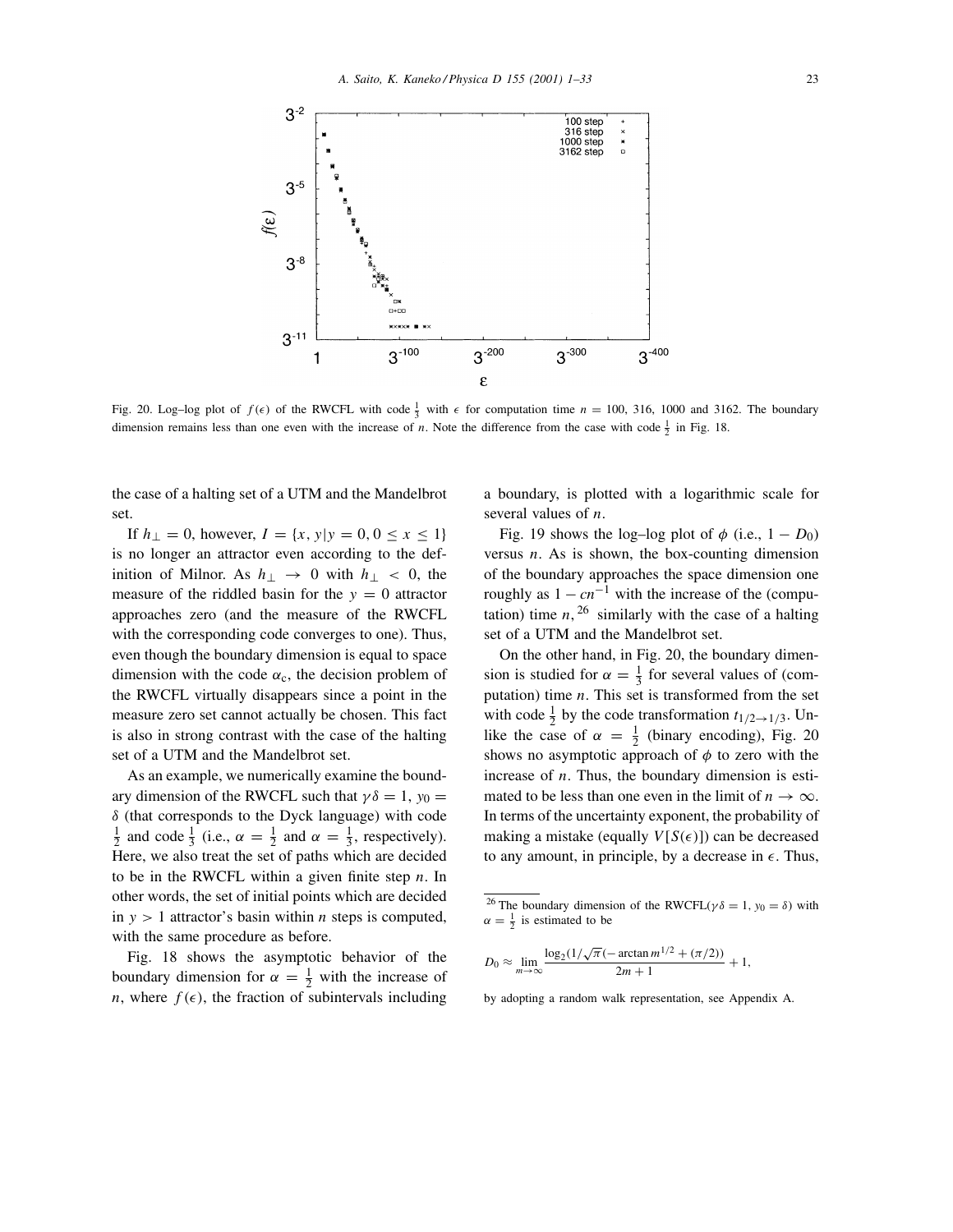

Fig. 21. (a) Semi-log plot and (b) log-log plot of the halting time distribution  $p(n)$  with n for the RWCFL with both code  $\frac{1}{2}$  and code  $\frac{1}{3}$ .  $p(n)$  with code  $\frac{1}{2}$  is found to decay with a power law as  $n^{-3/2}$ , in the same way as the halting set of UTM and the Mandelbrot set. On the other hand,  $p(n)$  with code  $\frac{1}{3}$  is found to decay exponentially with time n, as in an ordinary fractal set.

the decision procedure of this set does not have the strong uncertainty mentioned previously.

Now, it is confirmed that one can change the boundary dimension of the geometric representation of the RWCFL by changing code. In particular, even if the boundary dimension of the RWCFL with code  $\alpha_c$  (and only with that  $\alpha_c$ ) is equal to the space dimension, this property is easily broken by code transformation (i.e., changing  $\alpha$ ), unlike the halting set of a UTM and the Mandelbrot set.

After all, there exist various classes in non-selfsimilar sets that are not simply characterized by selfsimilarity, especially in sets that have the boundary dimension equal to the space dimension. RWCFL, an example of context-free language, is ranked as "middle" between a halting set of a UTM and a self-similar set like Cantor set which corresponds to a regular language.

So far, we have fixed an RWCFL and changed  $\alpha$ (code). Now, let us change RWCFL by fixing  $\alpha$  (code), i.e., a Markov partition of a piecewise-linear map characterized by  $\alpha$ . For given  $\alpha$ , there is a pair  $(\gamma, \delta)$  such that  $\alpha \ln \gamma + (1 - \alpha) \ln \delta$  is equal to, or arbitrarily close to, zero, satisfying  $-\ln \delta / \ln \gamma$  is rational. Hence the geometric representation of the RWCFL specified by these  $\gamma$  and  $\delta$  with appropriate  $y_0$  using code  $\alpha$  has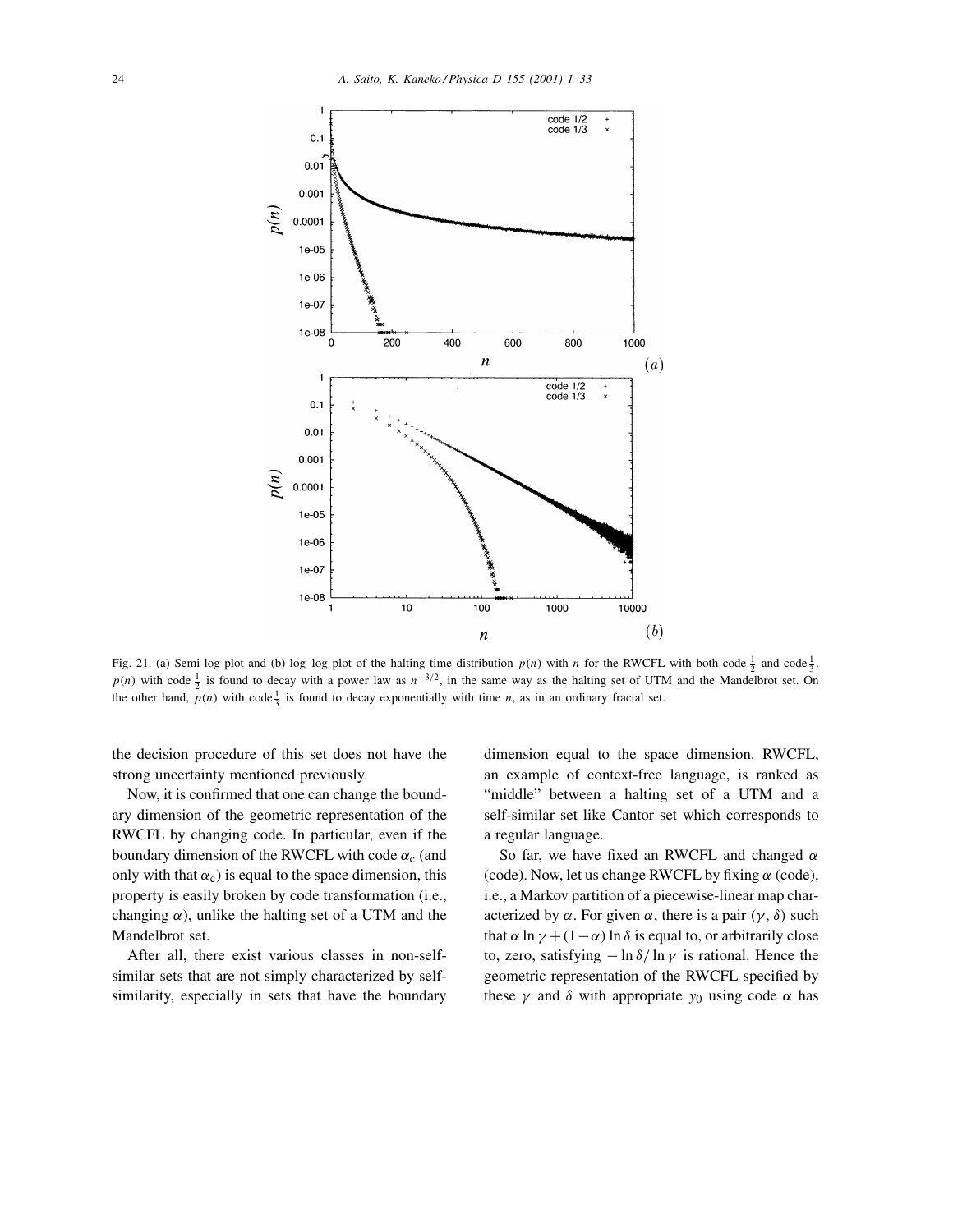boundary dimension equal to, or arbitrarily close to, the space dimension.<sup>27</sup> Thus, for any code  $\alpha$  or any Markov partition of a piecewise-linear map, there is RWCFL such that boundary dimension is equal to, or arbitrarily close to, the space dimension.

Now, let us reconsider a halting set of a UTM. Basically, a halting set of a UTM contains all halting sets of TM. Hence it naturally contains all RWCFL. In this case, although the boundary dimension of each individual RWCFL is varied by the code transformation, within the halting set of UTM there is an RWCFL, whose boundary dimension is equal to, or arbitrarily close to the space dimension for an arbitrary code into a Markov partition of a piecewise-linear map. Thus, it is realized from this point that the boundary dimension of the halting set of a UTM is equal to, or arbitrarily close to the space dimension for an arbitrary code into a Markov partition of a piecewise-linear map.

# *5.4. Halting time distribution*

Here, we study the decision procedure of RWCFL, i.e.,  $y > 1$  attractor's basin. Again, we have numerically studied the halting time distribution  $p(n)$  for the RWCFL such that  $\gamma \delta = 1$ ,  $y_0 = \delta$  (corresponds to the Dyck language) with code  $\frac{1}{2}$  and code  $\frac{1}{3}$  (i.e.,  $\alpha = \frac{1}{2}$ and  $\alpha = \frac{1}{3}$ , respectively), defined as the fraction of the points that are decided to be included in the RWCFL with (computation) time  $n$ .

As shown in Fig. 21,  $p(n)$  of  $\alpha = \frac{1}{2}$  is found to decay with a power law as  $n^{-3/2}$  (see Appendix A). Thus, in this case with boundary dimension equal to space dimension, the decision procedure of  $\alpha = \frac{1}{2}$ shows the same behavior as a halting set of a UTM and the Mandelbrot set, from the aspect of halting time distribution.

On the other hand, in the case of  $\alpha = \frac{1}{3}$ ,  $p(n)$  is found to decay exponentially with time  $n$ . Thus, the decision procedure of  $\alpha = \frac{1}{3}$  without strong uncertainty, shows the same behavior as ordinary fractal sets, as for the halting time distribution.

Hence, it is shown that the power law decay of  $\alpha =$  $\frac{1}{2}$  is easily broken by the code transformation (i.e., changing  $\alpha$ ), unlike a halting set of a UTM and the Mandelbrot set.

## **6. Converted (universal) Turing machine**

### *6.1. Adding '' symbol*

Now we consider modification of a UTM by adding  $\epsilon$ ' symbol to the original tape alphabet of the UTM, where ' $\epsilon$ ' symbol does nothing: suppose that ' $\epsilon$ ' symbol is written on a cell of the tape of a TM and the tape head of the TM moves to this cell from the left neighbor cell, with the finite control state  $q_i$ . Then, at the next time step, the tape head of the TM moves to the right neighbor cell without changing anything, i.e., this TM leaves the ' $\epsilon$ ' symbol on the cell as it is, and shifts its tape head to the right with the finite control state  $q_i$ . It is similarly defined when the tape head moves from the right side to the left side.

Of course, even if a UTM is converted in this way by adding this ' $\epsilon$ ' symbol, the resulting TM is also universal. Practically, we consider  $\epsilon$ UTM obtained from Rogozhin's UTM(24, 2) by adding  $\epsilon$  symbol to the tape alphabet of Rogozhin's UTM(24, 2), and investigate both the boundary dimension and the halting time distribution of the halting set of  $\epsilon$ UTM, similarly as the previous cases.

In Fig. 22, the log-log plot of  $f(\epsilon)$  of  $\epsilon$ UTM using base-3 code (by transforming the tape alphabet  $\{0, 1, \epsilon\}$  into  $\{0, 1, 2\}$  is shown for several values of the computation time *n*. In this case also,  $\phi$  approaches zero roughly as  $n^{-0.40}$ , as in the previous cases. Thus the boundary dimension of the geometric representation of the halting set of  $\epsilon$ UTM using base-3 code, is also estimated to be two, i.e., the dimension of the space. The decision procedure of  $\epsilon$ UTM possesses inaccessibility similarly as the previous cases of UTMs.

In Fig. 23, the halting time distribution of  $\epsilon$ UTM with base-3 code is plotted. This also shows the power law property  $(p(n) \sim n^{-2.6})$ .

<sup>27</sup> Note that RWCFL signifies the way to choose labels of Markov partition for letting boundary dimension equal to, or arbitrarily close to, the space dimension.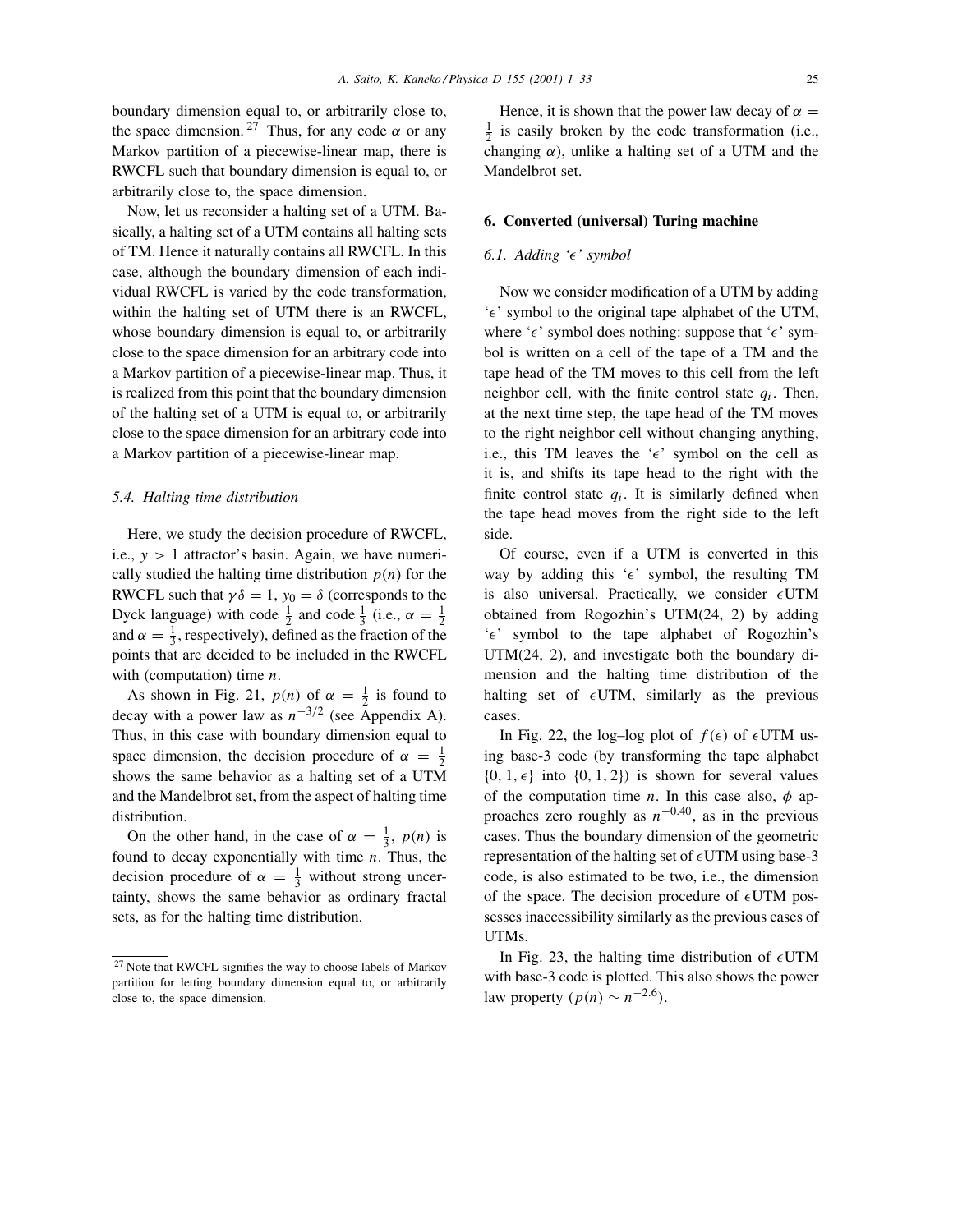

Fig. 22. Log–log plot of  $f(\epsilon)$  (the fraction of squares with a boundary) of  $\epsilon$ UTM using base-3 code, with  $\epsilon$  for computation time  $n = 500$ , 1581, 5000 and 15 811. The slope of  $f(\epsilon)$  becomes smaller with the increase of n.

### *6.2. Changing halting state*

Now we modify a UTM by changing its halting state. For a given UTM, a "broken" (U)TM is defined by changing one of the finite control states of the given UTM as a new halting state for the "broken" (U)TM. Also, this "broken" (U)TM has the same transition function and tape alphabet as the original UTM. We



Fig. 23. Log-log plot of the halting time distribution of  $\epsilon$ UTM obtained by using base-3 code.  $p(n)$  (i.e., the fraction of the initial points halting with computation time  $n$ ) also decays with a power law ( $p(n) \sim n^{-2.6}$ ), similarly as the cases of UTMs.

say "broken" (U)TM at  $q_i$  if the new halting state for the "broken" (U)TM is  $q_i$ . (Because this TM has the same (number of) internal states and tape symbols as the original UTM, it is appropriate as a contrast study.)

By this modification, it is prospective that the "broken" (U)TM is no longer a UTM, and that the halting problem of this "broken" (U)TM becomes decidable. However, it is, of course, possible that the halting problem of this "broken" (U)TM is still undecidable. For example, it may be possible that this "broken" (U)TM, with a new description on the initial tape, becomes a new UTM.

Now, we study both the boundary dimension and the halting time distribution of geometric representation of the halting set of "broken" (U)TMs obtained from Rogozhin's UTM(24, 2) and Minsky's UTM(7, 4), similarly as above.

# *6.2.1. "Broken" (U)TMs obtained from Rogozhin's UTM(24, 2)*

Since Rogozhin's UTM(24, 2) has 24 internal states besides a halting state, the number of possible "broken" (U)TMs obtained from Rogozhin's UTM(24, 2) is 23, besides trivial destruction at the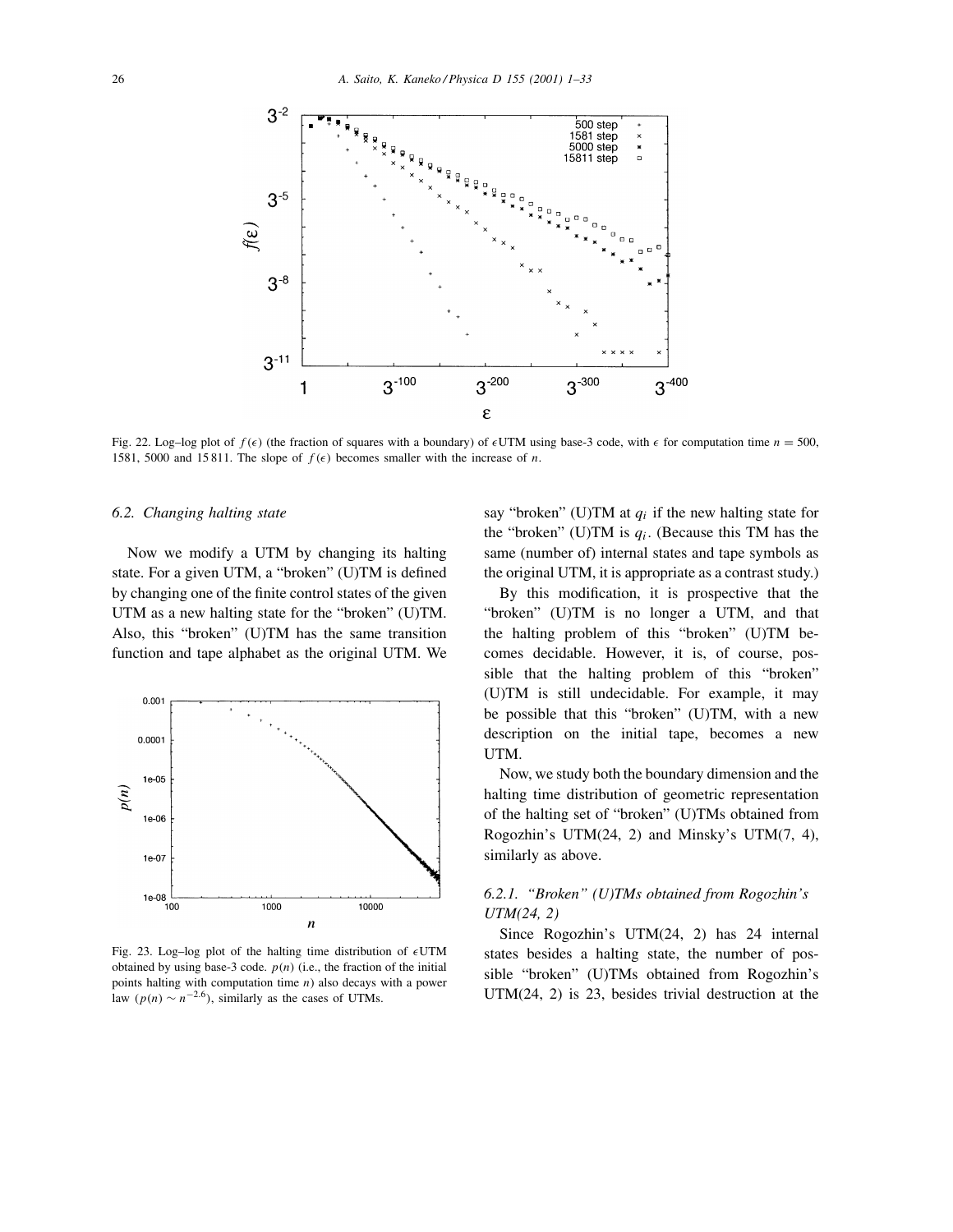

Fig. 24. Log–log plot of  $f(\epsilon)$  of "broken" (U)TM at  $q_{16}$  using code  $\frac{1}{2}$ , with  $\epsilon$  for computation time  $n = 1000$ , 3162, 10000, 31623 and 100 000. The boundary dimension remains less than the space dimension even with the increase of  $n$ . Note the difference from the case of Rogozhin's UTM(24, 2) with code  $\frac{1}{2}$  in Fig. 4.

initial state  $q_1$ . We have numerically studied the boundary dimension and the halting time distribution of these "broken" (U)TMs, by using code  $\frac{1}{2}$ (i.e., base-2 code). From the numerical results, these "broken" (U)TMs with code  $\frac{1}{2}$  can roughly be classified into three groups:

*Group 1*. The boundary dimension approaches the space dimension and the halting time distribution obeys a power law distribution.

*Group 2*. The boundary dimension remains less than the space dimension and the halting time distribution decays much faster than that of original Rogozhin's  $UTM(24, 2)$  and group 1.

*Group 3*. It shows the same characteristics as those in group 2, but the Lebesgue measure of the geometric representation of the halting set is estimated to be the total measure, two, and the complement is a skinny fractal, in contrast with the case of group 1 and group 2.

"Broken" (U)TMs at  $q_{18}$ ,  $q_{20}$ ,  $q_{21}$ ,  $q_{22}$ , and  $q_{23}$  are found to be included in group 1. The boundary dimension of the geometric representation of the halting set of these "broken" (U)TMs approaches, and is esti-

mated to be, two, i.e., the space dimension. Also, the halting time distribution of these "broken" (U)TMs decays according to a power law. Thus the characteristics of the original UTM are preserved.

"Broken" (U)TMs at  $q_5$ ,  $q_6$ ,  $q_7$ ,  $q_8$ ,  $q_9$ ,  $q_{10}$ ,  $q_{13}$ ,  $q_{15}$ ,  $q_{16}, q_{17}, q_{19}$ , and  $q_{24}$  are found to be included in group 2. As an example, in Fig. 24, the log–log plot of  $f(\epsilon)$  of "broken" (U)TM at  $q_{16}$  is shown for several values of the computation time  $n$ . The boundary dimension of the geometric representation of the halting set of "broken" (U)TM at  $q_{16}$  using code  $\frac{1}{2}$ , remains less than the space dimension with the increase of  $n$ . Thus, the boundary dimension is estimated to be less than the space dimension even in the limit of  $n \to \infty$ . In Fig. 25, the halting time distribution of "broken" (U)TM at  $q_{16}$  with code  $\frac{1}{2}$  is plotted. It is found to decay much faster than that of Rogozhin's UTM(24, 2) with code  $\frac{1}{2}$ .

The rest of "broken" (U)TMs (those at  $q_2$ ,  $q_3$ ,  $q_4$ ,  $q_{11}, q_{12}$ , and  $q_{14}$ ) are found to be included in group 3. These show the same behavior as in group 2, but, here, the Lebesgue measure of the geometric representation of the halting set is estimated to be two that is the total Lebesgue measure of both square 0 and square 1.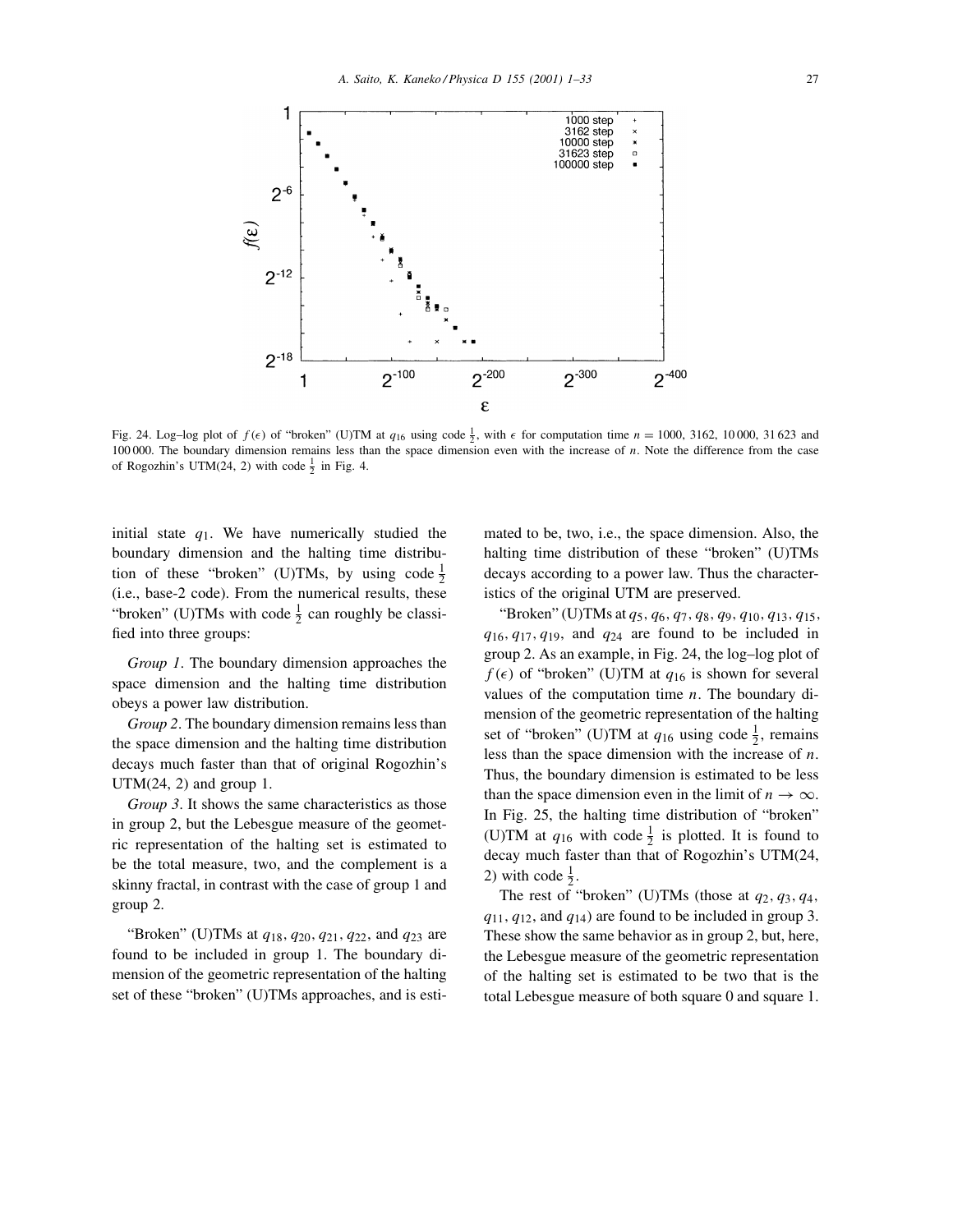

Fig. 25. Log–log plot of  $p(n)$  with n in the case of "broken" (U)TM at  $q_{16}$  using code  $\frac{1}{2}$ . This  $p(n)$  is found to decay much faster than that of Rogozhin's UTM(24, 2) with code  $\frac{1}{2}$  in Fig. 9.

In other words, the Lebesgue measure of non-halting inputs is estimated to be zero, in contrast with the case of groups 1 and 2.

To sum up, the decision procedure of the halting sets of the "broken" (U)TMs in group 1 has inaccessibility to the ideal decision procedure, in the presence of error. Thus, the halting problem of the "broken" (U)TMs in group 1 is expected to be undecidable. On the other hand, for the groups 2 and 3, the UTM is broken, and the TM is expected to lose undecidability.

# *6.2.2. "Broken" (U)TMs obtained from Minsky's UTM(7, 4)*

Since Minsky's UTM(7, 4) has seven internal states besides a halting state, the number of possible "broken" (U)TMs obtained from Minsky's UTM(7, 4) is six. We have numerically studied the boundary dimension and the halting time distribution of these "broken" (U)TMs, by using base-4 code. In contrast with "broken" (U)TMs from Rogozhin's UTM(24, 2), all the "broken" (U)TMs from Minsky's UTM(7, 4) are found to belong to groups 2 or 3. No "broken" (U)TM exhibits an approach of boundary dimension to the space dimension. Thus all the TMs are expected to lose undecidability

(and to be no longer universal) with the change of table.

The difference between the present "broken" (U)TMs and those from Rogozhin's UTM(24, 2) is understood as follows. As a measure of complexity of TM, the number of commands of TM, given by the product of the number of the internal states and the number of the symbols in the tape alphabet, is proposed by Shannon [43]. This complexity measure is equal to 48 for Rogozhin's UTM(24, 2) and 28 for Minsky's UTM(7, 4). By changing  $q_i$  as a new halting state, the commands at  $q_i$  cannot be used for the "broken" (U)TM at  $q_i$ , and the above complexity measure for the "broken" (U)TM is equal to 46 and 24, respectively. Therefore, "damage" from destruction of a internal state is more serious to the "broken" (U)TMs obtained from Minsky's UTM(7, 4).

Indeed, another measure of complexity of TM is proposed, as the number of commands really used by TM. It is not more than 46 and 24, respectively. However, the least known number of commands for being UTM is 22, that is obtained from UTM with four internal states and six tape symbols [33]. The number for the "broken" (U)TM obtained from Minsky's UTM(7, 4) is much closer to 22 than that from Rogozhin's UTM(24, 2). Hence, it is expected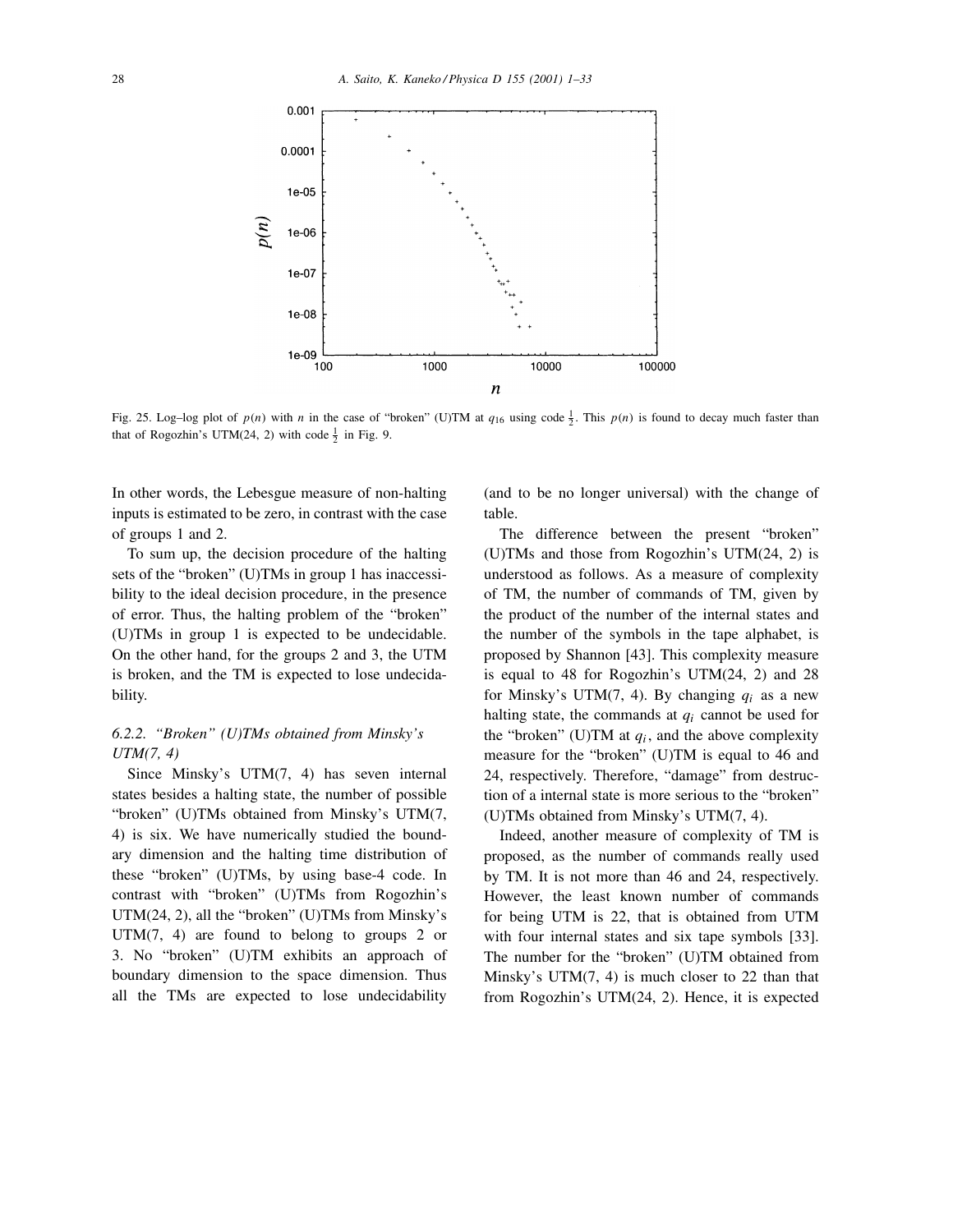that "broken" (U)TMs from Minsky's UTM(7, 4) lose undecidability.

#### **7. Discussion: analog computation and code**

### *7.1. Undecidability in analog computation*

In Section 1.4, we mentioned physical realizability of models of computation. Indeed several analog computation models have been studied so far (e.g. [18–22]), but each model defines each computability, and relation of each other is not made so clear.

On the other hand, from a viewpoint of physical realizability, the (in)accessibility is considered to give one condition for any models of computation. Note that we have shown inaccessibility of undecidable decision procedure in the sense of the Turing model. Here, we propose that this inaccessibility holds for any other models with undecidability and propose the following statement: *in a model of analog computation, a procedure should be uncomputable (undecidable), if it has inaccessibility in the sense that the ideal procedure is not approached in the presence of error*.

This proposition is based on the following consideration: from a viewpoint of physical realizability, it is actually impossible to avoid errors (noise) in computational operation and observation. Thus, it is irrelevant to count a procedure with the inaccessibility as computable, since one cannot even approach the ideal procedure on which the model is founded, in the presence of error. Such procedure having the inaccessibility should be included in uncomputable procedures.

Concerning the Mandelbrot set M, Penrose suggests that  $M$  (and also the complement of  $M$ ) is not "recursive" (i.e., "undecidable") [38]. By our condition of physical realizability, M should also be undecidable. A remark should be made here: Blum, Shub, and Smale have already pointed out and proved the undecidability of  $M$  over  $\bf{R}$  according to their well-known formulation of analog computation [18]. However, all fractals (like a typical Julia set) are also undecidable according to their formulation. In our criterion that takes into account of the precision and the inaccessibility, we can properly distinguish

ordinary fractals from more complex sets that are hard to handle.

### *7.2. Class of appropriate codes*

About the coding, we have introduced the mapping from a symbol sequence to a real number represented by the same label of Markov partition of a certain piecewise-linear map, so that the effect of farther cells gets smaller in the real number. Otherwise, it is impossible to discuss the distance in the symbol sequence, necessary to consider geometric and dynamical systems properties. Conversely, such coding may be required to construct an analog computation machine from a dynamical system. However, the question about the appropriate condition for coding remains unanswered yet, and a wider class of codes seems to exist.

As the first step to address this question, we show that use of too general codes are meaningless (1). Then we point out that even within a computable transformation, there is a case that inaccessibility is not preserved (2). Then we discuss possible limitation on the ability to detect decidability, by our codes into a Markov partition of a piecewise-linear map (3). Finally, following the above arguments, we discuss a certain class of codes that we want to clarify in future studies (4).

1. First of all, use of all codes (i.e., all mappings from a symbol sequence to a real number) is too general.

For example, there is a code which solves a halting problem of a UTM. Consider a code which first maps a symbol sequence to another symbol sequence, and then maps the resulting symbol sequence to a real number. Its detail is given as follows. If a given symbol sequence **s** is included in the halting set of the UTM, then **s** is transformed to the concatenated symbol sequence **1s**, and then **1s** is transformed to a real number given by, e.g., the base-n encoding. Otherwise **s** is transformed to **0s**, and then **0s** is transformed to a real number given by the same code.

This code executes computation using the same computational power as a TM with a halting problem oracle [2], at the stage of mapping a symbol sequence to another symbol sequence. As a result,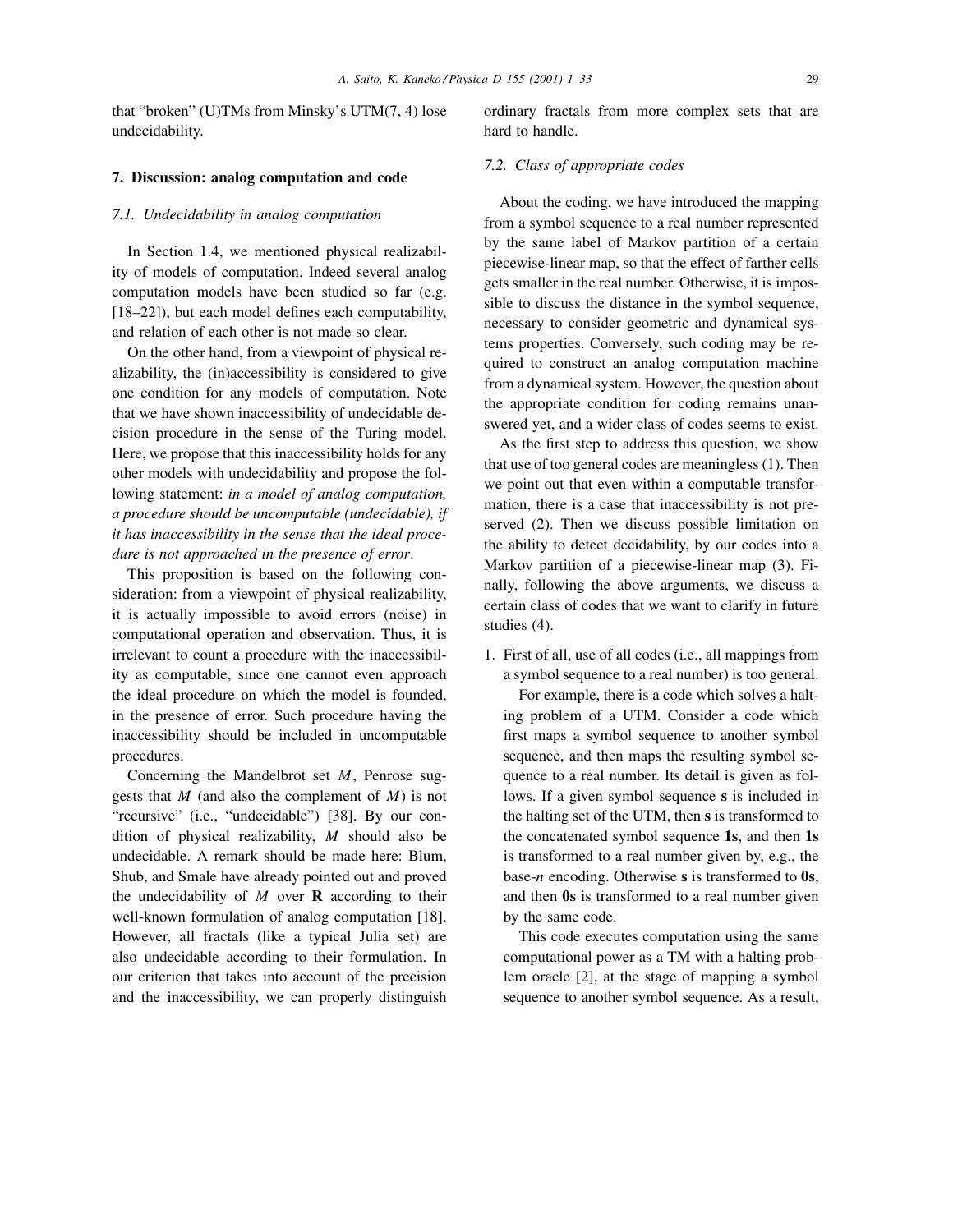an undecidable set can be constructed from a decidable set at this stage, and this code does not preserve decidability.

Of course, if this code is used, it is impossible to distinguish a geometric representation of a decidable set from that of an undecidable set. In particular, there is a decidable set whose dimensional property is the same as undecidable sets.

Not only the halting problem of UTM but also all decision problems can be solved only by the coding, in the similar way as above (this is mere transfer of computation to code). It is not at all realistic that all computation can be executed only by codes, and therefore it is necessary to restrict a class of codes, instead of considering all codes.

2. Following (1), let us restrict the mapping from a symbol sequence to another symbol sequence within computable transformations  $t_c$ . A computable transformation  $t_c : x \in \Sigma^* \mapsto t_c(x) \in \Sigma'^*$ is defined as injection satisfying  $t_c(x)$  to x as well as x to  $t_c(x)$  is computable and  $t_c(\Sigma^*)$  is decidable. This computable transformation  $t_c$  conserves both undecidability and decidability of sets (i.e., for a given  $S \subset \Sigma^*$ ,  $t_c(S)$  is undecidable if and only if S is undecidable), in contrast with the code in (1) that solves a halting problem of UTM.

Within the codes into a Markov partition of a piecewise-linear map, we have shown inaccessibility and its invariance against code transformations, for the halting problem of UTM. The question, then, is if these properties are preserved for all the computable transformations. Unfortunately, this is not the case.

Indeed, let us consider a geometric representation of the halting set of a UTM, obtained by first mapping a symbol string in the halting set using a computable transformation  $t_c$  and then by mapping the resulting symbol string using our code into a Markov partition of a piecewise-linear map. For example, suppose a halting set of a UTM on tape alphabet  $\{s_0, s_1\}$  is given, and consider adding a new tape symbol ' $s_{\text{new}}$ ' to the tape alphabet. In this setting, if we transform  $\{s_0, s_{\text{new}}, s_1\}$  to  $\{0, 1, 2\}$  (this transformation is a computable transformation) and apply 3-symbol code of a piecewise-linear map to

the set, then the boundary of the geometric representation of the halting set is embedded in a Cantor set. This is equivalent with modifying the UTM by adding unhalt symbol  $\cdot u$ <sup>28</sup> Similarly we can embed the boundary to a Cantor set by increasing redundancy, e.g., by transforming the halting set of the UTM by changing  $s_0 \rightarrow s_0s_0$  and  $s_1 \rightarrow s_1s_1$ (this transformation is also a computable transformation).

In the above cases, the boundary dimension is less than the space dimension. Thus, it is impossible to require each decision procedure of all undecidable sets to be inaccessible since above two examples of a code are considered to be appropriate.

3. On the other hand, contrary to above facts, possibly there could be a decidable language (not shown yet) that "outwit" our codes into a Markov partition of a piecewise-linear map, and its decision procedure of geometric representation possesses inaccessibility, with those codes.

Even if this turns out true, the class of codes adopted in the present paper is restricted too much, and one should find a class of appropriate codes, that is broader than those by a Markov partition of a piecewise-linear map.

Here, it seems that what code is appropriate will not be derived from computation theory but will be determined by our "sense", in particular, on dynamical system. Indeed, even the simple 2-symbol code  $\alpha$  into a Markov partition of a piecewise-linear map cannot be appropriate from computation theory, if  $\alpha$  is an uncomputable real number. However, as for the boundary dimension, e.g., there is almost no difference between uncomputable real α and its neighboring rational, as seen in this paper.

4. It will be important to determine the class of appropriate codes. Following the argument so far, we

<sup>&</sup>lt;sup>28</sup> Similarly if halt symbol 'h' is chosen as ' $s_{\text{new}}$ ', then the halting set is modified by adding the regular set of the symbol strings on the alphabet  $\{s_0, h, s_1\}$ , whose symbol strings end with the first symbol 'h'. This resulting set is, of course, undecidable (but note, however, that this modification of the set does not satisfy the above condition for computable transformation of symbol string). Since the added regular set corresponds to the complement of the Cantor set, the boundary is also embedded in the Cantor set.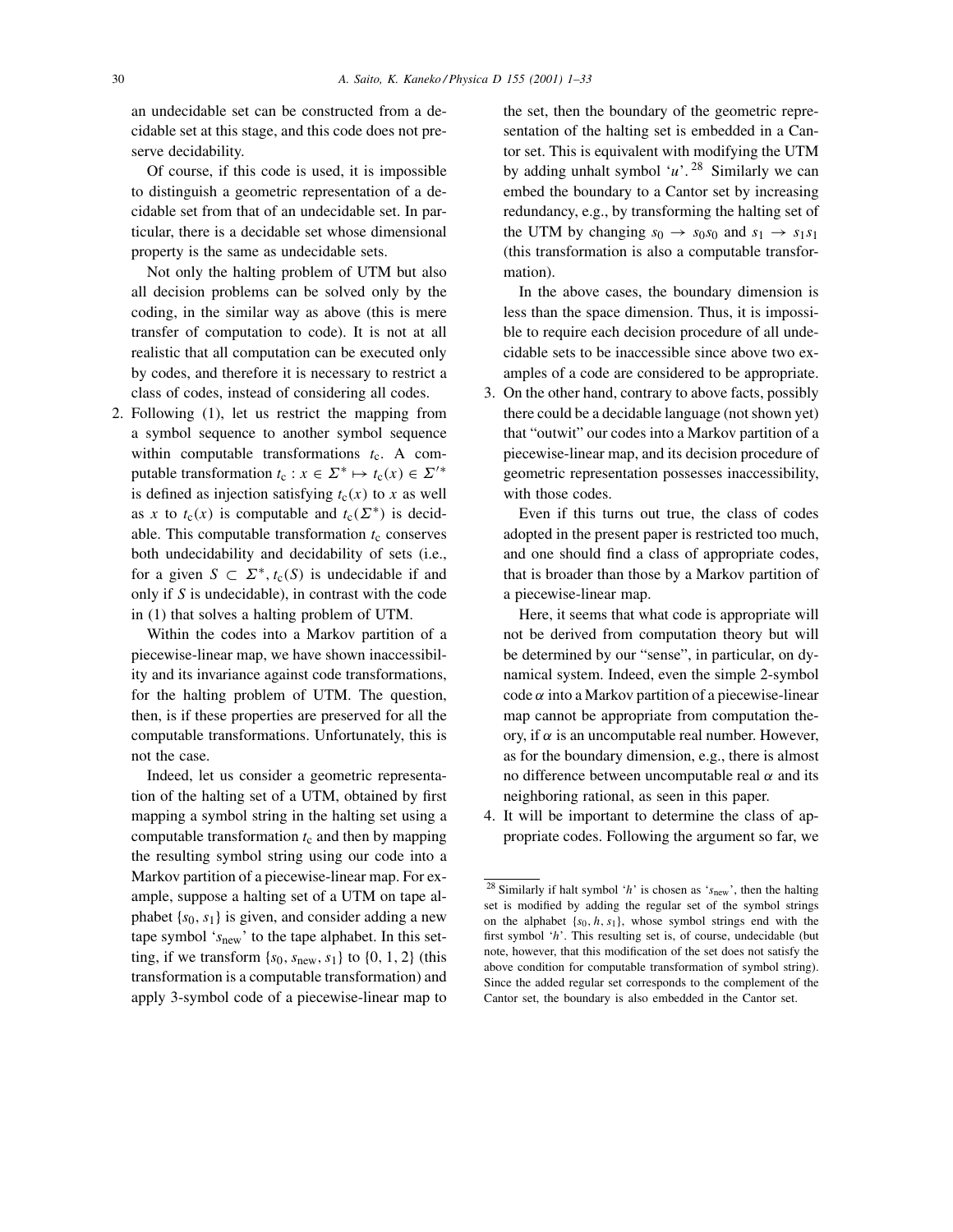want to investigate realizability of the following class of codes in future studies:

For  $S \subset \Sigma^*$ , S is undecidable if and only if there exists at least one computable transformation  $t_c$ :  $\Sigma^* \rightarrow \Sigma'^*$  such that decision procedure of  $t_c(S)$  with any of the codes in the class, is inaccessible.

Here we have considered a computable transformation as a "filter" for transformations that lower boundary dimension, as mentioned in above examples of (2). For at least one set (which can be said "concentrated") included in all undecidable sets derived from the original undecidable set, we require decision procedure of the set to be inaccessible, with any codes in the class. At the same time, for any of decidable sets, we require decision procedure of the set to be accessible, with at least one of codes in the class. Our codes into a Markov partition of a piecewise-linear map are considered to be included in this class.

To clarify this class of coding might be directly connected with the explicit statement of the "physical" Church–Turing thesis, that any physically realizable computers cannot be more powerful than the classical models of computation [44]. For example, if this class exactly coincides with our possible class of codes, then it seems to be difficult to utilize analog states to do more than the discrete TM, and this fact will seem to support the "physical" Church Turing thesis.

### **8. Conclusion**

Our main results in this paper are as follows:

• Boundary dimension equal to space dimension indicates that decision procedure of a set has so strong uncertainty that one cannot approach the ideal decision procedure, in the presence of error. Decision procedure of geometric representation of halting set of a UTM has this strong uncertainty, and this property is preserved under code transformations. A characterization of undecidability of the halting problem of a UTM is given by the strong uncertainty implying inaccessibility to the

ideal decision procedure, and by invariance of the strong uncertainty against code transformations.

- The Mandelbrot set, known as a set with extraordinarily complex structure, can be connected with undecidable sets by both the inaccessibility and its invariance against "fractal" function which corresponds to a code transformation.
- Riddled basin of a certain simple dynamical system, having different unpredictability from chaotic unpredictability, represents geometrically a certain context-free language. The riddled basin is ranked as middle between an ordinary fractal and a halting set of a UTM or the Mandelbrot set. There exist various classes in non-self-similar sets that are not simply characterized by self-similarity, especially in sets that have boundary dimension equal to space dimension.

# **Acknowledgements**

The authors would like to thank M. Taiji, T. Ikegami, S. Sasa, O. Watanabe, M. Shishikura and I. Shimada for useful discussions. This work is partially supported by a Grant-in-Aid for Scientific Research from the Ministry of Education, Science, and Culture of Japan.

### **Appendix A**

Both the boundary dimension and the halting time distribution for the RWCFL( $\gamma \delta = 1$ ,  $y_0 = \delta$ ) with  $\alpha = \frac{1}{2}$  can be estimated by considering random walks. The number of paths starting from  $-1$  at time 0 and reaching 0 first at time  $2m + 1$  is  $\left(\frac{1}{m} + 1\right) \left(\frac{2m}{m}\right)$  $\setminus$ [45]. Thus, the halting time distribution  $p(2m + 1)$ , i.e., the fraction of the points that are decided to be in the  $y > 1$  attractor's basin at time  $2m + 1$ , is

$$
p(2m + 1) = \frac{1}{m+1} \binom{2m}{m} 2^{-(2m+1)}
$$

$$
\approx \frac{1}{2\sqrt{\pi}} \frac{1}{m^{3/2} + m^{1/2}}.
$$

The measure of the  $y > 1$  attractor's basin is  $\lim_{N\to\infty}\sum_{m=0}^{N} p(2m + 1)$ . This is equal to 1 that is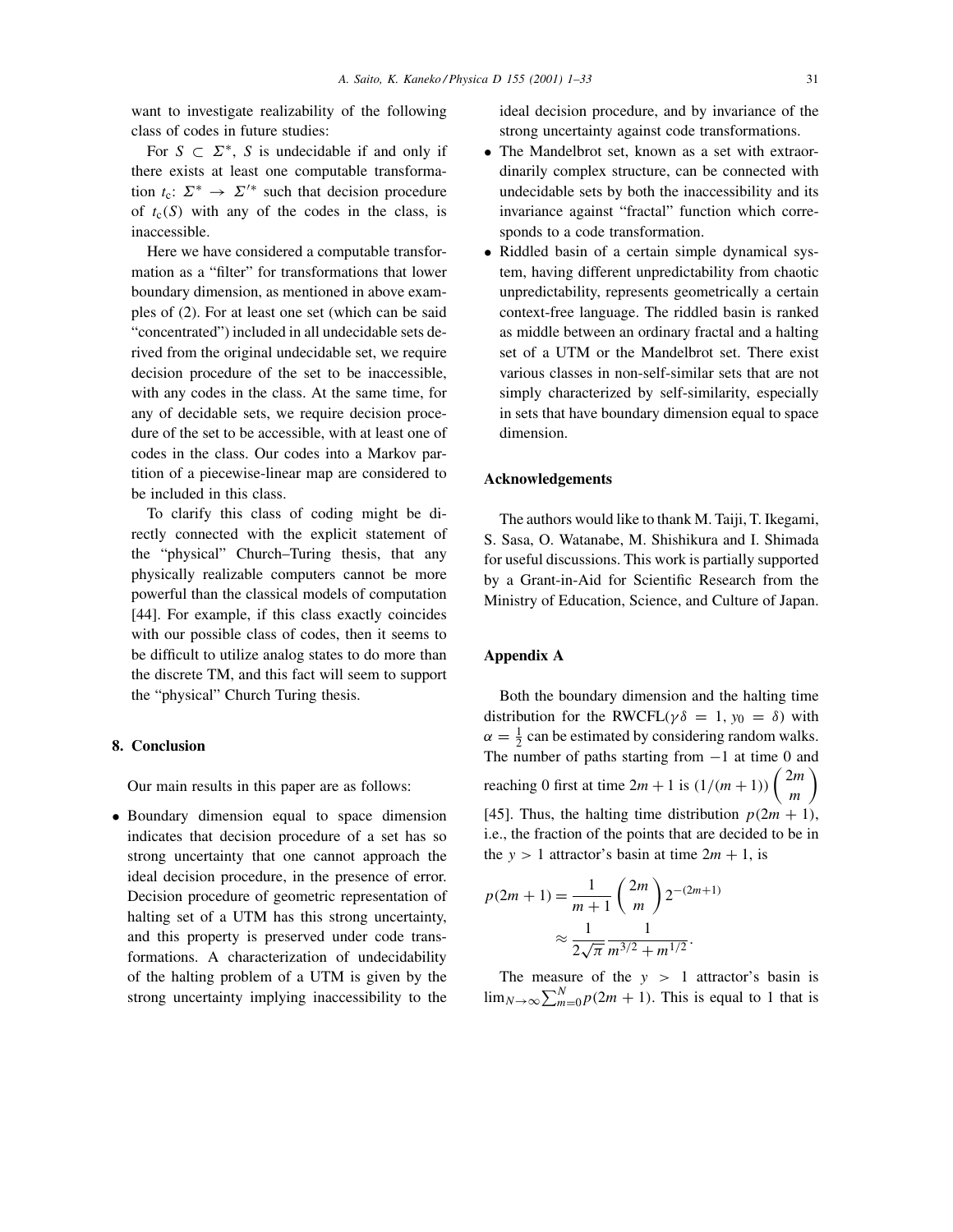known as ruin probability [45] (i.e., the complement of the  $y > 1$  attractor's basin is a skinny fractal). From this, the total measure of the points that are decided to be in the  $y > 1$  attractor's basin up to time  $2m + 1$ is approximated to be  $-1/\sqrt{\pi}$  (− arctan  $m^{1/2} + \pi/2$ )  $+1.$ 

Now, cover the interval [0, 1] by a grid of subintervals, where the length of subintervals is  $\epsilon$  =  $2^{-(2m+1)}$ . The number of subintervals needed to cover the boundary (i.e., the skinny fractal) is estimated  $N(\epsilon) \approx (1/\sqrt{\pi}) (-\arctan m^{1/2} + \pi/2) 2^{2m+1}$ . Thus, the box-counting dimension of the boundary is

$$
D_0 = \lim_{\epsilon \to 0} -\frac{\log N(\epsilon)}{\log \epsilon}
$$
  
 
$$
\approx \lim_{m \to \infty} \frac{\log_2(1/\sqrt{\pi})(-\arctan m^{1/2} + \pi/2)}{2m + 1} + 1.
$$

These results of both the boundary dimension and the halting time distribution agree well with the numerical experiments.

#### **References**

- [1] A.M. Turing, On computable numbers with an application to the Entscheidungsproblem, Proc. London Math. Soc. 42 (1936) 230.
- [2] J.E. Hopcroft, J.D. Ullman, Introduction to Automata Theory, Languages and Computation, Addison-Wesley, Reading, MA, 1979.
- [3] M.L. Minsky, Computation: Finite and Infinite Machines, Prentice-Hall, Englewood Cliffs, NJ, 1967.
- [4] M. Davis, Computability & Unsolvability, Dover, New York, 1982.
- [5] B.B. Mandelbrot, The Fractal Geometry of Nature, Freeman, New York, 1983.
- [6] M.F. Barnsley, Fractals Everywhere, Academic Press, Boston, 1988.
- [7] K.J. Falconer, The Geometry of Fractal Sets, Cambridge University Press, Cambridge, 1985.
- [8] E. Ott, Chaos in Dynamical Systems, Cambridge University Press, Cambridge, 1993.
- [9] J. Guckenheimer, P. Holmes, Nonlinear Oscillations, Dynamical Systems, and Bifurcations of Vector Fields, Springer, New York, 1983.
- [10] R.L. Devaney, A First Course in Chaotic Dynamical Systems: Theory and Experiment, Addison-Wesley, Reading, MA, 1992.
- [11] R.L. Devaney, An Introduction to Chaotic Dynamical Systems, Addison-Wesley, Redwood City, CA, 1989.
- [12] E. Atlee Jackson, Perspectives of Nonlinear Dynamics, Cambridge University Press, Cambridge, 1991.
- [13] S. Wolfram, Undecidability and Intractability in Theoretical Physics, Phys. Rev. Lett. 54 (1985) 735.
- [14] A. Saito, K. Kaneko, Geometry of undecidable systems, Prog. Theor. Phys. 99 (1998) 885.
- [15] C. Moore, Generalized shifts: unpredictability and undecidability in dynamical systems, Nonlinearity 4 (1991) 199
- [16] C. Moore, Unpredictability and undecidability in dynamical systems, Phys. Rev. Lett. 64 (1990) 2354.
- [17] I. Shimada, Talk at International Symposium on Information Physics 1992, Kyushu Institute of Technology.
- [18] L. Blum, et al., Complexity and Real Computation, Springer, New York, 1998.
- [19] M.B. Pour-El, J.I. Richards, Computability in Analysis and Physics, Springer, Berlin, 1989.
- [20] H.T. Siegelmann, E.D. Sontag, Analog computation via neural networks, Theor. Comput. Sci. 131 (1994) 331
- [21] H.T. Siegelmann, Neural Networks and Analog Computation: Beyond the Turing Limit, Birkhauser, Boston, 1999.
- [22] C. Moore, Recursion theory on the reals and continuous-time computation, Theor. Comput. Sci. 162 (1996) 23.
- [23] H.T. Siegelmann, S. Fishman, Analog computation with dynamical systems, Physica D 120 (1998) 214.
- [24] E. Ott, et al., Scaling behavior of chaotic systems with riddled basins, Phys. Rev. Lett. 71 (1993) 4134.
- [25] E. Ott, et al., The transition to chaotic attractors with riddled basins, Physica D 76 (1994) 384.
- [26] T. Kamae, S. Takahashi, Ergodic Theory and Fractals, Springer, Tokyo, 1993.
- [27] G. de Rham, Sur quelques courbes definies par des equations fonctionnelles, Rend. Sem. Mat. Torino 16 (1957) 101.
- [28] P. Grassberger, Generalized dimensions of strange attractors, Phys. Lett. A 97 (1983) 227 .
- [29] N. Chomsky, Three models for the description of language, IRE Trans. Inform. Theory 2 (1956) 113.
- [30] N. Chomsky, On certain formal properties of grammars, Inform. Cont. 2 (1959) 137.
- [31] L. Staiger, ω-Languages, in: G. Rozenberg, A. Salomaa (Eds.), Handbook of Formal Languages, Vol. 3, Springer, Berlin, 1997.
- [32] W. Thomas, Automata on infinite objects, in: J. van Leeuwen (Ed.), Handbook of Theoretical Computer Science B, Elsevier, Amsterdam, 1990.
- [33] Y. Rogozhin, Small universal Turing machines, Theor. Comput. Sci. 168 (1996) 215.
- [34] J.D. Farmer, Sensitive dependence on parameters in nonlinear dynamics, Phys. Rev. Lett. 55 (1985) 351.
- [35] C. Grebogi, et al., Exterior dimension of fat fractals, Phys. Lett. A 110 (1985) 1.
- [36] G.J. Chaitin, Information-theoretic Incompleteness, World Scientific, Singapore, 1992.
- [37] M. Li, P.M.B. Vitanyi, An Introduction to Kolmogorov Complexity and its Applications, Springer, New York, 1997.
- [38] R. Penrose, The Emperor's New Mind, Oxford University Press, Oxford, 1989.
- [39] M. Shishikura, The boundary of the Mandelbrot set has Hausdorff dimension two, Complex analytic methods in dynamical systems (Rio de Janeiro, 1992), Asterisque 222 (1994) 389.